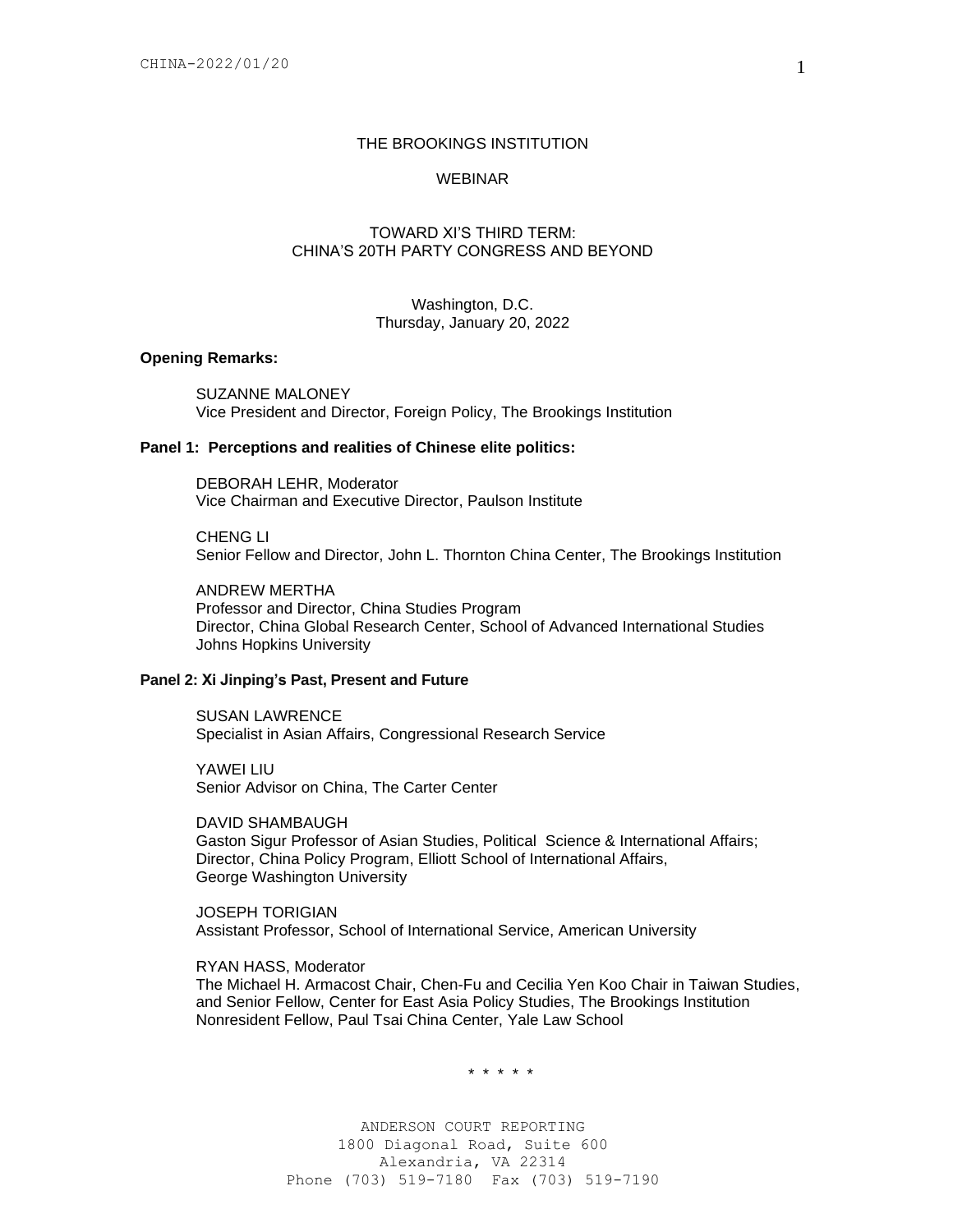## P R O C E E D I N G S

MS. MALONEY: Good afternoon to those of you in the Washington area, and good morning and good evening to those who may be tuning in from other parts of the globe. My name is Suzanne Maloney, and I'm vice president and director of Foreign Policy here at the Brookings Institution.

On behalf of Brookings Foreign Policy and our John L. Thornton China Center, I'm delighted to welcome you to our event today entitled, "Toward Xi's third term: China's 20th Party Congress and beyond."

This year brings many important milestones for China, such as the upcoming Winter Olympics. In late 2022, the world will again turn its eyes to China as the country hosts its 20th Party Congress, an event that will shape the composition of the Chinese leadership and Beijing's policy priorities for the next five years and beyond.

To look ahead to this important convening, today, we've brought together two expert panel discussions featuring a truly all-star lineup of China's scholars. They will discuss the evolution of norms in Chinese elite politics, and offer their predictions for the outcomes of the 20th Party Congress and what the future may hold for President Xi Jinping.

Our first panel, moderated by Deborah Lehr, vice chairman and executive director of the Paulson Institute, will feature four terrific experts, starting with Brookings senior fellow and director of our China Center, Cheng Li; Andrew Mertha, who is professor and director of the China Studies Program and the China Global Research Center at Johns Hopkins University's School of Advanced International Studies; Alice Miller, research fellow at the Hoover Institution and lecturer at Stanford University; and Anthony Saich, professor of International Affairs and director of the Ash Center for Democratic Governance and Innovation at Harvard University's Kennedy School.

Our second panel will be moderated by my colleague, Ryan Hass, who holds both the Michael Armacost chair as well as the Chen-Fu and Cecilia Yen Koo chair in Taiwan Studies at Brookings.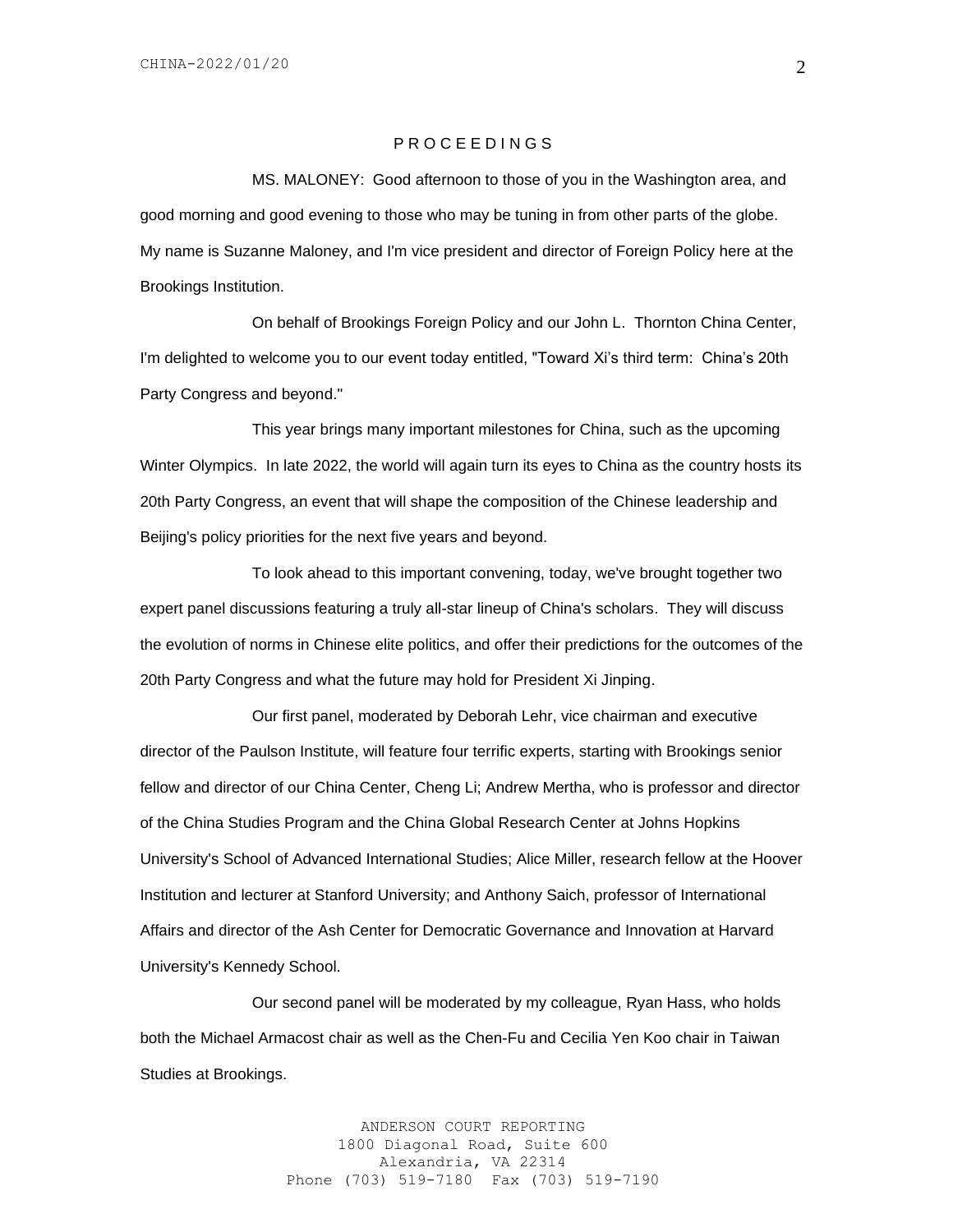This panel will feature another group of wonderful experts: Susan Lawrence, who's a specialist in Asian Affairs at the Congressional Research Service; Yawei Liu, senior advisor on China at the Carter Center; David Shambaugh, Gaston Sigur professor of Asian Studies and director of the China Policy Program at the Elliot School at George Washington University; and Joseph Torigan, assistant professor at American University's School of International Service.

These esteemed panelists will seek to provide clarity on the plans, priorities, and challenges that lie ahead for President Xi's third term, what the future may hold for the process of political succession in China, and how factional politics and new elite groups will factor into the selection of the next generation of leaders.

Before I hand over the program to the moderator of our first panel, Deborah Lehr, let me take a moment to just say just a few more words about her. In addition to Deborah's role as vice chairman and executive director of the Paulson Institute, Deborah also manages the institute's Green Finance Center, and holds several other leadership roles including founder and chairman of the Antiquities Coalition, CEO and founding partner of Basilinna, a strategic consulting firm.

During her time in the U.S. Government, she served as Director of Asian Affairs at the National Security Council under President George W. Bush, as well as Deputy Assistant U.S. Trade Representative for China where she was the lead negotiator for China's accession to the World Trade Organization. Later, she assisted Treasury Secretary Hank Paulson in launching the U.S.-China Strategic Economic Dialogue.

We're truly honored to have her help us guide our first panel discussion here today. Deborah, the floor is now yours.

MS. LEHR: Great. Thanks, Suzanne. Really appreciate that kind introduction. And it's really my honor to be hosting such a stellar panel for our discussion today. Each one of our panelists is a superstar in their own standing. So, the fact that we have them all on one panel will really make for a fascinating discussion on the perceptions and realities of Chinese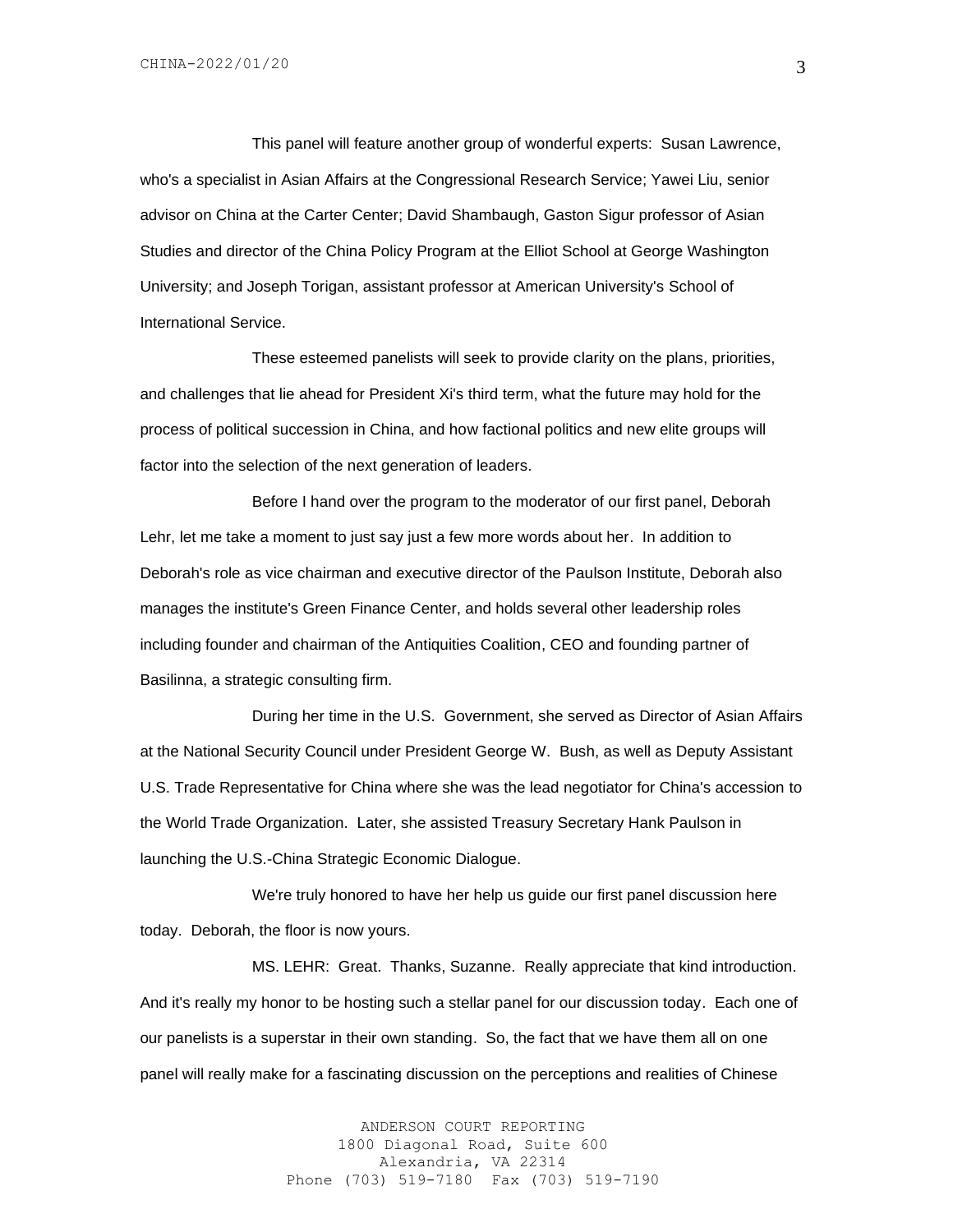elite politics.

Our first speaker, Cheng Li, needs no real introduction. You've heard his title, but he's an accomplished scholar, the author of many books, and a well sought-after authority on Chinese leadership, politics, among other issues, including great Chinese gossip. And he's a wonderful friend and colleague. Cheng Li?

MR. LI: (Audio skip) and for your overly generous introduction, and for kindly moderating this panel. I also want to echo Suzanne's profound appreciation of our truly first-rate guest speakers.

My five-minute presentation will focus on what I see as the two main tensions or contradictions regarding the upcoming Congress. I will highlight some empirical sources of these tensions and the anticipated outcomes of personnel changes, which can help assess how the tensions will likely unfold.

The first tension is between the CCP leadership's need for stability in the months leading up to the Congress and its assertive policies on both domestic and international fronts. Domestically, the CCP leadership has recently suppressed numerous giant, private companies and confronted challenges such as economic structure changes and the huge cost of draconian measures to control COVID-19.

Now, on the foreign policy front, Beijing has been playing hardball. Xi Jinping believes that China now has more leverage in the current global economic landscape. This year's implementation of the RCEP reinforces this view. For the CCP leadership, its position on Xinjiang and Hong Kong are not negotiable, and it will continue the pressure campaign against Taiwan's independence.

Now, Beijing's strategy to reconcile this tension between the objective of stability and hardline policies, in my observation, is based on the following three factors. Number one, Chinese authorities believe that they now have gained sufficient political capital resulting from their recent successes in public health, poverty elimination, green development, technological advancement, and military modernization.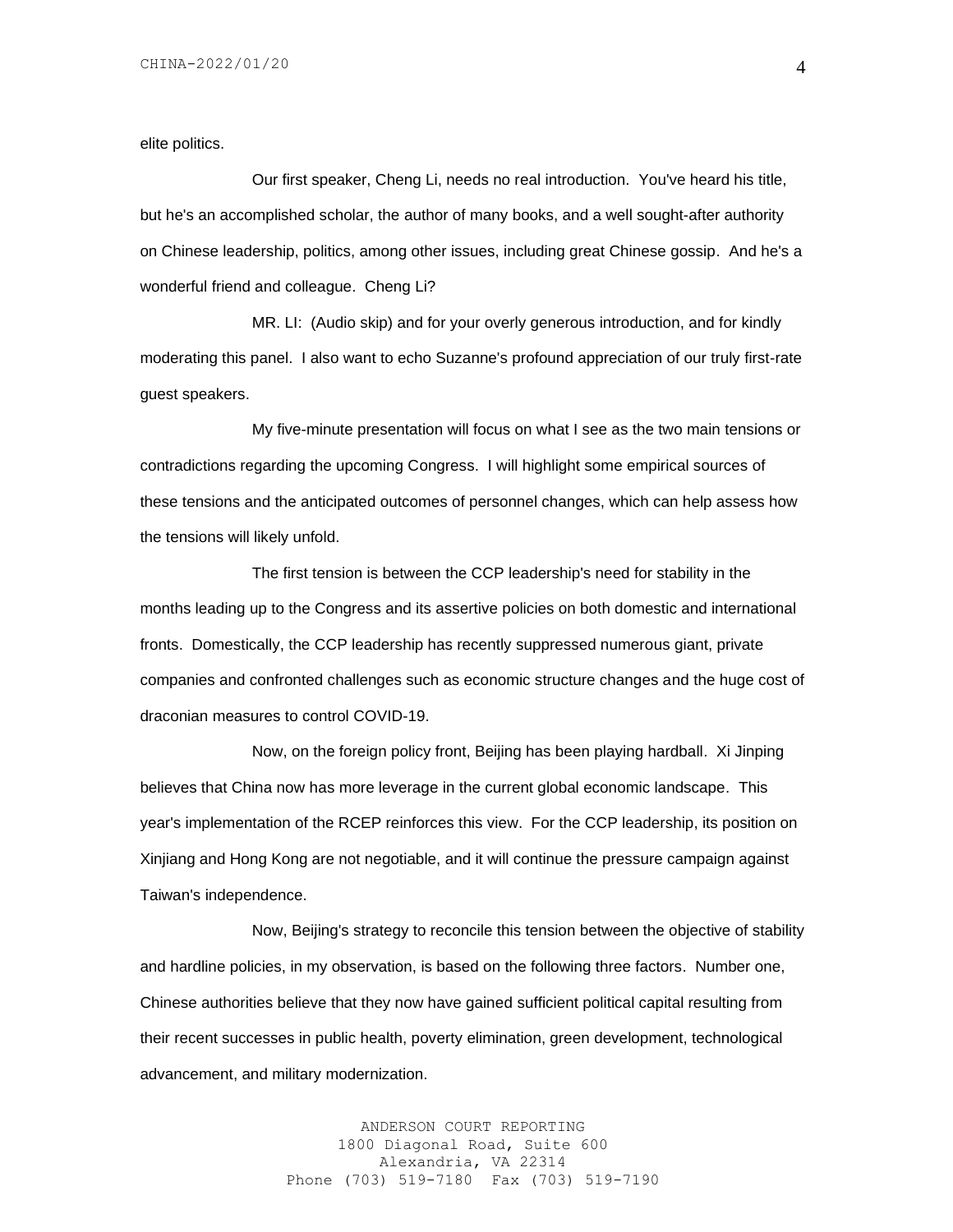Number two, Xi Jinping's recent call for common prosperity, along with some populist policy moves, will help vulnerable social groups. Assertive foreign policy and nationalistic appeals are also resonating well with the Chinese public.

And number three, Xi Jinping's protégés, especially those who will be promoted to the next Politburo and the Politburo Standing Committee, often have substantial leadership experience from Zhejiang, Shanghai, Fujian, and Guangdong regions that are known for the vibrant private sector and their international economic engagement. This will revitalize, in the hope of Beijing, the confidence of private entrepreneurs and the Chinese middle class.

Now, let me move to the second main tension, which is between Xi Jinping's call for leadership unity and ambiguity of mandatory retirement age. In the past few months, President Xi Jinping has made several long speeches, during which, he emphasized the importance of unity within the CCP leadership.

Now, this is certainly in line with the fact that in his second term, only 2 members of the 376-member Central Committee were purged, compared with as many as 42 members who were arrested on corruption charges during his first term. So far, this term, only two members are purged, but a lot -- the first term, 42 members of the Central Committee were purged.

But it appears that the mandatory retirement age, which has imparted a sense of consistency and fairness and which has been strictly reinforced at the previous three Party Congresses, will not apply to Xi Jinping and a few other top leaders this time. Of the Politburo Standing Committee members, only one member, Li Zhanshu, currently the Chairman of NPC, is expected to retire, in my judgment.

Now, the age span of the other five members is within three to four years. There are no objective criteria to determine who will stay and who will leave, potentially causing serious resentment and resistance.

Now, to reconcile this tension, Xi Jinping will likely undertake three measures. Number one, Xi Jinping will work very hard to justify why a very small number of leaders who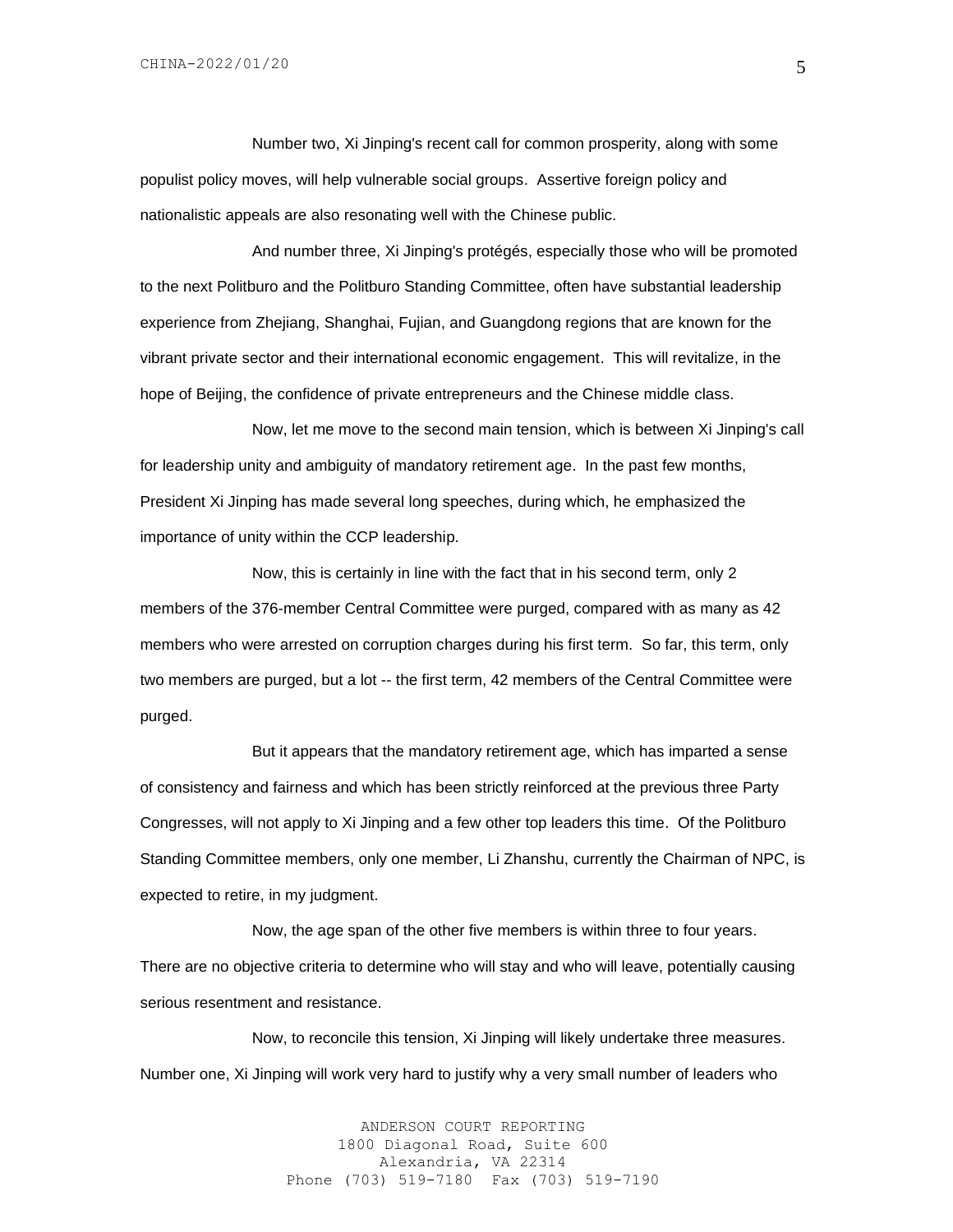were born in the mid-1950s will maintain the top echelon of the leadership. For example, he may emphasize the need for continuity of economic policy when appointing Han Zheng or Liu He as the next Premier, although it's not -- there's no indication who will be next Premier. Now, this is -- if it's one of them, he certainly will emphasize this continuity.

Number two, Xi Jinping will likely promote a significant number of leaders who were born in the 1960s to the Politburo. Among them, three or four will enter the Politburo Standing Committee to signal that a generational change is underway.

The ongoing generation change is indeed already evident at the provincial-level leadership, where the mandatory required retirement age continued to be strictly reinforced. Among the countries' 31 governors, all but one was born in the 1960s, and 94 percent of them were appointed only in the past couple of years. I estimate that 85 percent of the seats in the new Central Committee will be held by people born in 1960 or later, compared with 52 percent in the current Central Committee.

And the third and the last, while loyalty to Xi Jinping explains many promotions, Xi Jinping will likely allow some leaders from other factions or without factional identities to up to 10 seats in the Politburo and the Politburo Standing Committee to sustain leadership of unity. I will finish there. Over, Deborah.

MS. LEHR: Great. Thanks, Cheng Li. Really fascinating, and a great way to set up the rest of our discussion. Let me next introduce Andrew Mertha. Suzanne gave him a very good introduction, but I'd just like to add, he's a very well-published professor, covering a very broad range of topics from China's intellectual property rights, which I know a little bit about, to Chinese and Cambodian leadership politics, including political institutions and the domestic and foreign policy process. Andrew, over to you.

MR. MERTHA: Thank you so much, Deborah. And it's always an uncomfortable position to immediately follow Cheng Li in a panel discussion, but I'll forge forward. And I'd also like to thank the organizers for inviting me to this truly exceptional event. I'd like to use my five minutes to draw attention to five topics and approaches that we should, but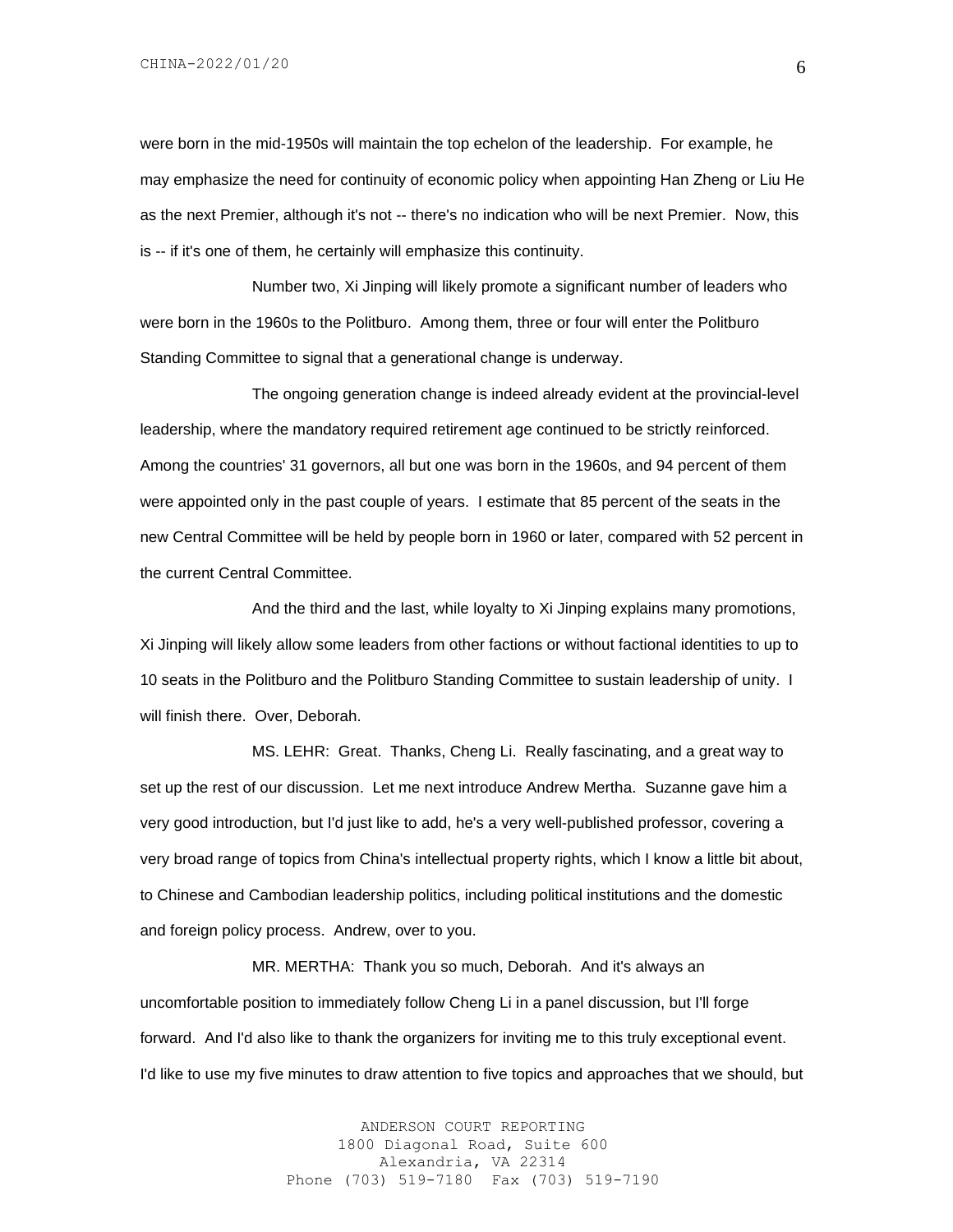often do not, take into account as much as I think would behoove us.

So, first, there's been a lot of discussion about norms, particularly, Xi's dispensing of term limits. Jeff Bader, for example, has written persuasively about Xi seeking a third term, and why this matters. But I think another fundamental norm Xi has broken gets somewhat less coverage but may be at least as salient in predicting Xi's future behavior, and that's the peeling away of political immunity of leaders at the Politburo Standing Committee level.

Cheng Li alluded to this a little bit in talking about kind of the large number of purges that took place in Xi's first term. But this was particularly evident in the arrest, conviction, and imprisonment of Zhou Yongkang. This means that anybody at the very top of the system is now potentially a potential target for charges of serious disciplinary violations and subject to potentially the same treatment, even Xi himself. I think it's the doing away with this norm that will, as much as any other, shape Xi's actions moving forward.

Second, I think we de-emphasized Xi's relationship with institutions. Nowhere is this more apparent than the ongoing narrative comparing Xi Jinping's power today with Mao Zedong's a half century ago. I know that Tony's going to talk about this in just a moment.

But Mao's held a lifelong suspicion of the institutions of the party state, and spent much of his rule, particularly after the mid to late 1950s, weakening, working around, and otherwise undermining them.

By contrast, Xi has consolidated his power by deliberately enhancing, creating, and injecting new sets of institutions to amplify his policy preferences and beef up his power base, often enhancing the authority of the Chinese Communist Party at the expense of government agencies and their traditional mandates.

So, this results not simply in strongman rule; what we are seeing is more durable than that. Third, I think we've been slow to grasp Xi's extraordinary and intuitive understanding of how party works on the inside and from the inside.

Xi, like all leaders, possesses an idiosyncratic set of skills and strengths. One of the most important of these is that he's an astute student of Chinese Communist Party history,

> ANDERSON COURT REPORTING 1800 Diagonal Road, Suite 600 Alexandria, VA 22314 Phone (703) 519-7180 Fax (703) 519-7190

7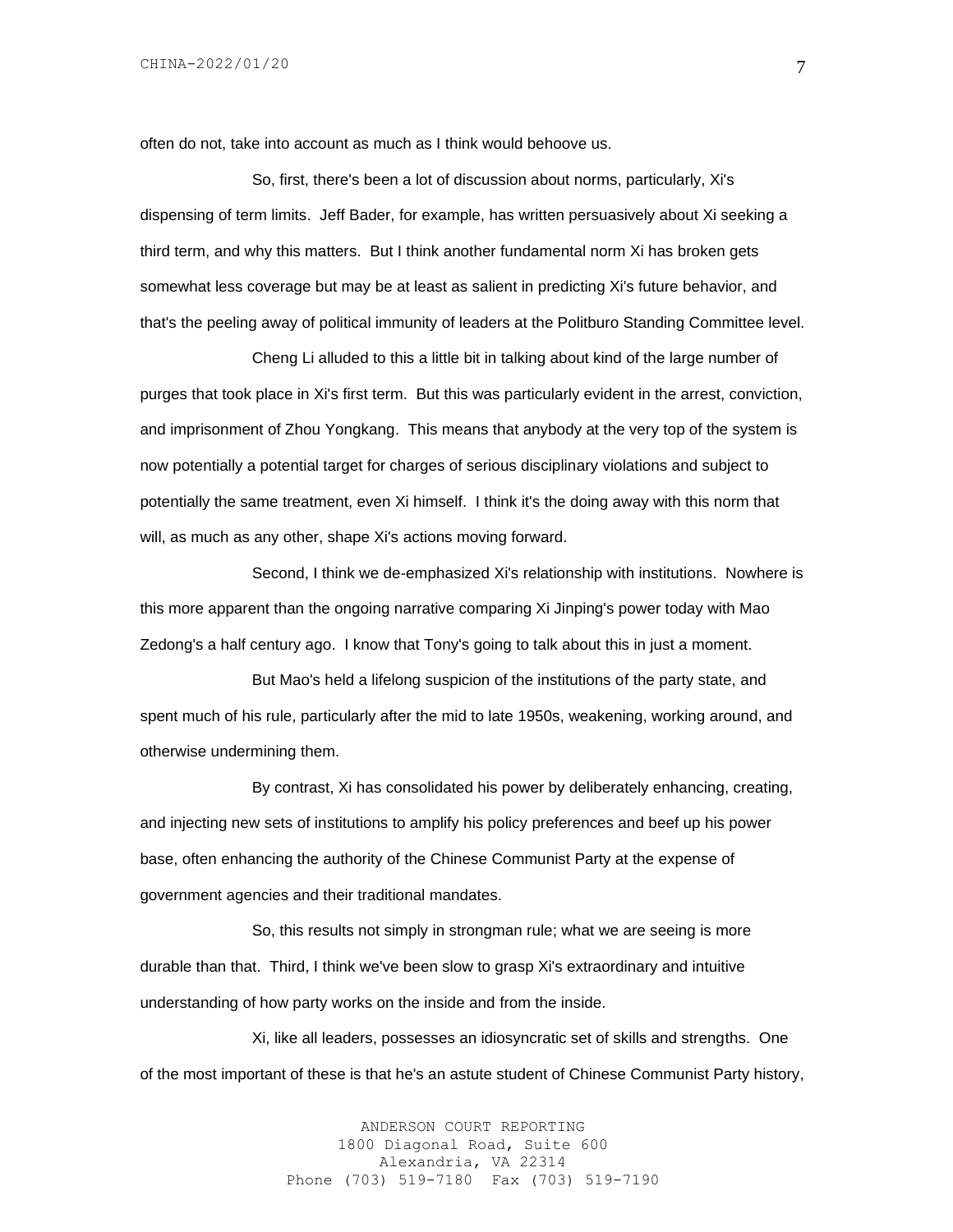of its structure, and how it functions. And this understanding and appreciation of it forms the contours of much of what he does and how he does it.

For analysts of the CCP, it might be time to begin dusting off our earlier scholarship, and those of others, so that we can better anticipate and explain the present and as well as the future. And I think such insights can provide us with important leverage in understanding Xi's concerns, motivations, as well as his concrete actions.

Fourth, we focused on Xi's actions and their proximate political outcomes without embarking on the extra step of piecing together how they serve a political policy or set of policies. We tend to discount Xi's substantive policy concerns as a driver of his political behavior.

Susan Shirk wrote in her magisterial *Political Logic of Economic Reform*, that Deng Xiaoping worked tirelessly to pack the Central Committee with sub-national leaders, often at the expense of national ones, to unleash the export-led growth that dramatically modernized China.

In 2012, Xi was tasked with completely recasting China's economic model in a way that required disempowering these very same leaders; a task that's an order of magnitude, in my opinion, more difficult than that faced by Deng. When seen in this light, both Xi's anticorruption campaign and his fostering of state-owned enterprises makes policy sense as well as political sense.

And finally, a decade ago, in anticipation of the 18th Party Congress, much was made of Xi's formative experiences as a princeling, son of the then disgraced Xi Zhongxun, his time in Shaanxi, his brief period living in the United States, and so on.

I think, given the benefit of Xi's first 10 years, the fundamental lessons of his formative years, I think, appear to be an unsurprising but nonetheless dominant one. For Xi, politics is a deadly, serious business. It isn't something to be trifled with or to be disrespected.

The implication is that insofar as anybody within the ruling class allows competing interests to dilute or otherwise compete with their political mandate, they forfeit their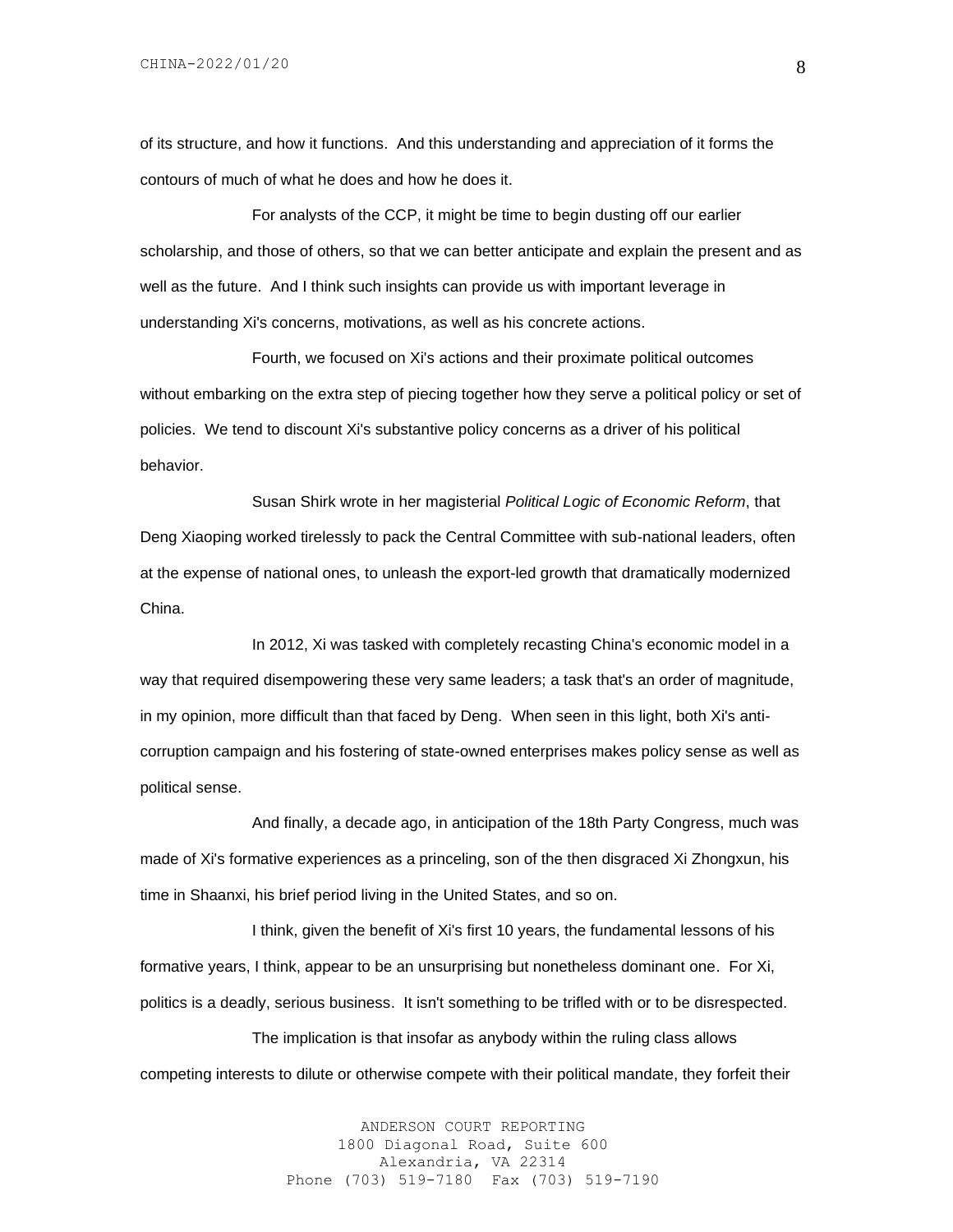right to undertake the enormous responsibility of governance in China. And let me end there. Thanks so much, Deborah.

MS. LEHR: Great, thanks, Andrew. That was really fascinating. And again, a very nice setup to the continuing round that we have, and then questions coming. And so, next, we have Alice Lyman Miller, who's a research fellow at the Hoover Institution. She really brings a unique perspective to the discussion that we're having today, having served as an analyst at the CIA for a number of years, covering Asia.

She's also working on a very interesting new book, tentatively entitled, The Evolution of Chinese Grand Strategy from 1550 to Present, which brings a historical perspective to bear on China's rising power and the contemporary international order. Alice.

MS. MILLER: Thanks very much, Deborah. I'd like to raise the possibility that the title of our event today, toward Xi Jinping's third term as General Secretary, might not be quite right. I'm not suggesting that Xi will retire. In fact, like everybody else, I do expect him to continue in the party leadership.

But I do wonder if instead the Party Congress might inaugurate some new reorganization to the party's top leadership structure, within which, Xi would occupy a new, stilldominant post. The case for this kind of a restructuring is largely circumstantial, although there are some intriguing hints that something like this may be in the offing. So, it may not be entirely fanciful on my part.

Much of the time, projections of leadership arrangements at Party Congress says presume an unchanged leadership structure. And that's been the rule since the 1982 12th Congress early in the reform era.

But there are two things that are new, and one is simply that under Xi Jinping, we've seen a major reorganization of the People's Liberation Army in 2015, the largest since the middle 1980s. And we've also seen at the 2017 19th Party Congress and the 2018 13th National People's Congress, a sweeping reorganization of central party organs under the central leadership, the National People's Congress and State Council system, as well as the United

> ANDERSON COURT REPORTING 1800 Diagonal Road, Suite 600 Alexandria, VA 22314 Phone (703) 519-7180 Fax (703) 519-7190

9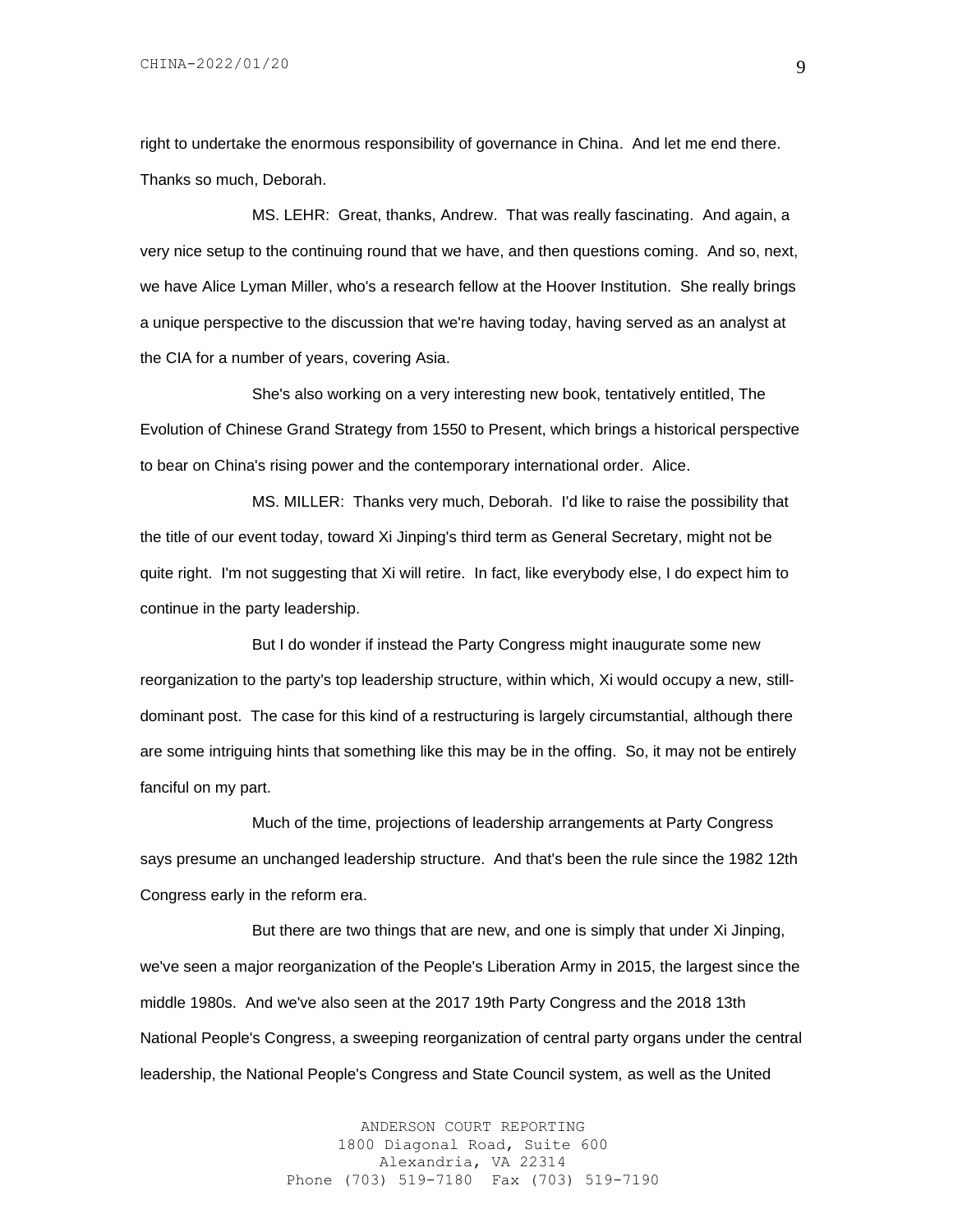Front system, the largest of the entire reform era.

The other thing that's new is that these reforms in 2017-2018 were carried out in the name of equipping the regime to pursue the second centenary goal of making China a modern socialist country by 2049, and to deal with the "new era of socialism with Chinese characteristics" defined at the 19th Congress, and defined by a new general task for the party on a principle of contradiction that the party faces.

So, maybe the 20th Party Congress is the place to complete the restructuring, this time, at the very top. What might this reorganization of the top leadership system look like? One scenario that I referred to might be to restore what I call the 1956 system. Under this system, the party chairmanship would be restored and would go to Xi Jinping, the general secretary would go to a younger man -- Chen Min'er, Hu Chunhua -- you name him or her, your choice.

Chairman Xi would preside over the Politburo Standing Committee, which would provide the overall vision and guidelines for policy, and he would continue as Chairman of the Central Military Commission. The General Secretary would preside over the Secretariat and manage policy adaptation and implementation.

The General Secretary would report to the Chairman, as well as the Politburo Standing Committee, and also be a member of it. The party commissions and leading small groups would be led by members of the party Secretariat, not the Politburo Standing Committee.

I call this structure the 1956 system, because this was the leadership system created at the 8th Congress in 1956. Like now, the party at that time was preparing a new era defined by a new principle of contradiction, and by the transition from the stage of socialist transformation to the new stage of building socialism or socialist construction.

It also was intended to create a first and second line in the leadership, allowing the senior leadership to step back and guide the revolution overall, but also train up a younger group of leaders to gain policy experience that could ultimately replace them down the road.

Mao presided as Chairman over the newly restored Politburo Standing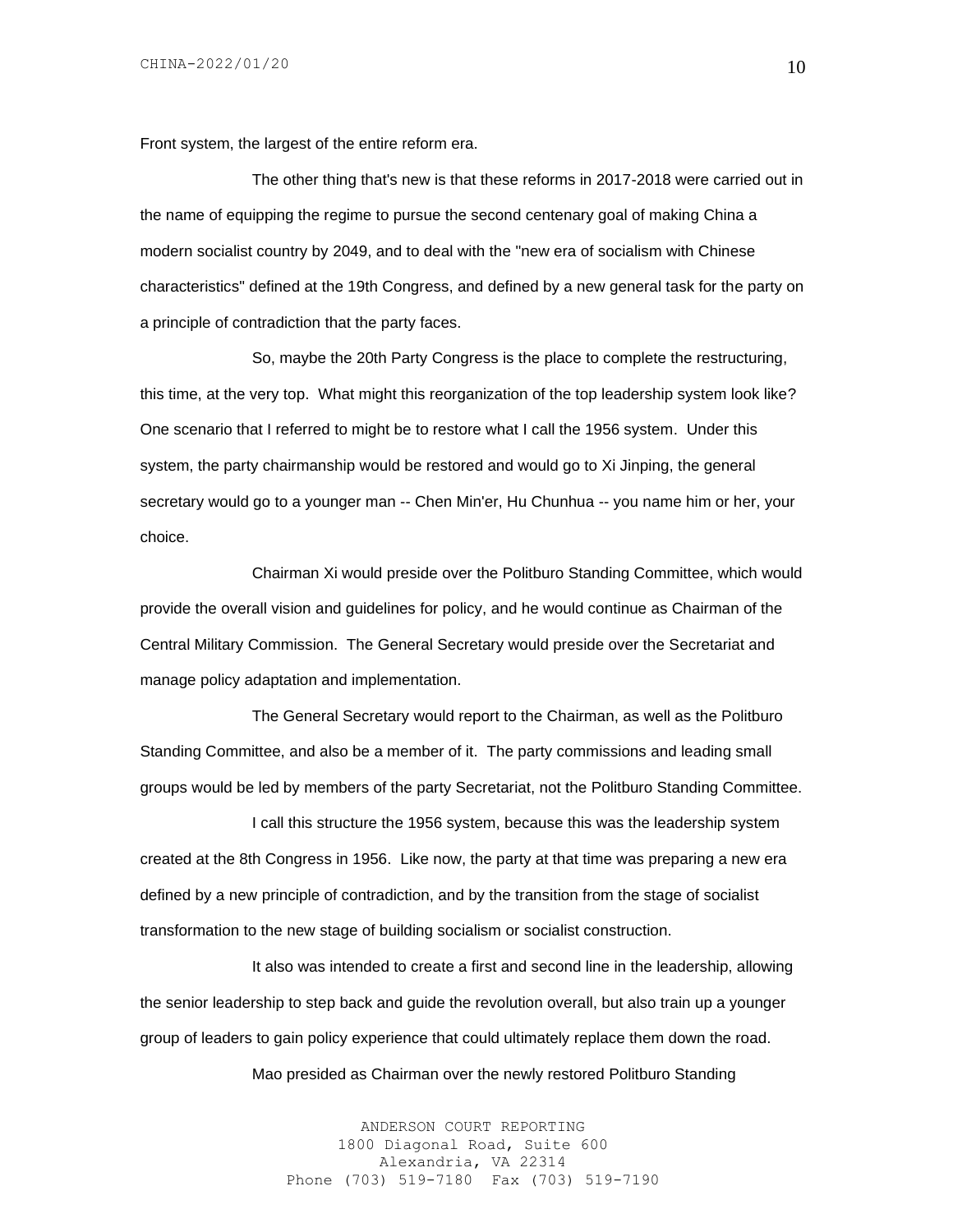Committee, whose members included four other senior members: Liu Shaoqi, Zhou Enlai, Zhu De, and Chen Yun, and the 6th member was Deng Xiaoping, the younger man. Deng served in the newly restored post of General Secretary, he presided over the Secretariat, and was the only concurrent member of both leadership bodies.

The first Central Committee leading small groups were established in 1958 under this structure, and the full Politburo rarely matched in those days. This 1956 system obviously fell afoul with the complex politics leading to the Cultural Revolution in the early 1960s. Remember Mao Zedong's complaint that Deng Xiaoping never came to consult with him?

But Deng Xiaoping restored the same system following the 1978 3rd Plenum, which also identified a new principle of contradiction for the party, and launched a new era, this time, of reform, culminating in the 12th Congress in 1982. The post of party chairman had been abolished in 1981, but Deng played that same role as Paramount Leader, He actually declined the post of Chairman after Ye Jianying insisted that he take it.

The other aspects of the system were entirely the same as in 1956. It faltered again when Chen Yun and others complained that then General Secretary Hu Yaobang was usurping the prerogatives of the Politburo Standing Committee. And so, the system was reformed and altered fundamentally in 1987 at the 13th Congress. And that system is the system that's in place now.

The advantage of restoring some version of the 1956 system is that it addresses the problem of leadership rejuvenation that allows senior leadership around Xi Jinping to continue to guide the general direction of the party's work in the new era, while giving younger leaders a chance to gain executive experience at the top and to carry out policies consistent with the overall vision down through 1949, as the senior guys leave the scene.

This was the motivation for this system's creation in 1956, for its restoration in 1982, and it seems plausible that it could be again restored for that purpose. There are a number of questions, obviously, about this system. One is that it doesn't immediately address the problem of succession.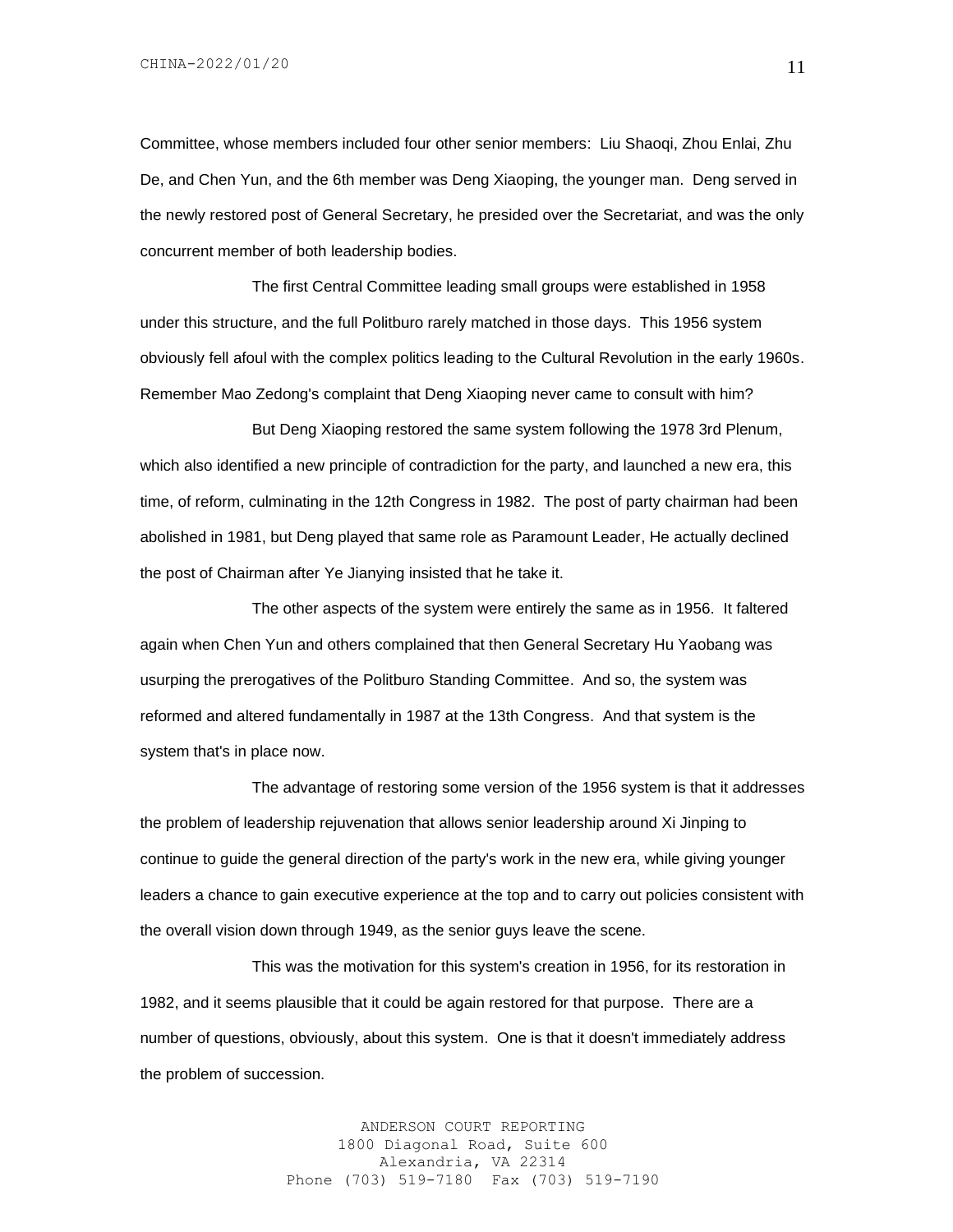It also creates a problem that was manifested both during the previous two periods in which it existed, and that's the problem of two centers. What if the General Secretary and the Party Chairman fell afoul of each other?

But I stress that it is a plausible possibility. There are -- the evidence for it is, as I suggested, circumstantial, and that is, the fact that there are two previous occasions and the party's history since '49 when the party identified a new principle contradiction and launched a new phase. And in both of those cases, the leadership structure was reformed in adaptation to it.

And secondly, Xi Jinping has already undertaken major restructurings of other aspects of the institutional system, leaving the top untouched. And so, possibly, there's a reason to do it now. That's my spiel. Back to you, Deborah.

MS. LEHR: Alice, fantastic. Now, you've given us a lot to dig into, so this is really terrific. So, Tony, great setup now for you, Tony Saich. Tony is with the Ash Center at the Harvard Kennedy School, but has been traveling to China since 1976. I thought I was probably the one who had been traveling there the longest -- outside, of course, of Cheng Li, who had lived there -- but you beat me too.

So, 1976 and continues to visit every year, except, I would guess, over not the last two years, but could correct us. Is a guest lecturer with Tsinghua University, and also has a very broad range of topics that he covers, from urban sustainability, rural-urban inequities, and looking at governance in the post-Mao China. Over to you, Tony.

MR. SAICH: Well, thank you very much, Deborah. I would also like to add my thanks to the organizers for putting all this together. Well, as usual, being last on the panel, it tends to be that many things have already been said. But my comments will have some resonance with those of Andrew, and also just now from Alice.

So, when I was thinking about the elite, I thought of asking myself a question: is Xi Jinping, the new Mao Zedong? And in good academic fashion, I will come to the conclusion, yeah, no, maybe.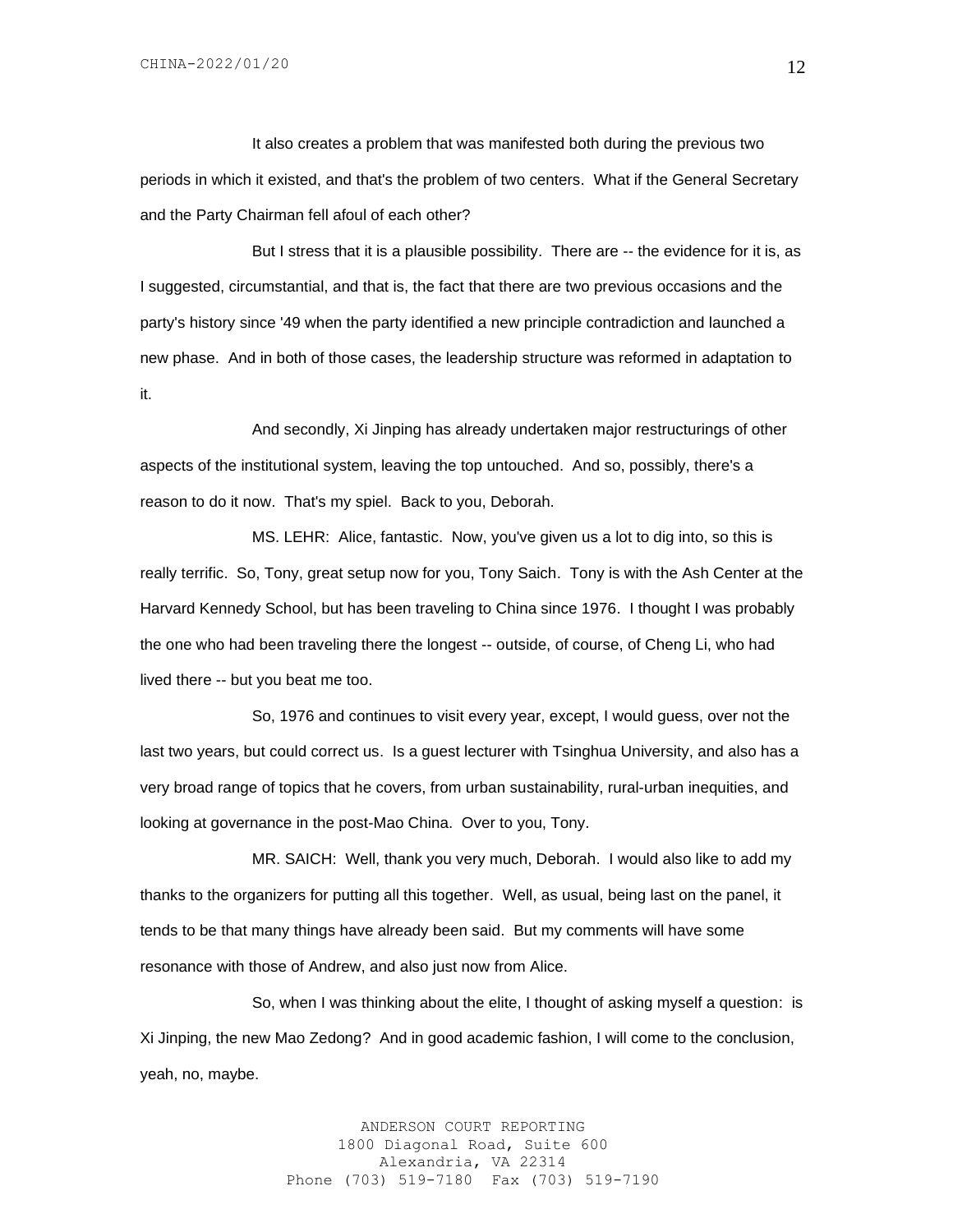But let me start with the November 2021 resolution on the achievements over the last hundred years, which in reality, of course, as we all know, was about the future. It is designed to show that Xi Jinping's leadership today, and also, therefore, into the future after the next Congress, is the inevitable outcome of history, consolidating his preeminence within the party, and empowering him to set course for the party over the next 100 years.

So, as we know, this is the party's third historical summation, placing Xi Jinping, therefore, alongside Mao Zedong and Deng Xiaoping, who oversaw the first two. Now, the first two resolutions, of course, criticized the past, to legitimize setting out on a brave new path forward.

For Mao in 1945, it was a nice last nail in the coffin of his rivals for party leadership by exposing their leftist mistakes that almost brought the party to ruin. Clearly, Mao was the person to lead China forward to victory.

For Deng, the challenge was to break with the immediate disasters of the Great Leap Forward, the Cultural Revolution, and with famine and political turmoil, without discrediting Mao entirely. And of course, it enabled China to move on to a new era.

Xi Jinping's purpose is distinct, however. He is not defining the way forward by negation of the recent past, but rather, highlighting how the past plays into his hands to guide the future. The spotlight is on Xi, his achievements, the wrongs he has righted, and the future direction for China.

Interestingly, Xi is described as the principal founder of the ideology for this new era, and the core of the leadership. Interestingly, there, if you look at the document, previous leaders of the party in different generations are just referred to as the chief representative of their generation, not the core. So, the resolution then is intended to be the key document for all party members to rally around or to unite around, thereby eradicating challenges to Xi's policy preferences.

Two consequences follow. First, as I think most of us are agreeing, barring an accident of nature, Xi Jinping will be reappointed for a third term as Party General Secretary at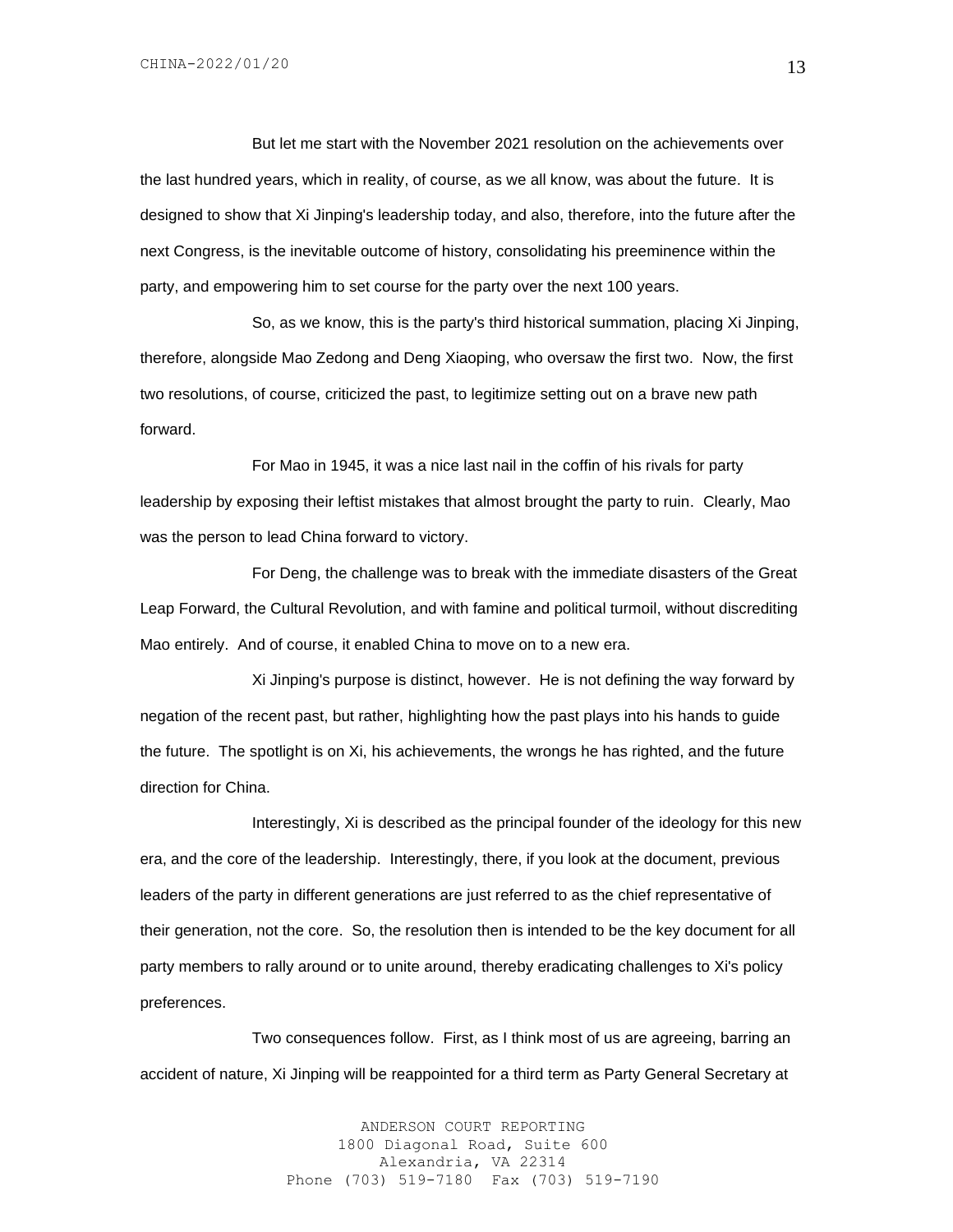the 20th Party Congress. Second, it's going to sanction policy continuity rather than change as occurred after the two previous historical resolutions.

So, then the question, is Xi Jinping a reincarnation of Mao? Well, the answer depends on which Mao you're talking about, and this will relate somewhat to Alice's comments just now. Is it the Mao of the Yunnan years? In which case, the answer might be yes. But certainly not the Mao of the late 1950s and the Cultural Revolution.

Like Mao in Yunnan, Xi does see the party as crucial to achieving policy objectives, thus requiring a disciplined, unified party that carries out the will of the Supreme Leader. There is a need for a unity of purpose and thought, and that entails the eradication of alternative narratives, and the removal of any potential rivals.

However, as we all know, and has been mentioned by Andrew, the party was dispensable to Mao in terms of the '56 structure that Alice outlined when other leaders frustrated his policy ambitions. And of course, he had no qualms about tearing it down to rebuild an organizational structure that suited his own personal style.

Certainly, Xi wants a party built in his image, but it is highly unlikely that he would make such a statement as Mao Zedong did in April 1956 when he said, "One day, neither the Communist Party nor the Democratic Parties will exist. It will be very pleasant." Contrast that comment with the scorn that Xi Jinping expresses on the collapse of the Communist Party of the Soviet Union, where he felt that nobody was man enough to stand up to defend it.

So, as Andrew pointed out in his comments, that however much Xi wishes to exert his supremacy over all fields, he sees that authority coming through the party, and the structure that suits his policy approaches.

So, the authority coming through the party rather than being able to substitute for it, in organizational terms, I would say this makes him closer to another early leader, Liu Shaoqi, the ultimate Confucian Leninist. So, Liu was a firm believer in the principles of a Leninist party as the mechanism to carry out party policy.

And of course, in addition, his 1951 work on how to be a good Communist Party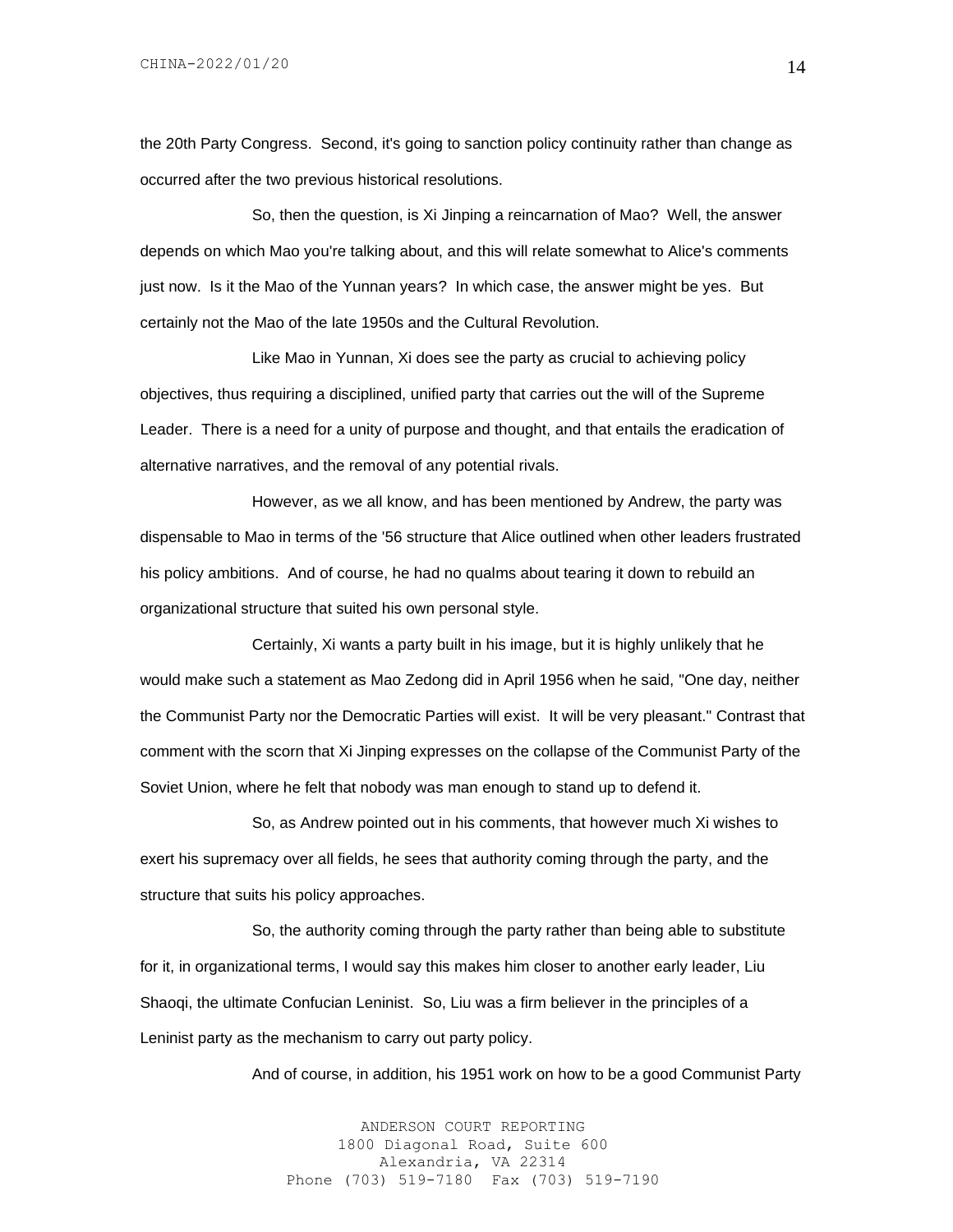member, a Confucian framing for the communist world, I think, is reflected in Xi Jinping's thinking. Although, of course, Hu Jintao had also toyed with this notion and this approach. But Xi's comments have gone much deeper than that.

So, Liu's work called for self-cultivation, that now Marx and Lenin were the masters to be studied. Xi, of course, would add himself to this list. The purpose then is to strengthen socialist ideology as interpreted by Xi, as well as the leading role of the party under his leadership.

And there, I think it's interesting with Alice's comments, that if we do think of him more in the terms of someone considering a party such as Liu Shaoqi who was influential in thinking about organizational terms in the early '50s, these alternative explanations for structure, I think, become potentially feasible.

The other thing of course which he does share is the importance, as was mentioned, in the use of history. And there, I think, of course, it's important that Xi Jinping traces a line of descendancy not only through Communist Party history, but also really through imperial history, seeing the Communist Party as the natural inheritors of a ruling structure and ruling style that goes through history. So, it's the Chinese Communist Party rather than the Guomindang on Taiwan that is the natural inheritor of this.

So, to conclude then, what does this mean for elite politics? Crucially, it means that Xi Jinping will have to lead through the party, rather than being able to float above it in the manner of Mao Zedong. And the party remains preeminent, and therefore, structural changes to consolidate his position may be the ones worth watching.

But that, of course, presents a possible challenge for Xi Jinping if there is elite struggle, as legitimacy still ultimately lies with the institution rather than with the individual. And let me conclude there.

MS. LEHR: Great. Thank you, Tony. And we now have really excellent questions coming in from our very engaged audience. But let me take the liberty as the moderator of starting us off before we get to the audience. And I'd like to ask each of the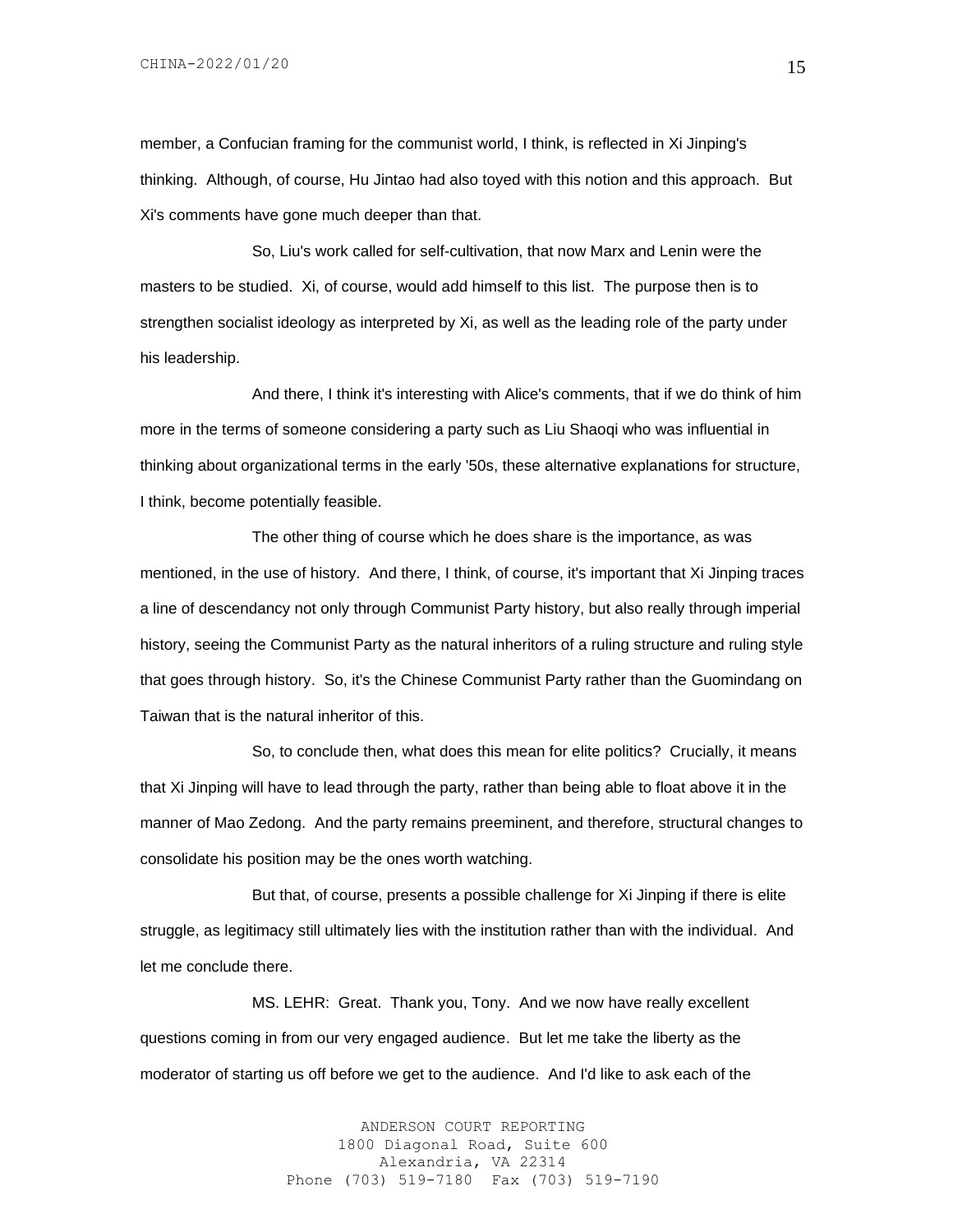panelists the same question, and we're going to have them answer with just one sentence.

And so, this panel is about the perceptions and the realities of Chinese elite politics. So, I'd like each of you to explain, just in one sentence, as I mentioned, what you believe to be the biggest gap between the perception and reality of Chinese elite politics in the China-watching community in the United States. Cheng Li, why don't you kick us off?

MR. LI: Sure, Deborah. It's an excellent question. I probably need two sentences to answer it. America's prevailing concern about China is its ever growing power, its economic and technological advancement. But at the same time, our perceptions of Chinese leadership are rigid, stagnant, ineffective, unpopular, and incompetent. You know, we can see these words quite often in the U.S. media. I believe that these contradictory assessment, though all hold some truths, are too simplistic, not balanced, and highly misleading. Over.

MS. LEHR: I think that was three sentences, but we'll let you get away with it. Andrew?

MR. MERTHA: I'm not going to rely on subordinate clauses and run-on sentences as I normally would. I think I'll be uncharacteristically brief. I think that our priorities, the notion that our priorities are the same as those of our Chinese counterparts, I think that's probably the biggest misperception or assumption that we constantly have to keep calling ourselves on. So, I'll stop there.

MS. LEHR: Yeah, I would agree with you on that, too. And probably, U.S.- China relations doesn't make it to the top 10 list when Xi Jinping gets up in the morning. Alice, over to you.

MS. MILLER: I'm going to agree with Andrew and with Tony. Basically, I would suggest that attention is focused excessively on Xi Jinping's power and supposed personality without adequate analysis of the political and organizational context within which he operates. It leads to the common impression that he's a reincarnated Mao Zedong or a reincarnated Chinese emperor. He's neither.

MS. LEHR: Right. Tony, over to you.

ANDERSON COURT REPORTING 1800 Diagonal Road, Suite 600 Alexandria, VA 22314 Phone (703) 519-7180 Fax (703) 519-7190 16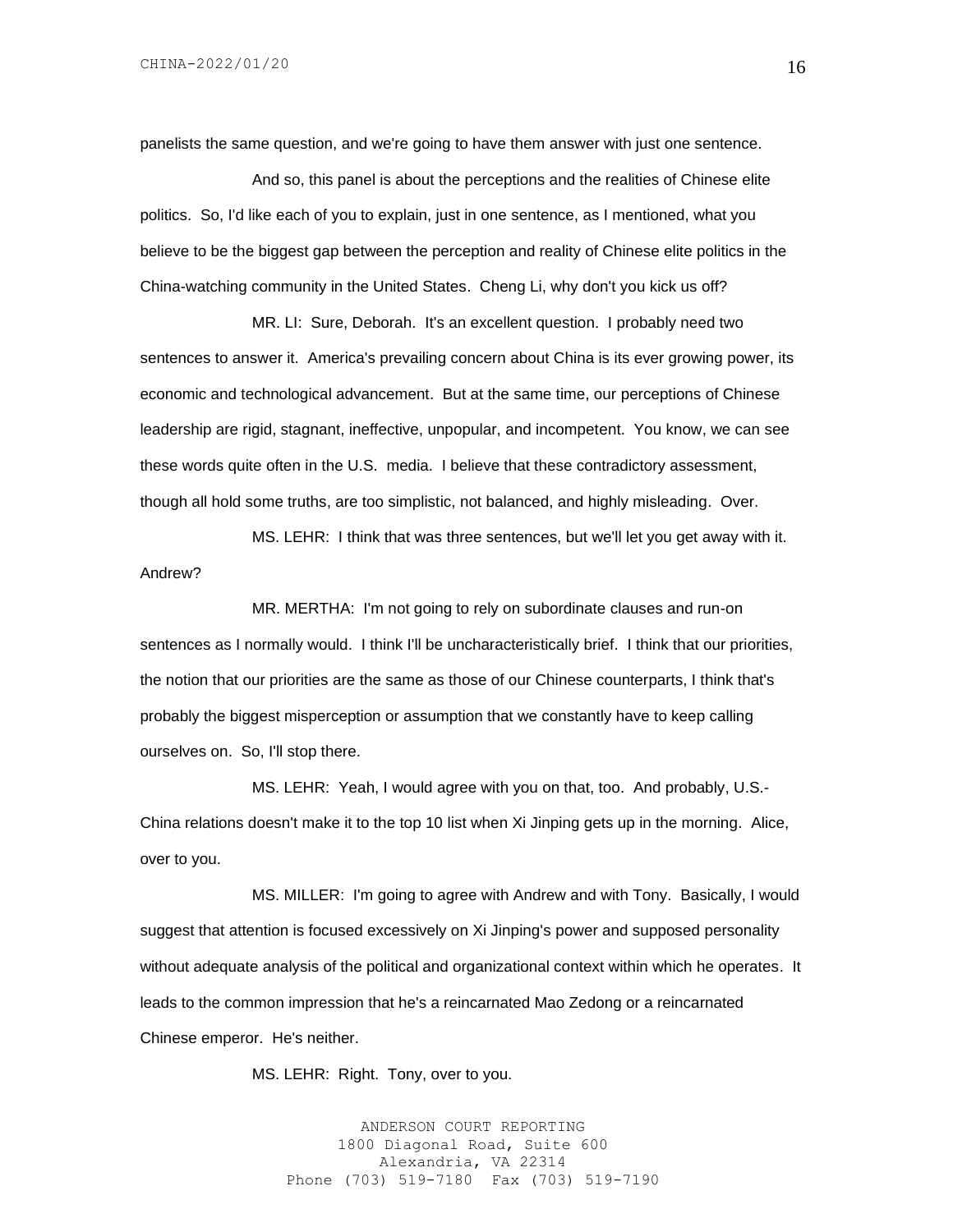MR. SAICH: Can I just say ditto for both that's gone before? I think that the biggest misunderstanding is that literature will tell you that Leninist institutions are basically rigid and not flexible. And what we've seen with the situation in China, that it's proved to be remarkably flexible and quite pragmatic.

MS. LEHR: Great. Well, all excellent comments. So, Cheng Li, let's come back to you. You've studied Chinese factional politics for decades. How would you characterize the factional composition or lineup under Xi's leadership at present and looking ahead?

MR. LI: Well, I would like to answer this very important question with three points. I also notice that a lot of the audience sent questions similar to yours about factional politics. Now, let me -- first, let me briefly review the factional politics of the post-Deng China.

Under the leadership of first Jiang Zemin and then Hu Jintao, Chinese leadership politics could be characterized by two competing coalitions. One coalition was led by Jiang Zemin and the Vice President, Zeng Qinghong venturing home with two core factions: the Shanghai Gang and the Princelings, the term that Andrew used.

Now, Xi Jinping belonged to this coalition. Another coalition was led by Hu Jintao, and its core faction was the Chinese Communist Youth League officials known as the *Tuanpai*.

Now, my second point is that soon after becoming the top leader of the current Chinese Communist Party, Xi Jinping profoundly changed the relative balance of power between these two coalitions, or the so-called collective leadership, with the help of a fellow princeling, then powerful Wang Qishan.

Xi Jinping launched an unprecedented large-scale anti-corruption campaign, and purged many *Tuanpai* leaders. Most of them *Tuanpai* leaders. Of course, it also included some other factions, and most notably, Hu Jintao's chief of staff, very powerful Ling Jihua. During his first term, Xi Jinping had no choice but to leaning on princelings to balance the power of Hu Jintao's protégés.

Later, given that Xi Jinping had successfully undermined the power of the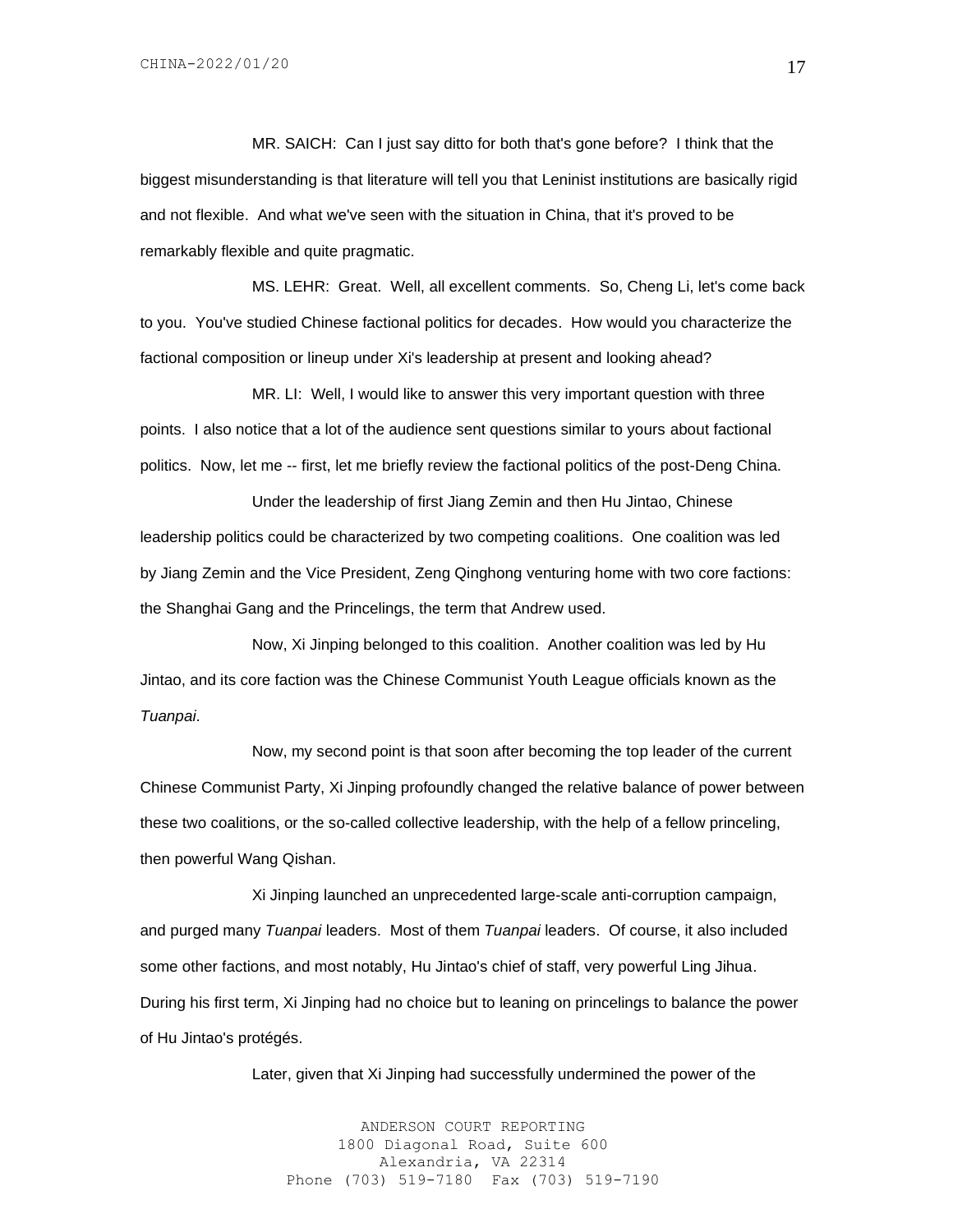*Tuanpai*, he had little remaining political incentive to rely heavily on princelings. So, unsurprisingly, at the end of his first term, Xi Jinping began distancing himself from princelings and drastically reduced their representation in the leadership. Xi Jinping's own protégés now dominated the leadership.

My third and the final point, Deborah, is that Xi Jinping's most powerful, you know, power base, or put it that way, his most important power base is the so-called Zhejiang Gang, which is comprised of leaders who advanced their careers from Zhejiang when Xi Jinping was the party boss there for five years.

Now, I estimated that eight or even nine of them will serve in the next Politburo, constituting 1/3 of the membership. Two or three of them will likely enter the seven-member Politburo Standing Committee.

Now, when the powerful faction, this powerful faction, has defeated other factions, or when check and balance between the two coalitions are no longer an important feature of Chinese elite politics, the internal competition or infighting between Xi Jinping's own protégés, especially within the Zhejiang Gang (phonetic) could really -- should deserve great attention. Over.

MS. LEHR: Great. So, understanding these complicated internal politics is really important for policymakers. And Andrew, I want to go back to the sentence -- you know, your answer to the sentence, and expand upon that a little bit, because you've written about misperceptions. And what are some of the concerns that you have about the misperceptions - this is obviously at a very broad level, but -- that you see, in these interpretations by U.S. policymakers, and how is that leading to bad policy and bad decisions being made?

MR. MERTHA: Thanks very much, Deborah. So, I guess I'll start from where I finished with the last question, which was, you know, that we assume the issues that we prioritize with regard to China are the issues that the Chinese leadership themselves prioritize.

As you said, I think -- not only not make the top 10, but I would say upward of 90 percent of what keeps China's leaders awake at night have to do with domestic governance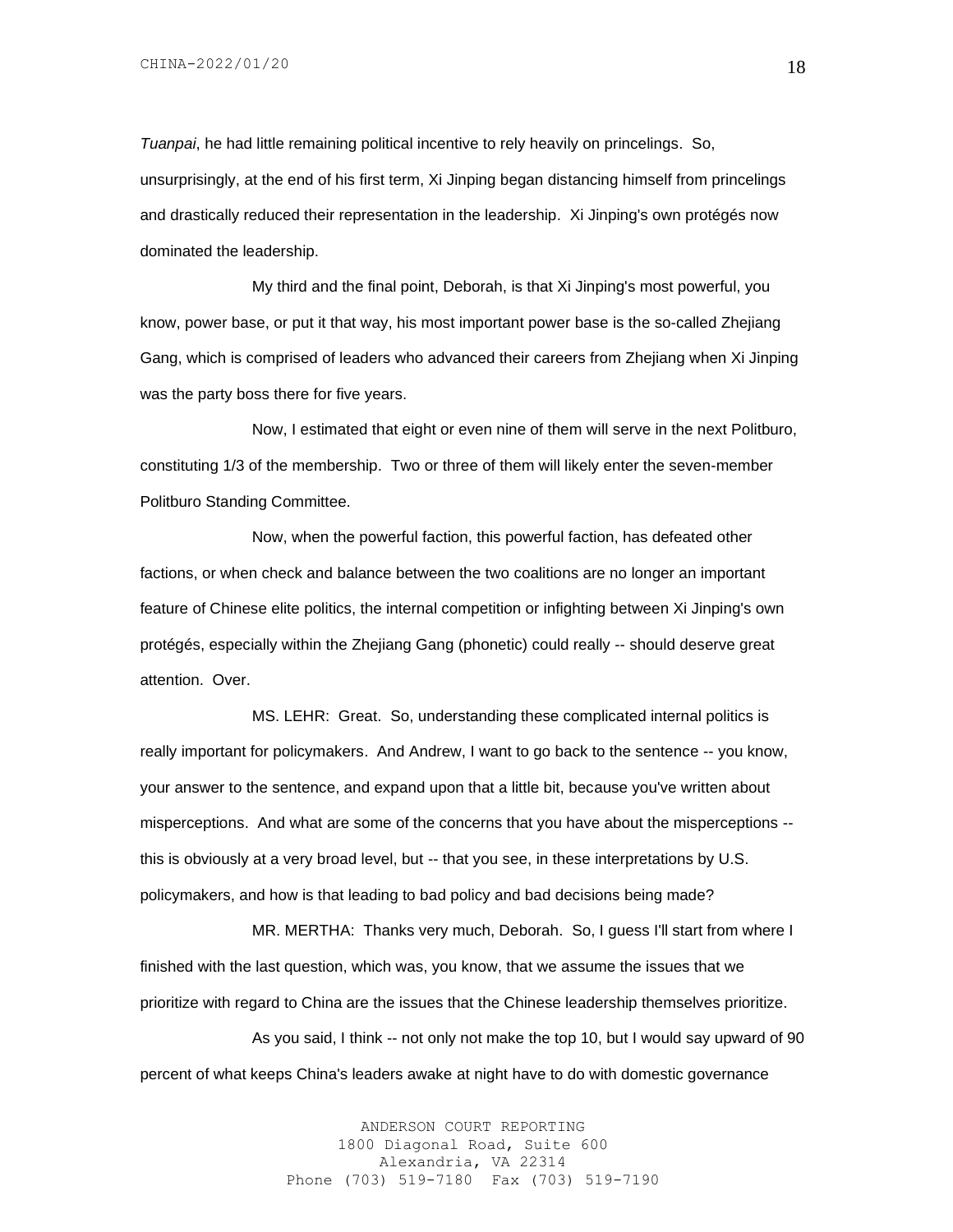issues. And I think we do ourselves a great service by taking into account what it is exactly that China's leaders themselves see as being most potentially destabilizing.

Let me expand on that. I guess I'll cheat and make that my second point, which would be that China may be a unitary state, and of course, we're talking about elite politics here, and we're mostly talking at the national level, but just for a -- you know, just to put a pin in this, it may be a unitary state, but it's one that's comprised of three dozen provincial-level units, 300 prefectures, some 2,000 or more county governments and county-level units, 40,000 townships, and half a million villages and hamlets.

You know, these really represent the nodes of potential political and economic and social policy engagements that I think we might be able to reach out to in crafting kind of a broader, more Baroque, but in a good way, China policy that touches upon -- you know, that's sticky, and that can provide the types of breakthroughs that elude us when we focus overwhelmingly on Beijing and Washington alone.

And then, I guess my third -- while I'm on my soapbox, for my third misperception is that I think there's something akin to engagement fatigue among many China analysts and policymakers. I think this is perfectly understandable as China has not made things easy for us, which, I think, by the way, is exactly the way they see it, you know, just with the actors reversed.

But I think that there's a tendency to equate pro-engagement proponents with being soft on China, while China hawks take it as a badge of honor to reject engagement, you know, except perhaps when absolutely -- except, you know, when absolutely necessary.

I would advocate to think about it this way. Engagement is not a proxy for being pro or anti-China. Engagement is a proxy for being pro-information, pro-understanding, as opposed to handicap in one's ability to do so and would prevent us from achieving the best policy outcomes vis-à-vis China. So, let me stop there.

MS. LEHR: Great. Thanks. So, Alice, you talked about reforms that Xi Jinping has done to some of the major institutions, including the military, but we've seen significant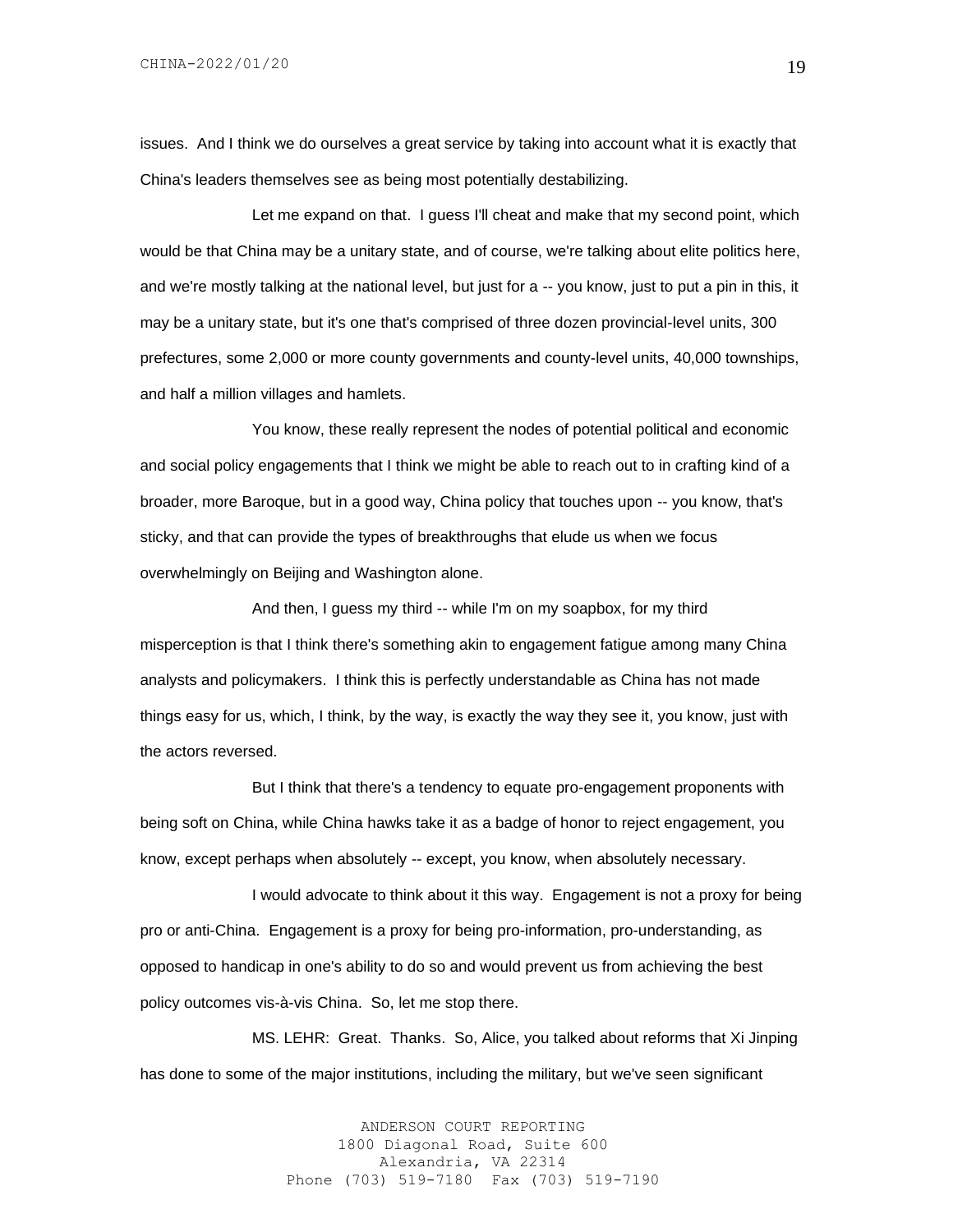reform of the legal structure, and obviously, of the party.

As you look ahead into, supposedly, this third term, what additional changes do you see him making and what are going to be some of the implications both for the governance of China but also in the context of U.S.-China relations as he either strengthens or weakens some of those additional institutions?

MS. MILLER: Yeah. Well, I'm not sure I can project very much in terms of specific institutional reforms and so forth. I agree strongly with Tony's suggestion that the flexibility, institutionally, of the Leninist system in China is really remarkable.

And so, the kinds of changes we would expect to see will come, of course, in Xi Jinping's political report to the Congress. That report is already underway in terms of its drafting. The kinds of changes that will be forthcoming in the report will be in broad, general terms, but it's very difficult to see exactly how the new system -- whichever system it is, whether it's the current one or the alternative one, I try to sketch.

But I am impressed by the flexibility of the system, and I think there is an overestimation of the norm-busting behavior of Xi Jinping. I struggle to see exactly which norms he has violated. People talk about abolition of term limits, but he hasn't violated it yet. It depends on the outcome of the forthcoming Congress whether he will exceed the age 68 retirement norm, or they will devise a new structure that sidesteps that question.

I think there are several interesting little changes and continuities that suggest that we emphasize too much the kind of strongman leadership that Xi Jinping practices. After the removal of term limits at the NPC in 2018, the party's Propaganda Department spokesman came out and said explicitly, that does not convey lifetime tenure.

Also, the party's own constitution, revised in 2017, still has stipulations against lifetime tenure for leaders. The stipulations on collective leadership, despite the core role that Xi Jinping plays, are still intact, both in the party constitution, but also in the September 2020 regulations for Central Committee organs, including the Politburo and its standing committee.

The failure to appoint successors in training at the 17th Congress came in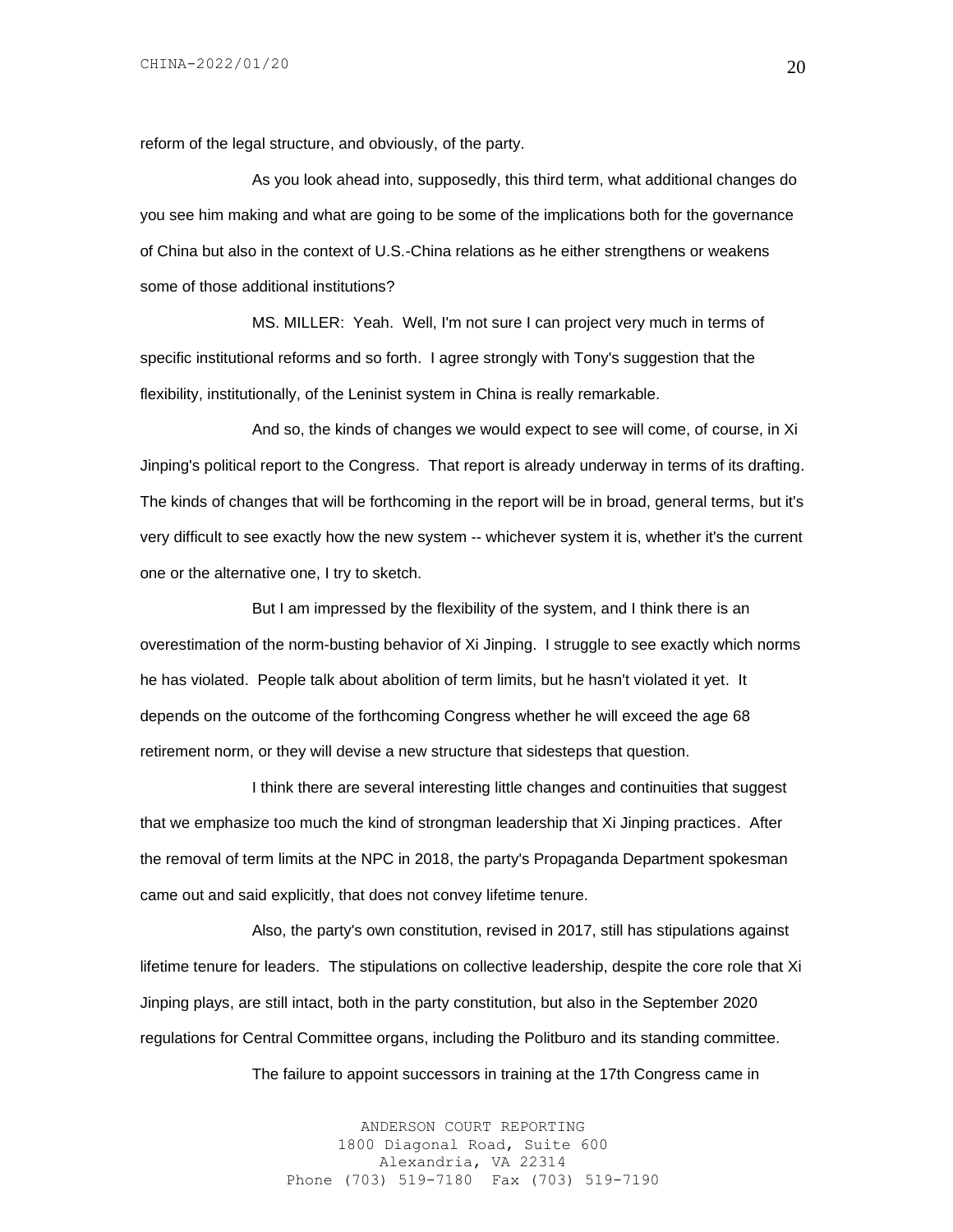amidst complaints about the existing system that had been used for buying votes and so forth by people like Zhou Yongkang and others.

The obvious complaint about the existing system was that it made the General Secretary limited to two terms a lame duck, and much more ineffective politically heading on into through his second term, and the prior system of selecting members of the new Central Committee and the Politburo and so forth were abandoned in favor of a recommendation system.

Finally, there had been articles a couple of years ago in *People's Daily* which argued, prominently, on the front page of *People's Daily*, that succession is the mark of a mature socialist system. Just a couple of months ago, it was in November, I think, Chen Xi, the head of the Organization Department, front-paged a long article on preparing successors.

And so, I think the presumptions that go into the kind of strongman leadership and norm-busting needs a little bit closer examination. So, how much that suggests with regard to policy and institutional innovation, I think we should be open-minded. Back to you.

MS. LEHR: Excellent insights on the theme of today's discussion. Cheng Li, you want to comment?

MR. LI: Yeah, before Tony, I want to give a comment for Alice. Really fascinating, you know, remarks, and I'm really impressed by your unconventional thinking. I think that you had a lot of very, very important points for Washington.

Now, I actually -- I think that what you described early on about the create a new position, chairmanship, is a very important institutional reform. But of course, I have a reservation with that scenario. In my view, there's no -- it will not happen, this time, at least, and for three reasons. I want your comment, if later on, or now very quickly.

One is that there's no discussion or discourse in China. What you refer to Chen Xi, the successor, he means as a whole generation in the different low levels, not so much on successor to Xi Jinping, is number one. There's no discussion about the chairmanship.

And number two, if Xi Jinping really want to do that, there's no point to have the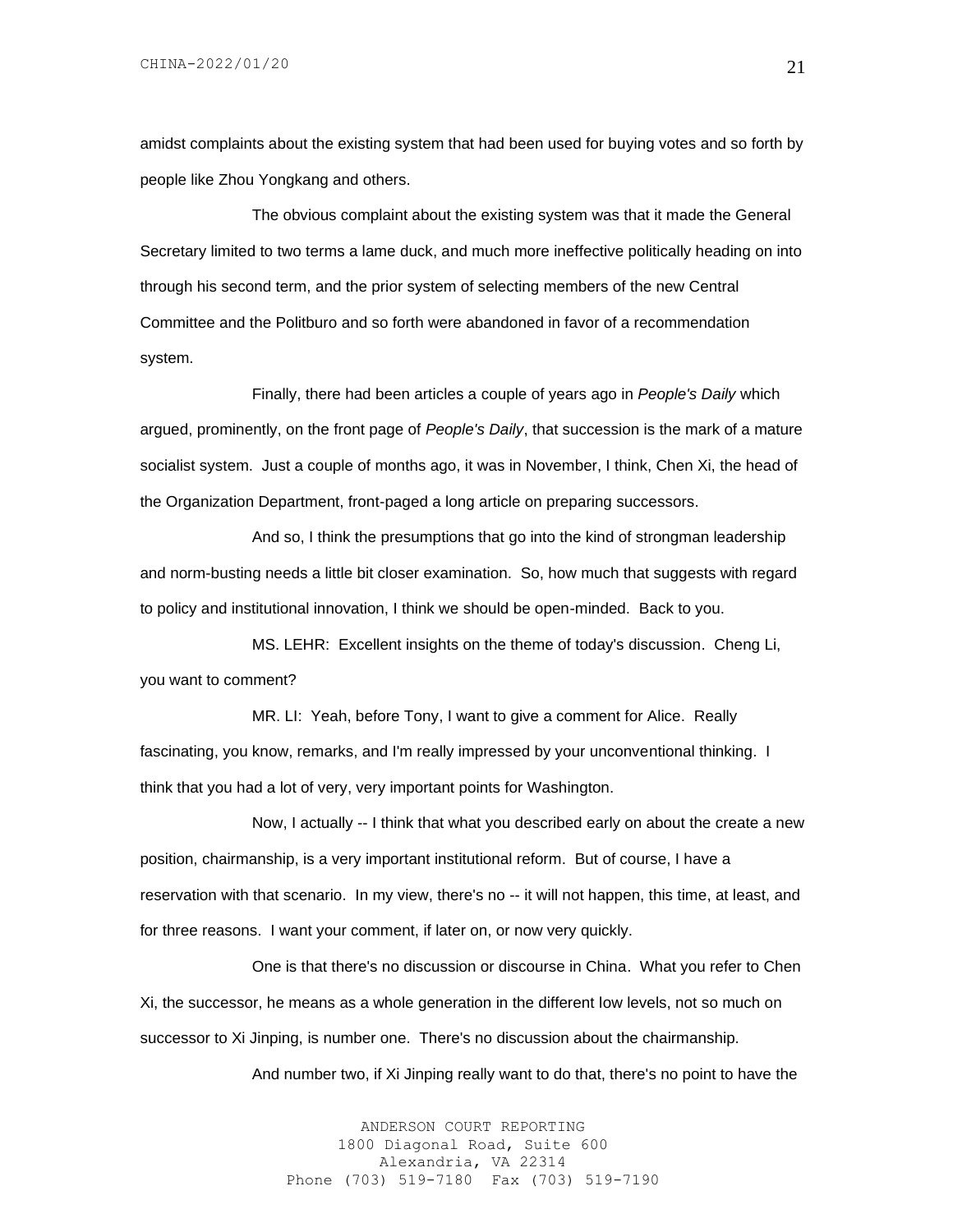CHINA-2022/01/20

term limits abolishment, you know, in March. This is to prepare for the third term for General Secretary.

And thirdly -- now, of course, my colleagues here may have different view -- I do not see there will be a successor designated this time. So, if that's the case, so whoever serve as the General Secretary and the Chairman will be seen by the media, domestic -- I mean, Chinese private citizen or social media or international media, the following day. Now, this person, whether (inaudible), you just mentioned, or Hu Chunhua will be successor.

I don't think Xi Jinping like to see that happen at the moment. So, this is my three points of reservation to see that the new position will not change. But again, Alice, congratulations for your excellent presentation.

MS. MILLER: Thanks, Cheng.

MS. LEHR: Andrew, did you want to add something before we get to Tony? MS. MILLER: No, I don't. I'm grateful to Cheng for his question -- oh, I'm sorry. MS. LEHR: I was going to say, Andrew, I thought Andrew was signaling there.

MR. MERTHA: Oh, yeah, I was, and I just -- it was really, really gratifying to

listen to Alice's presentation, because they were a lot -- I come to some similar conclusions, but I had taken a different route. And in fact, I got to slightly different outcomes simply because I don't think -- I think very few of us are as capable of thinking in such a sophisticated fashion as Alice, but I -- let me put it in a different way.

MS. LEHR: Just quickly so we can give Tony his opportunity also.

MR. MERTHA: Oh, super quick. Yeah. Okay, in that case, I can hold off and bring that in later. I guess what I was just going to say is it depends on which norms you're busting. Because one thing that Xi could possibly even do, is because there hasn't been -- there should have been a successor brought into the fold at the last Party congress.

And since there wasn't, he can go back to, I think, 2002 and say, well, we waited two cycles for a successor to come in. And so, we're going to start now. And that not only secures him a third term, it automatically would secure him -- not automatically, but secure him a

> ANDERSON COURT REPORTING 1800 Diagonal Road, Suite 600 Alexandria, VA 22314 Phone (703) 519-7180 Fax (703) 519-7190

22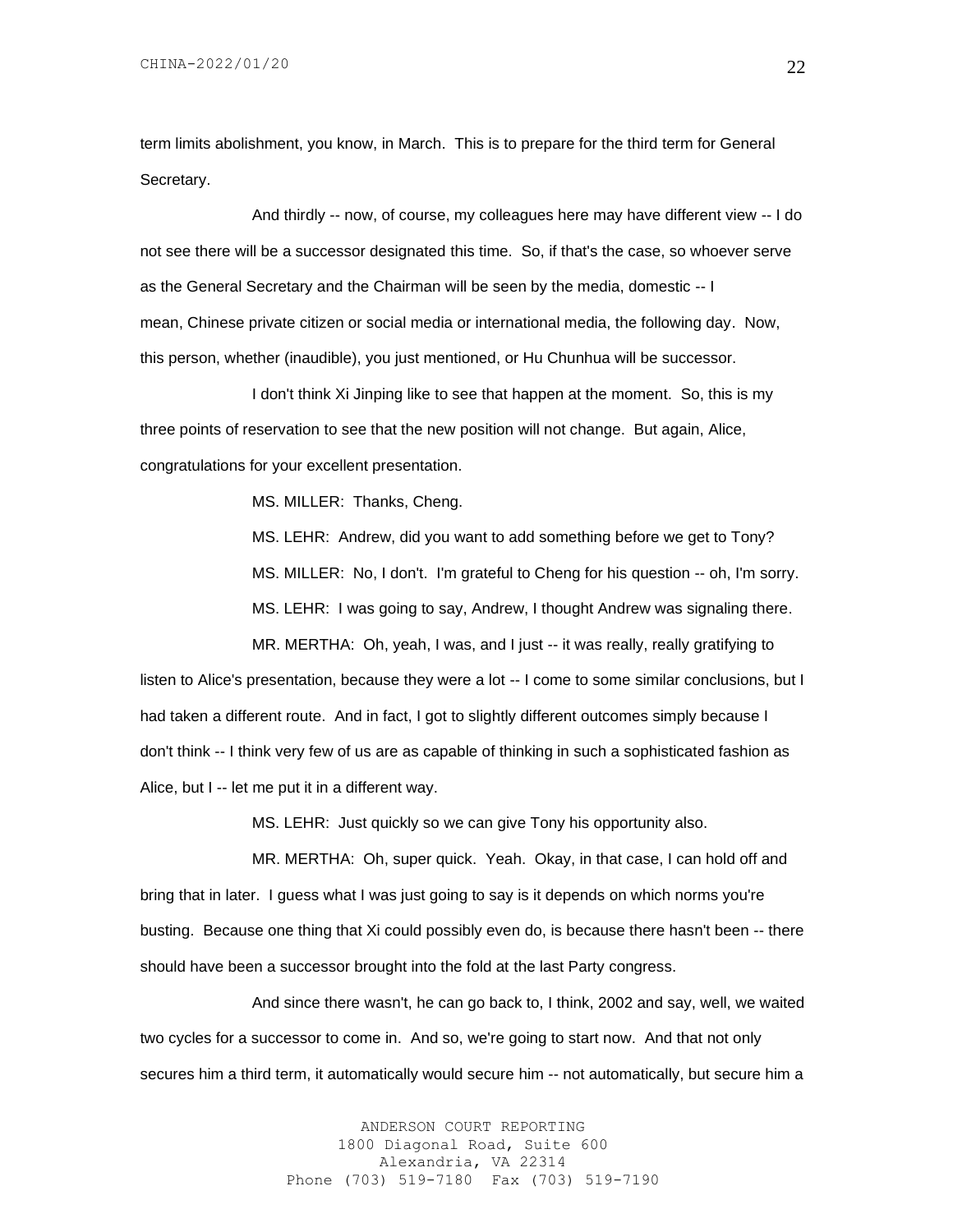fourth term. And in that way, he could also be invoking not Mao-era norms, but reform-era norms in terms of succession.

So, I was intrigued by what Alice had teased out well beyond that particular formulation, which is more of a --

MS. LEHR: Perfect. Let's go to Tony, though, so we can squeeze him in as we're running out of time. And so, Tony, I don't know if you want to add to this discussion about norms, but definitely want to get your insights. If you followed Xi Jinping for a long time, who does he rely on, who does he listen to, and what would you expect in terms of who he's going to bring along with him?

MR. SAICH: Yeah, let me reflect on some of the earlier comments. I think a lot of the norms that we're saying that we think Xi Jinping has broken had tended to be our idea of what the norms are as academics looking at it. Because I think Alice is right. If you look at a lot of the party statutes, the constitutions, there's not a lot that he has really broken there.

The distinction, I would say, though, is with the formal norms of the institutions, I think the answer would be no. But I think certain informal norms have been broken from the way the party was operating before, in the sense that often the Standing Committee of the Politburo essentially became a structure under which different individuals, and often their families and their clients, carved out different sections of the economy that they could oversee and profit from. And I think he certainly put an end to that.

So, I think a lot of these norms are sort of figments of our imaginations rather than realities in the way that the Communist Party itself is operating. And if you look back historically and think about why did they re-establish the General Secretary position instead of a Chairman, they were very clear that this was the -- a secretary as a secretary is not a leader in the sense that dominates things.

But obviously, not many of them had looked at Stalin and his title at that particular time, because essentially, of course, the General Secretary substituted from what the Chairman was.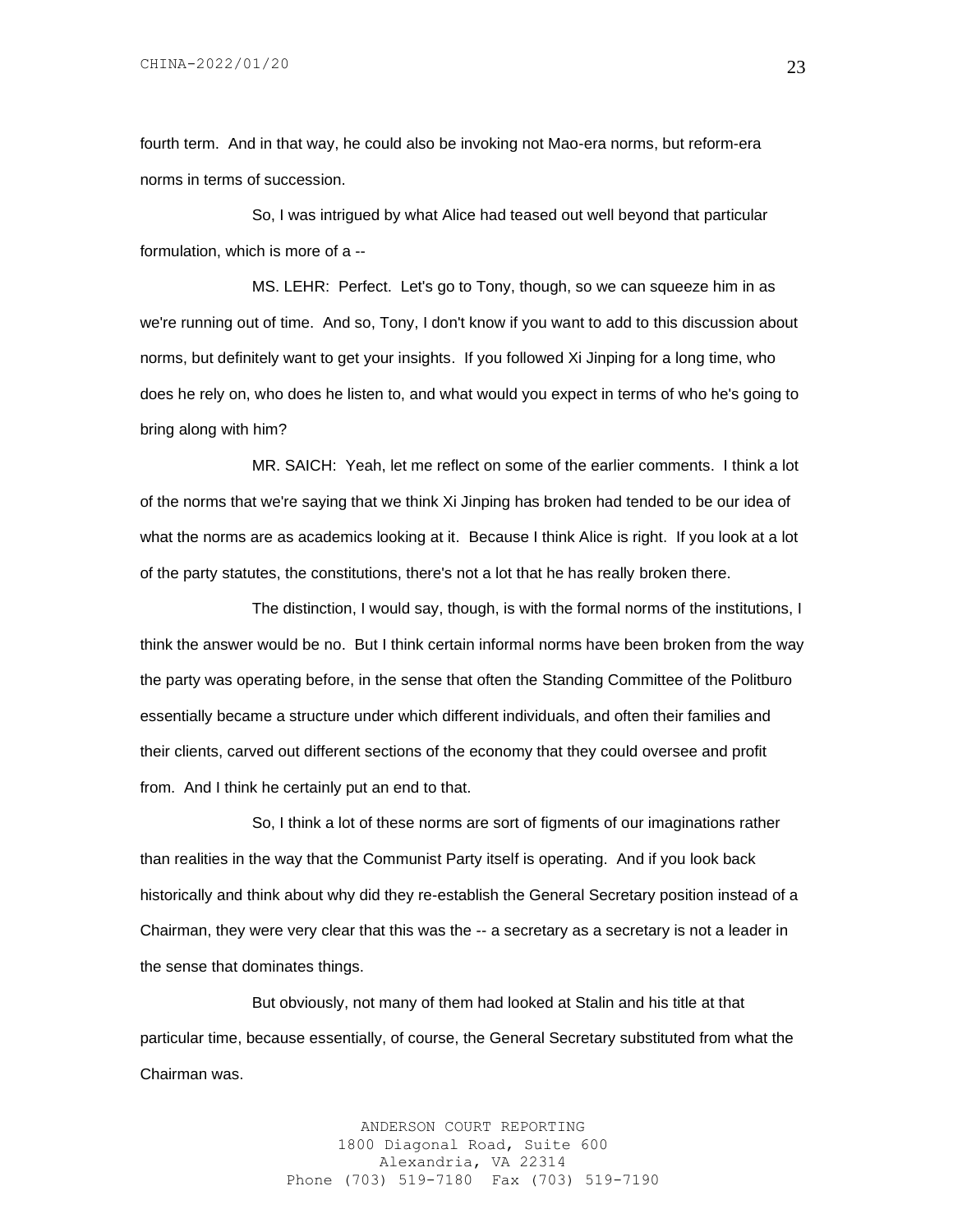Now, on your specific question, you know, I'm sure Xi must listen to somebody. I don't think we'd really know. What we do know is that whoever tells him anything is going to filter it in terms of what they -- you know, within the parameters of what they think that person wants to hear, and therefore, would be acceptable, which was not entirely unlike the way you may talk to a President in the United States of America.

I would imagine Liu He probably has more say in terms of the economy than perhaps the premier has in terms of getting the President's ear, and that it also goes back to personal connections over time. Wang Huning clearly has had a major impact on thinking about frameworks in theoretical issues.

And that raises an interesting question. You know, Cheng was saying at one point, he thought Li Zhanshu might be the only person to come out of the Standing Committee, but then later, he said two or three people might get promoted. I think one of the interesting questions is around Wang Huning because he's stepped down from his key position in the leadership, and is now replaced by (inaudible) who you cannot imagine, you know, being able to go into the Standing Committee. But I think it does raise an interesting question about, you know, what happens to one of his major speech writers in that process.

And, you know, last thing, it does -- you know, it creates a set of problems by staying on, there's no doubt, to a third term. What if things go wrong? Who gets the blame? You know, can that kind of power accumulation keep occurring? And it does -- you know, given that the Communist Party really only has ever had one successful turnover of leadership in its history, it does read important questions about if you push back succession further, does that make the system more unstable long-term rather than stable short-term?

MS. LEHR: Great. So, we are coming close to the end of our session. And we did have one question, was going to be a yes or no, but I think that most of you have actually already answered it, and that was touching upon succession. And so, I'm actually going to put you on the spot with a different question.

And Tony, since you raised Liu He's name, this fits in very nicely because it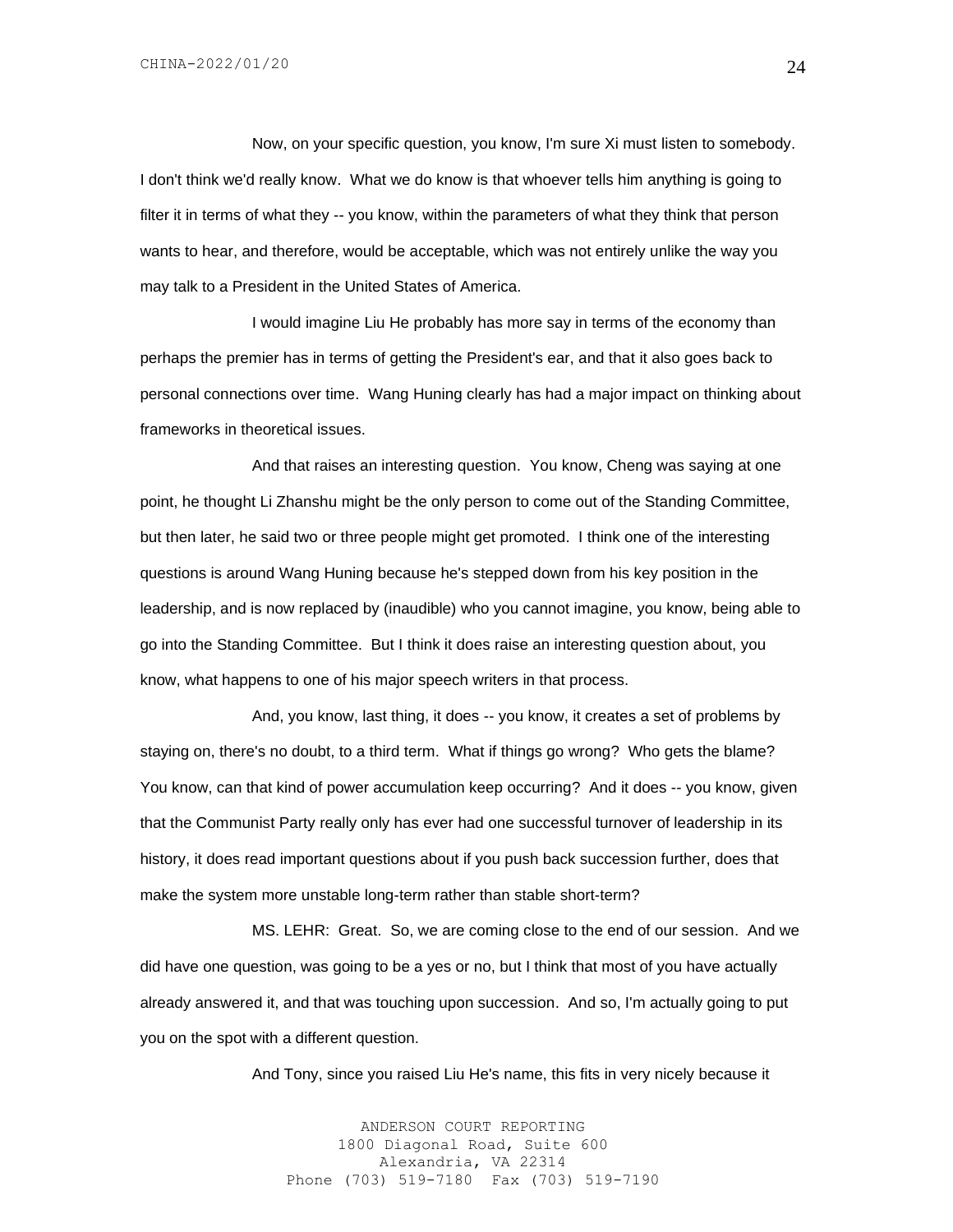raises the questions of term limits as well. Where do we predict Liu He is going to end up? What role will he have? Will he have a new role or will he retire? Tony, you're on mute. You start.

MR. SAICH: I'm sorry. Probably, if he goes anywhere, to Premier, but I would imagine he might have more of an honorific counselor title.

MS. LEHR: Alice, how about you? You're on mute also.

MS. MILLER: I presume that the age 68 retirement norm will hold. I know not everybody agrees with me on that. And if that's the case, he will retire.

MS. LEHR: Andrew?

MR. MERTHA: If it doesn't hold, then I too would think either Premier or maybe an economic czar or czar without portfolio.

MS. LEHR: Cheng Li?

MR. LI: All possibilities. Number one --

MS. LEHR: Oh, well, that's no fair. That's no fair. You get one. You get one

possibility.

MR. LI: No, I do not know.

MS. LEHR: Just one.

MR. LI: Very quickly. One is, like Andy said, he could be Premier. But

although, I do not put him as the first candidate. The first candidate, it might be Han Zheng. He is the second, then Li Qiang, and Hu Chunhua, among these four candidates. So, Liu He is ranked number two.

Second, he could be -- like Alice said, he will step down because of age, but he could be vice president of PRC, and -- but in that case, I'd rank him at number two, because Li Zhanshu is number one candidate to replace Wang Qishan as VP.

Number three, he will move to become the vice chairman of NPC. It's a symbolic, ceremonial position without a Politburo seat, with -- certainly no Politburo Standing Committee seat. It's at number three.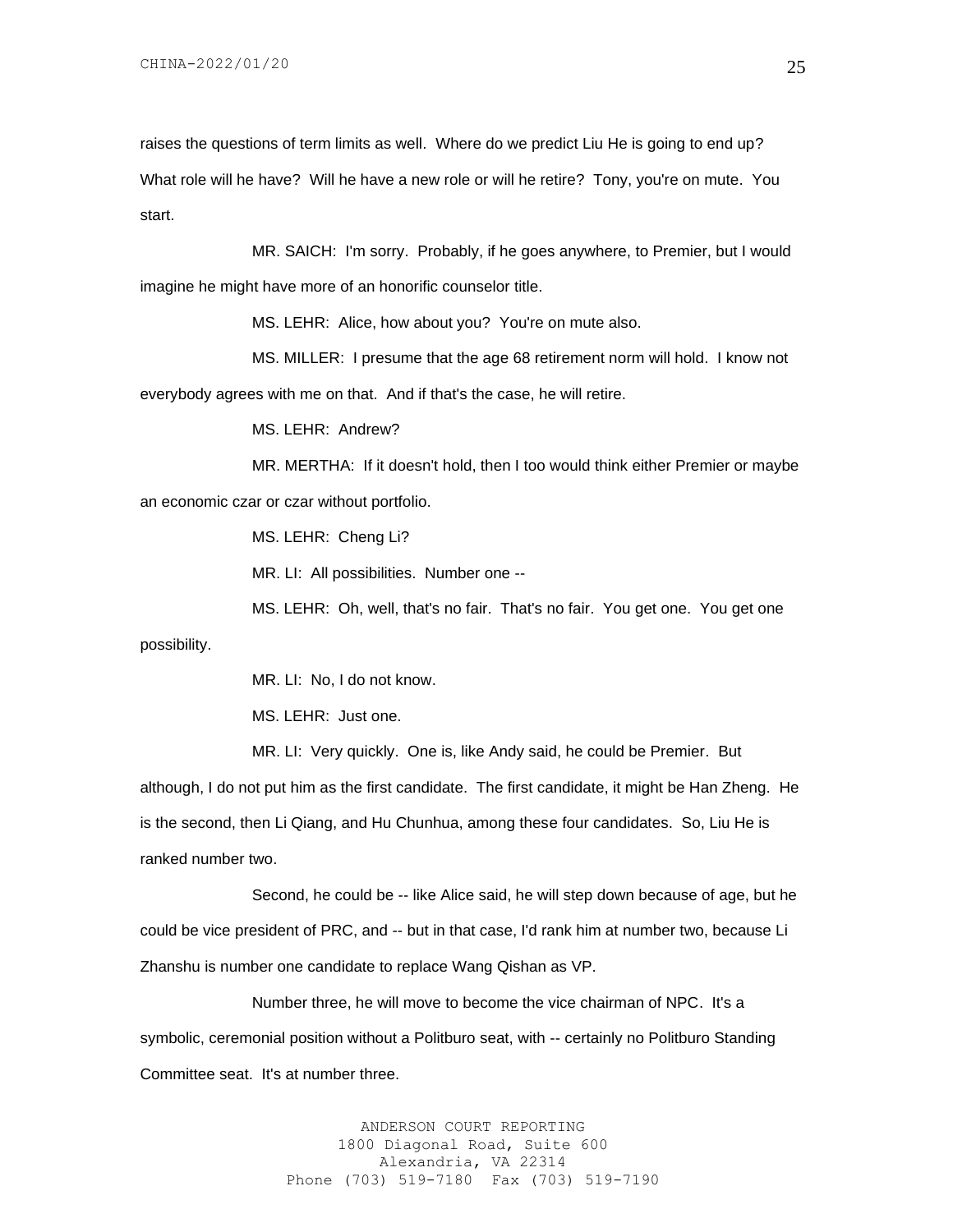Number four, as Alice said, completely retired. So, these four possibilities.

 MS. LEHR: That's so unfair to pick all four. I'm predicting, I'm going to pick my own, that Xi does stick with age limits and that Liu, he is made Vice President, because this is what they did with Wang Zhen, who hit up against the age limit and they made him Vice President.

MR. LI: You see that was nothing but --

MS. LEHR: Counsel, I did select yours. That's why I didn't want you to have four. Anyway we've come to the end of our time, really excellent panel, amazing discussion. There could be so many more questions.

What we're going to do now is hand this off to Ryan Hass of Brookings, Senior Fellow, who is going to be leading the next discussion.

Many thanks to our panelists, really excellent. All of you had fascinating things to say and I know that we could have continued on for a long time.

Any final worlds, Cheng Li, anything else you'd like to add? Okay. No more four options? Okay. Thanks. Thanks to everyone.

MR. HASS: Thank you. Well, Deborah, thank you for leading us through such a fascinating first hour of this discussion. It's my privilege to carry us through the second hour where our panel will talk about the past, present, and future of Xi Jinping.

We're going to divide our hour into three parts. The first part will be an opportunity for our panelists to provide some opening framing comments on the past, present, future of Xi Jinping. I will in the second part ask each of them a few follow up questions. And then the third part will be for our audience to ask questions that they would like to have addressed.

And as a reminder to our members of the audience, you're welcome to submit questions either via email at **Events@brookings.edu** or via Twitter using #20thpartyconference.

To maximize the time for our discussion I'm going to be ruthlessly efficient in my brief introductions of my friends. They have a long list of accomplishments and if you're curious about them you're welcome to go to our Website to read about all their accolades.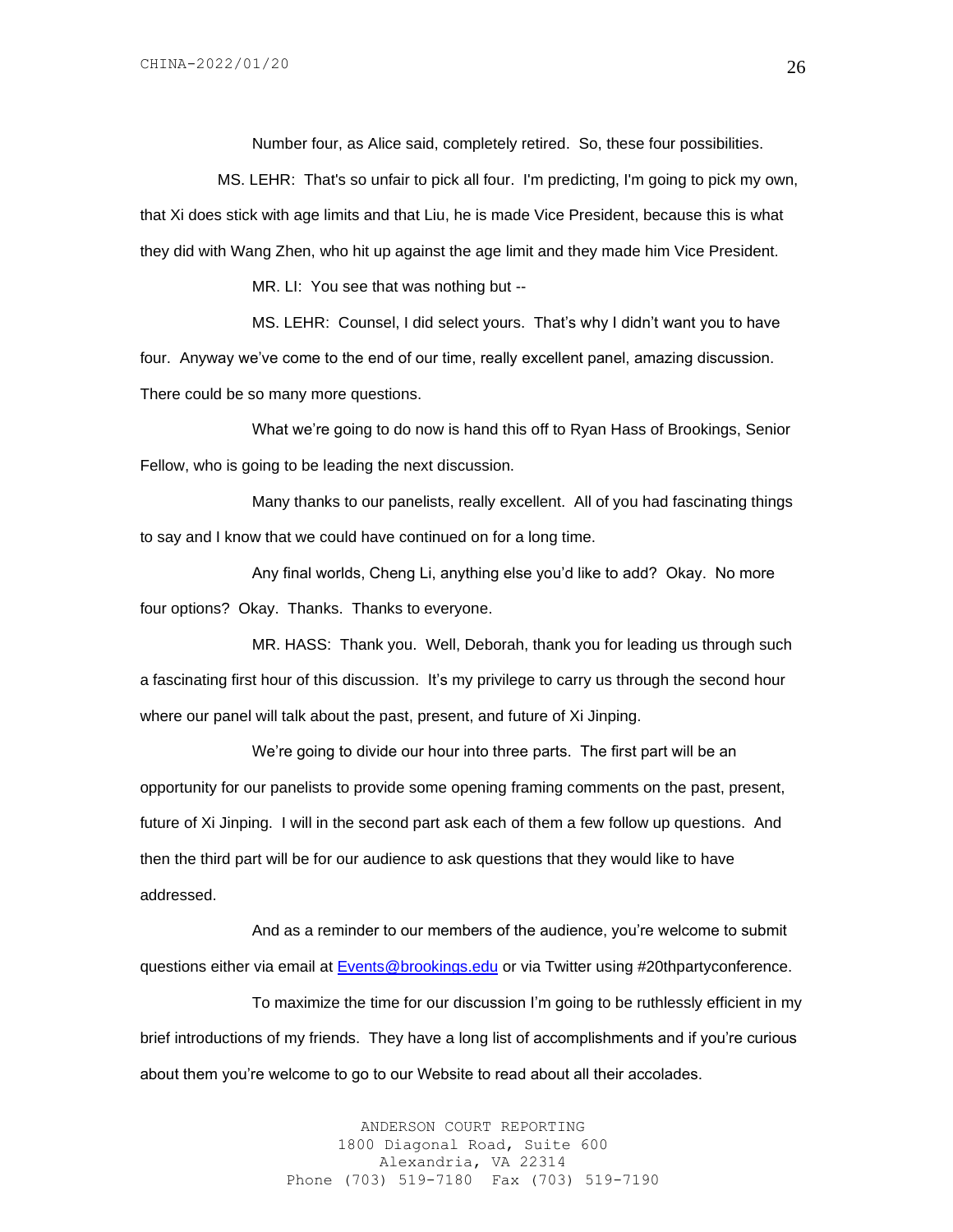But first, Susan Lawrence is a Specialist in Asian Affairs at the Congressional Research Service, which is a unit of the Library of Congress that provides Congress with authoritative, non-partisan research and analysis. She is also for the first half of this year a Staff Fellow at the John W. Kluge Center at the Library of Congress. Earlier in her career she was a reporter in Beijing where she has studied previous Congress. So I will follow up with her on that experience.

Yawei Liu is a Senior Advisor for China at the Carter Center. He is also Associate Director of the China Research Center in Atlanta and an Adjunct Professor of Political Science at Emory University. He also launched the U.S./China Reception Monitor Website in 2014.

David Shambaugh is the Gaston Sigur Professor and Founding Director of China Policy Program at the Elliott School of International Affairs at George Washington University. He is arguably one of the most prolific writers on China on earth today, he has written more than 200 articles or chapters in 32 books, including most recently *China's Leaders from Mao to Now*.

And Joseph Torigan is an Assistant Professor at the School of International Service at American University in Washington, D.C. He's also a Global Fellow at the Wilson Center's History and Public Policy Program. He studies elite politics and foreign relations in China and Russia, and he has a forthcoming book that is attracting a lot of buzz titled Prestige, Manipulation and Coercion, Elite Power Struggles in the Soviet Union and China after Stalin and Mao, which will be released this spring.

So with that, Susan, over to you.

MS. LAWRENCE: Thanks very much, Ryan. I'm delighted to be here. It's been a terrific first panel already.

I thought I'd talk a little bit about that experience of covering Party Congresses over the many, many, many moons ago. I covered a couple of Party Congresses as a Beijing based journalist. The 16th Party Congress, which took place 20 years ago in 2002 may have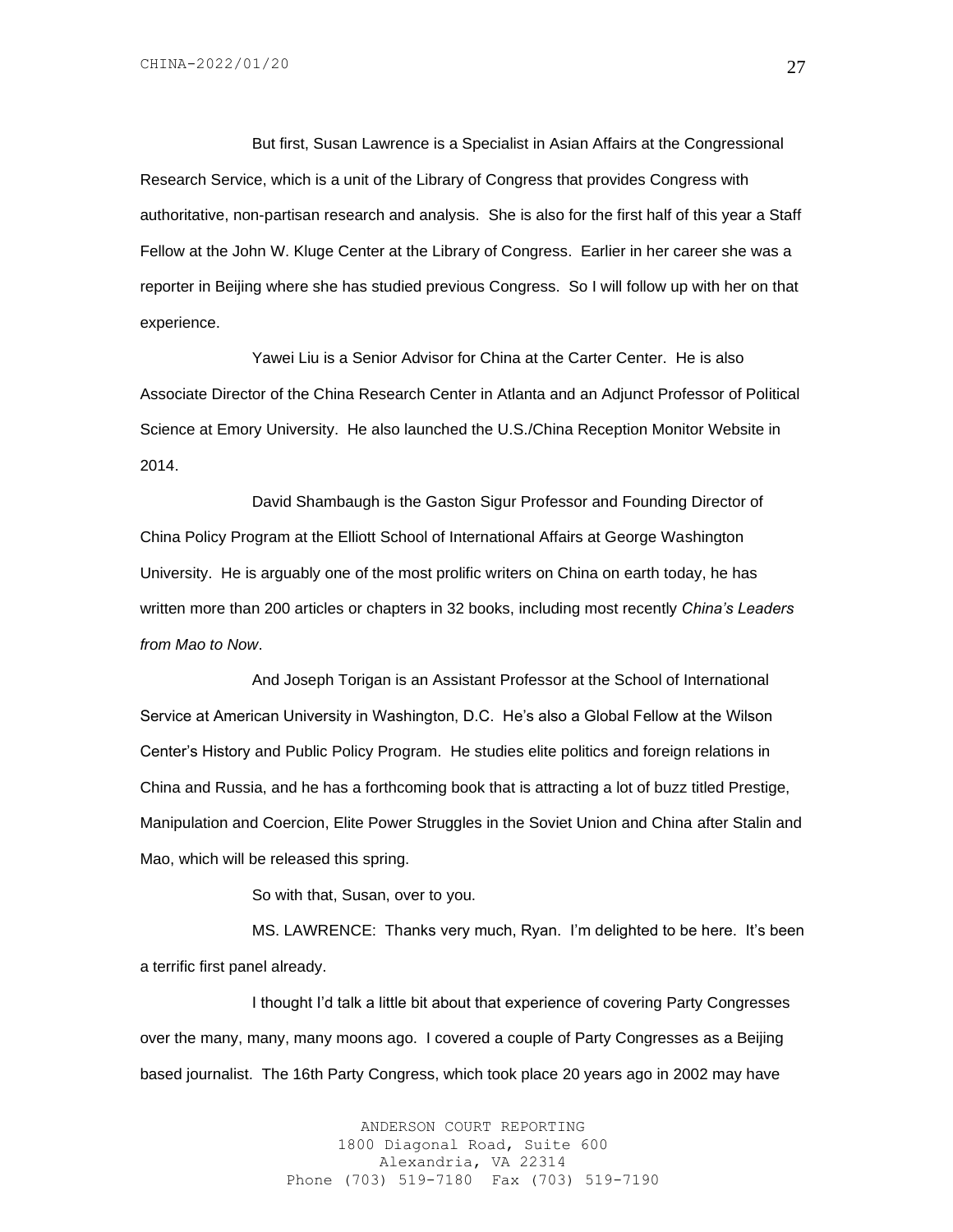some lessons for the 20th Party Congress.

In the months ahead of the 16th Party Congress there were a lot of rumors that Jian Zemin was seeking to hold on to power even though he had completed two full terms in office as General Secretary of the Party. Going into the Congress no one knew quite what was going to happen. The election of the new Central Committee always happens on the last day of each Congress.

In the morning delegates fill out red ballots to elect the new Central Committee, pink ballots for the alternate members of the Central Committee, and pale pink ballots for the Center Discipline Inspection Commission, the Party's discipline enforcers.

In the afternoon delegates approve documents, including the Party Work Report and the international plays at the end of the Congress and the Xinhua Agency releases a list of the newly elected Central Committee members and alternate members.

The major news for the foreign press corps back in 2002 was that Jian wasn't on the list of newly elected Country Committee Members. So had he retired? The next morning, as always happens, the Party convened the first plenary meeting, or plenum of the full and alternate members of the Central Committee. They elect the Central Committee's leadership bodies, the 25-person Politburo, the morally Politburo Standing Committee, as well as the General Secretary. Although their ballots are understood to have only as many candidates as positions available. The first plenum also decides on the membership of the Central Military Commission.

So while the Central Committee was voting we foreign meeting were gathered in a room in the cavernous Great Hall of the People waiting to be introduced to the new Politburo Standing Committee. Finally the new top leaders filed in in order of rank. And Hu Jintao entered first.

So the nine members of the Politburo Standing Committee lined up in rank order for the cameras, Hu Jintao told the world's media that he'd been elected General Secretary of the Party and introduced each new member of the Politburo Standing Committee. Several were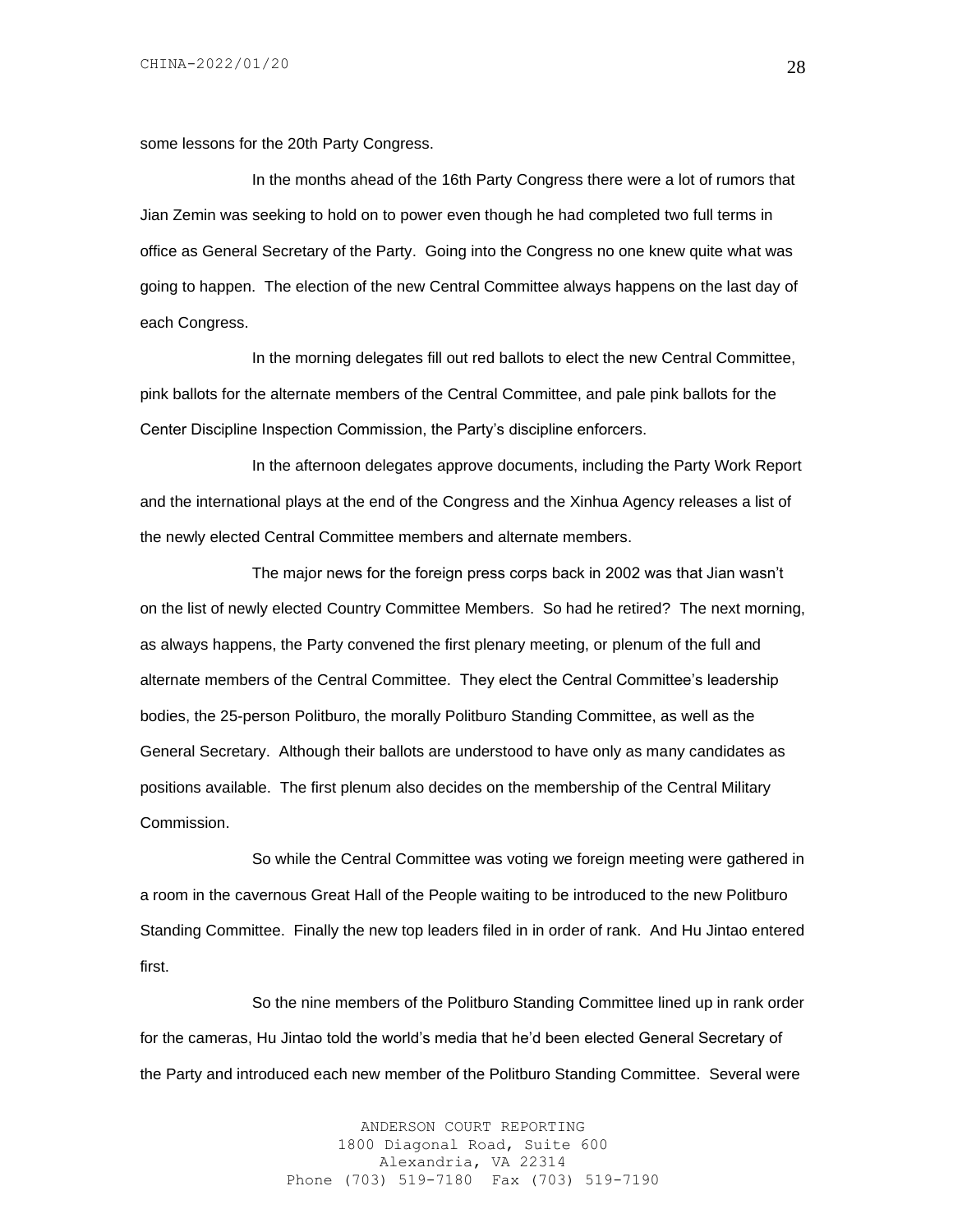close allies of Jiang, but Jiang himself wasn't there. So had he retired?

After the Politburo Standing Committee left the room we reporters filed out into a hallway. There Party officials handed us each a thick booklet with biographies of the new members of the leading organs of the 16th Central Committee. And, no, it turned out Jiang had not retired. The first biography in the book was Jiang Zemin's.

It turned out that he'd been reappointed Chairman of the Central Military Commission, even without being a member of the Central Committee. We in the press corps, a lot of us never looked but there is no requirement that the head of the military be a member of the Central Committee. And because he was still State President Jiang Zemin retained the top protocol rank in the Chinese political system. So his biography was number one.

How is any of that relevant to this year's 20th Party Congress? Because Xi Jinping has resisted identifying a successor, most analysts have their money on Xi being elected for a third five-year term as Congress Party General Secretary. We'll have a hint on whether that's going to happen on the last day of the Congress when we see the list of Central Committee members because the General Secretary is required to be a member of the Central Committee. We'll know for sure what happened on the day after the Congress closes.

When the new Politburo Standing Committee files into the room in the Great Hall of the People to meet the international media, we may see Xi leading the group into the room, reelected for a third term as General Secretary. In that case we'll want to look at the rest of the Politburo Standing Committee members to see if one of them might be his successor in waiting.

But if Xi decides to hand over the General Secretary position to a successor, he could follow Jiang's example and stay on as Chairman of the Central Military Commission, and following on from Alice's very interesting speculation in the first panel, he might add the Party Chairman job, who knows?

Crucially, having successfully changed China's State Constitution in 2018 to remove term limits for the position of President, State President, Xi, unlike Jiang, can stay in that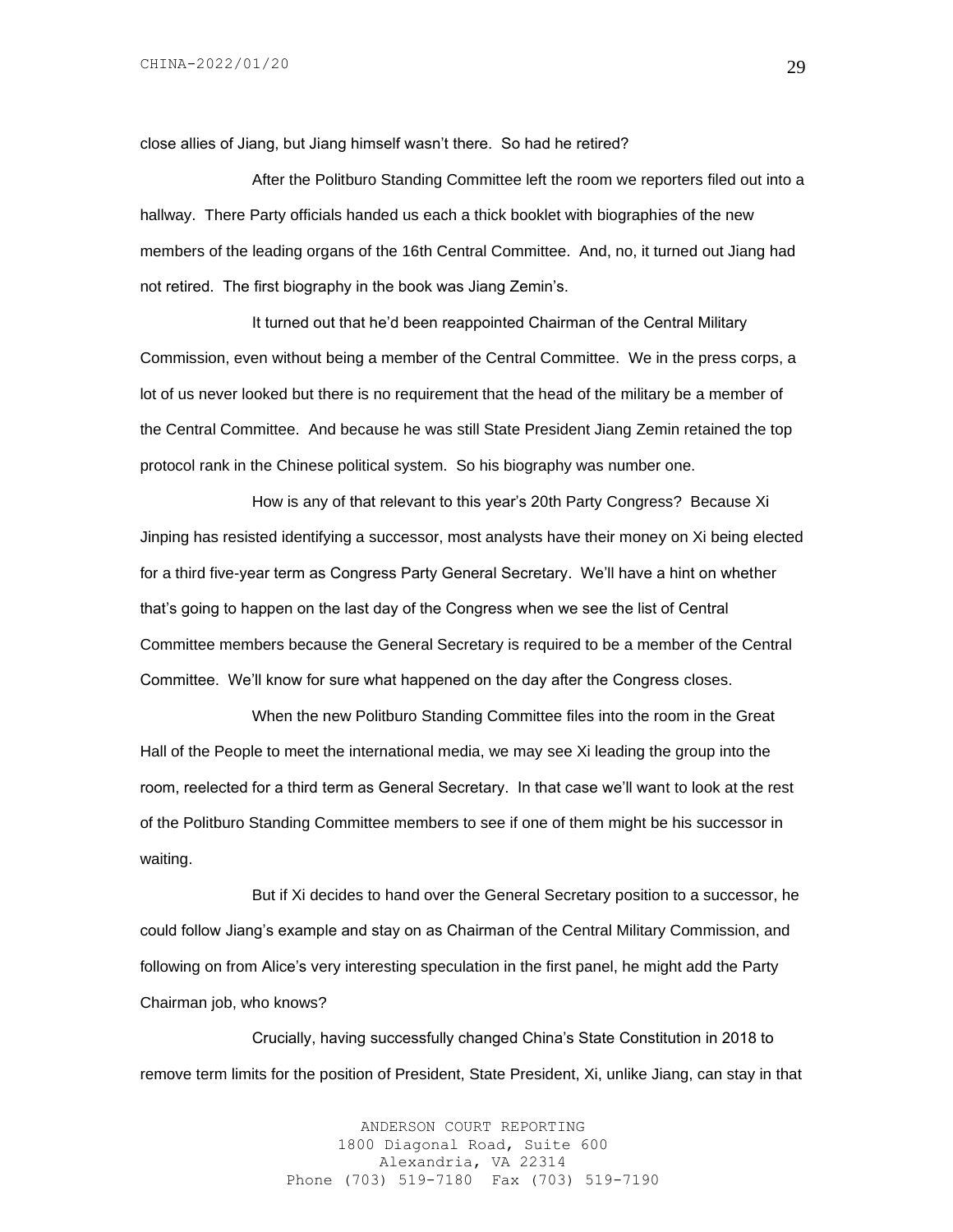position and thus he can justify retaining the top protocol rank in the Chinese political system for as long as he wishes.

So I'll stop there. Thanks, Ryan.

MR. HASS: Thank you very much, Susan. Yawei?

MR. LIU: Thanks. I want to first thank the Brookings Institution, Cheng Li and Ryan for inviting me to participate in this very timely and important discussion.

I remember meeting with Susan when she was working as a journalist in China. We talked about the trajectory of China's political reform. At the time there seemed to be a trajectory, you know, when Jiang literally described that trajectory to Jian Fontan, you know. The Center is named after him in 2006. Jian wrote that article in 2008, long time coming, the prospect for democracy in China.

So the so-called democracy of Chinese characteristics is formulated as follows. Elections, CCP, while implement direct and in-direct elections extending gradually from the village to towns to counties and even provenances. Judicial independence. CCP will assure the judiciaries' dignity, justice, and independence.

Then I think what is most important is power supervision based on checks and balance. Clearly when it was talking about separation of state and Party. And he also mentioned the Chinese media and China's nearly 200 million internet users should and could hold the CCP accountable. Right now of course 200 million internet users are now probably close to 1 billion.

Now almost 20 years ago on October the 21st, 1987, Lu Xiannian offered an even bolder blueprint, a seven-point political reform plan at the 13th Party Congress. Three of those seven points: one, separation of the Party and the State; two, the rule of law; and thirdly, social participation, societal participation in the political process.

Now back to Xi Jinping. On September the 1st, 2010, two years before taking the reins of the Party, during a speech to the Central Party School, Xi talked about bestowing power by the people. (Speaking Chinese). So this was a giant leap forward from the previous

> ANDERSON COURT REPORTING 1800 Diagonal Road, Suite 600 Alexandria, VA 22314 Phone (703) 519-7180 Fax (703) 519-7190

30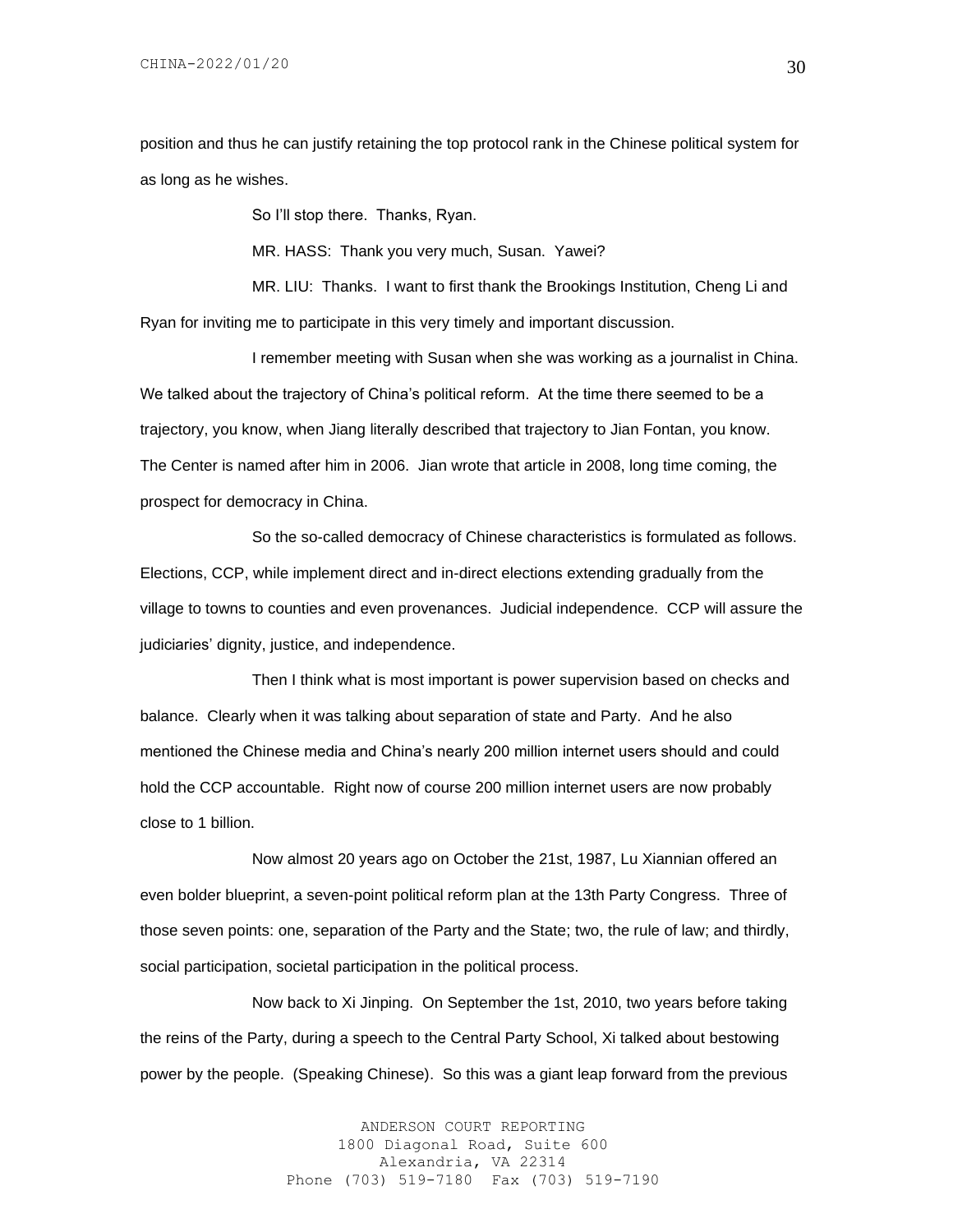jargon such as using the power for the people, (Speaking Chinese), emotionally attached to the people, (Speaking Chinese), and serving the peoples' interests (Speaking Chinese).

Xi clearly was referring to a procedure democracy, you know. Back then there was so much excitement about if Xi is going to come to power and that he will implement real meaningful, significant political reform.

Now before and during the recent Summit for Democracy organized by the Biden Administration, China launched a very vigorous campaign on the discourse of democracy in China and declared to the world that China's political system is of the people, by the people, for the people, and then also will of the people.

So in this context CCP's 20th Congress will be a perfect event to demonstrate to the Chinese people and the world what are the particularities of democracy of Chinese characteristics, at least on two major fronts. I think Jiang would probably like the first from that is how is power bestowed by the 95 million party members to the 2,280 delegates to the Party Congress, to the 376 members of the Central Committee, to the 25-member Politburo and finally to the seven strong Standing Committee of the Politburo.

Number two, how is all the lead transfer of power at the top going to be institutionalized? You know, according to George Cannon, this is one of the factors that would ultimately make the Soviet system much more inferior to that of the U.S.

In 1986 Xi Jinping said the eventual success of all reforms in China will be determined by the reform of the political system. In his 1998 book *Great Wall and Empty Fortress, China's Search for Security*, Professor Andrew Nathan wrote "Unlike the U.S. China's political future is uncertain in all three possible scenarios. A China modeled after Singapore, a democratic and free China, and the China bogged down by internal strife and instability, will pose specific policy changes to the western world." Almost a quarter of a century later this remains a challenge for both China and the U.S.

So back to the title of this panel, we know the past very well, we have a good grasp of the present, we do not know how the future is going to unfold.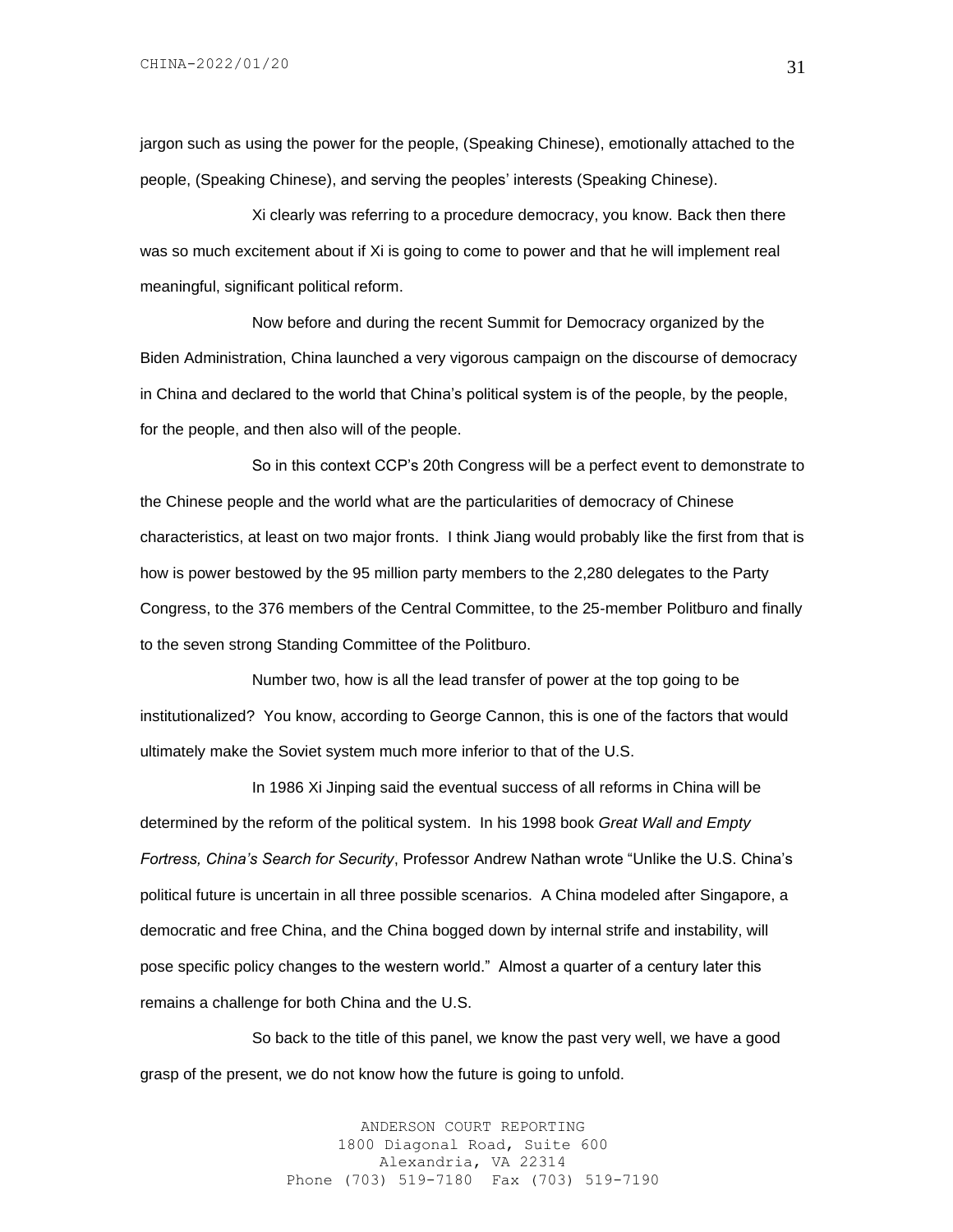Thank you. Back to you, Ryan.

MR. HASS: Thank you, Yawei. David.

MR. SHAMBAUGH: Yeah, thank you, Ryan, and to Cheng and to Brookings for including me in this really interesting discussion. You know, coming seventh I guess it is in today's lineup, I'm reminded of the old adage everything's been said but not everybody has said it.

So indeed I agree with much what has been said previously, particularly Alice's intriguing points about their 1956 model. I, too, have been toying with that, whether Xi might take the Chairmanship position. And Tony's point about the Liu Shaoqi model. So much was said in that first panel that I simply would like to affiliate myself with.

I'm surprised no one has mentioned, you know, the legacy of 20th Party Congresses and Communist Systems because it was at the 20th Soviet Communist Party Congress that Khrushchev gave his secret speech denouncing Stalin. Now I don't anticipate that happening this time, Xi Jinping would have to be removed from power between now and November and somebody would have to give a similar speech. So I'm not predicting that but I would just remind, you know, those observers of Communist Party Congresses of that earlier one.

So what I'd like to do in my very brief five minutes or whatever's left of it, I want to focus on Xi Jinping's impact on the Party as an institution. And why we have seen what Xi has done during his rule over the past eight years. This may not only help to explain the past eight years but also may be a good indicator of what to anticipate in the future.

So in my view when Xi took over in 2012 he viewed the Party as in trouble. He viewed it as exhibiting many of the same characteristics that the CCP found present in their own exhaustive analysis of the Soviet Communist Party and the USSR prior to their collapse. Namely atrophying dysfunctional Party cells and committees at the local level; factionalism at the top of the system; no adherence to binding ideology, and just maybe feigned belief in Marxism; a military that was operating de facto independently of the Party and only feigned obedience to the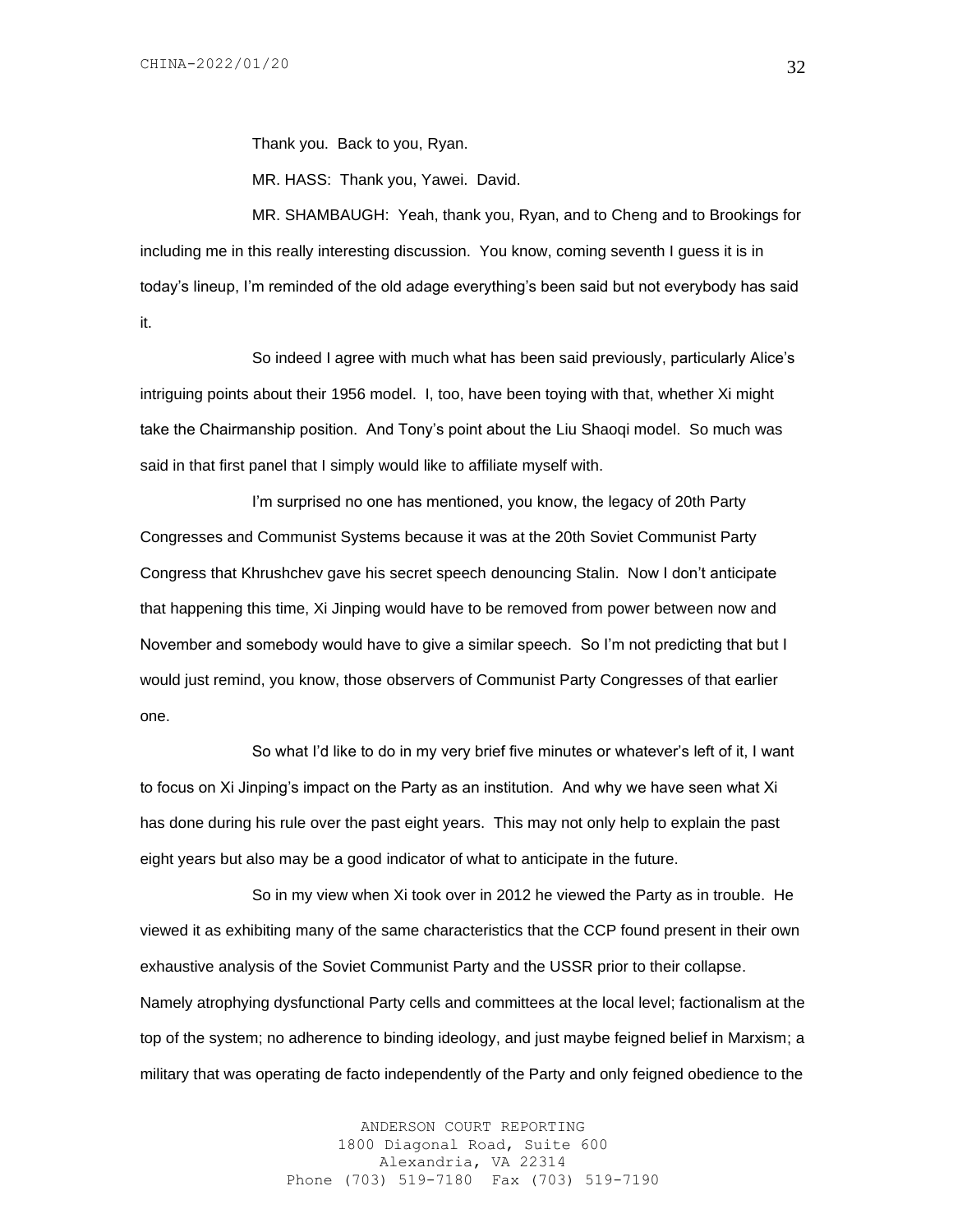CHINA-2022/01/20

Party's leader, Hu Jintao at the time; pervasive corruptions throughout the Party, State, military, and society; an economic reform process that was increasingly out of control of the Party State; successful inroads of western so-called peaceful evolution in Chinese civil society; inattention to the Party's past history and what Xi labeled as historical nihilism; and several other maladies.

Xi laid out these critiques of the causes of the Soviet collapse and the state of the CCP in a series of internal Party speeches beginning with one in Guangdong on January 13th, 2013, which has only just been published this past year in a speech of his in a book on his speeches on Party history.

So that was an important, it was the same speech Tony referenced by the way earlier, about no man was leader enough or strong enough to stand up in the Soviet Union. So Xi laid out these critiques early, very early, seven weeks into his term. But he was hardly the first to diagnose the causes of the demise of the Soviet Union and the complete Communist Party indeed.

As I say, the CCP, and I've written a lot about this, was absolutely obsessed with the issue to rout Jian Zemin and Hi Jintao's tenures, and it had undertaken its own very detailed forensic analysis of it. But Xi's critique stood in stark contrast with the lessons that the Party, the Chinese Party in this case, had drawn during the Jian and Hu periods that was overseen by Sun Jing Hang.

Now that analysis and the lessons to be drawn during the Jian Zemin and Hu Jintao periods Sun Jing Hang oversaw had three main parts. The CCP must reform the Party, particularly making it a kind of living institution, not an atrophied and sporadic institution, but a responsive institution. A responsive within itself, which they call inner Party democracy; responsive to society, which at that time were called consultative democracy; and responsive to the other eight united front parties, so called Multi-party democracy, as well as improving Party transparency, collective leadership, cadre training and other things. So Party reform was one of the key elements of the Sun Jing Hang program.

Opening civil society in a measured way was the second element, allowing for

ANDERSON COURT REPORTING 1800 Diagonal Road, Suite 600 Alexandria, VA 22314 Phone (703) 519-7180 Fax (703) 519-7190 33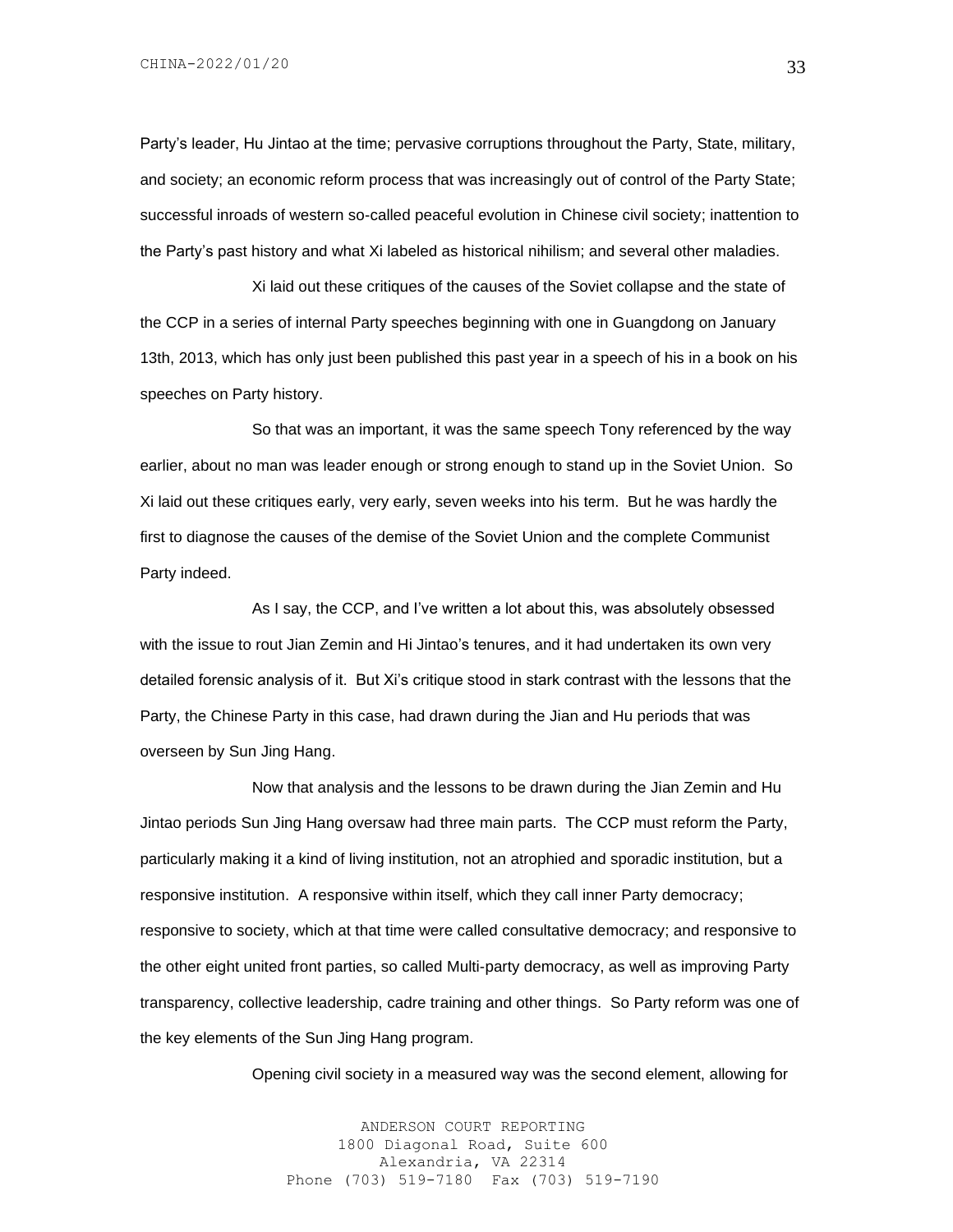NGOs, including foreign NGOs and philanthropies to operate in China, relative but considerable media freedoms, significant scope for intellectuals and educators, within bounds of course, was the second component.

And the third component of the Sun Jing Hang school of Soviet lessons for China was to move ahead with economic market forces and embrace the private sector while reducing the role of SOEs.

So that was one school of thought and I would argue that they were implementing it through the Jian Zemin and most of the Hu Jintao period. Their core conclusion was that the Soviet Communist Party had collapsed precisely because it was too sporadic, too atrophied, too dysfunctional so that it couldn't absorb Gorbachev's reforms. Ergo, the Party, the Chinese Party had to be a living, responsive, and functional institution. But that reforms needed to be very carefully managed from above.

Now Xi Jinping, by contrast, represented an alternative analysis of the Soviet collapse, as he laid out in his Guangdong speech and the lessons he learned for the CCP. This second school essentially argued that reforms to open the Party, open society, open the economy, were misguided. Misguided because they intrinsically weakened Party control and could not be managed from above. They inevitably would cascade out of control, as they did in the Soviet Union, and then the Party would fall from power. So this second school of thought, of which Xi was a member, viewed the Party rule vis-à-vis other actors in society as zero sum not positive sum.

So then just to conclude, you know, what we've seen from Xi over the last eight years grows out of that second line of analysis you might say. Enforcing very strict top-down internal discipline; absolutely strict control over the military and internal security services; reinvigorating local Party cells and committees; reinforcing ideology and the study of Marxism; cracking down on what Xi regularly calls western hostile forces; a thorough, serious, and very systematic, as we know, crackdown on corruption throughout the Party, the State, the military, corporate world, and society; deterring factualism and purging those not loyal to Xi personally;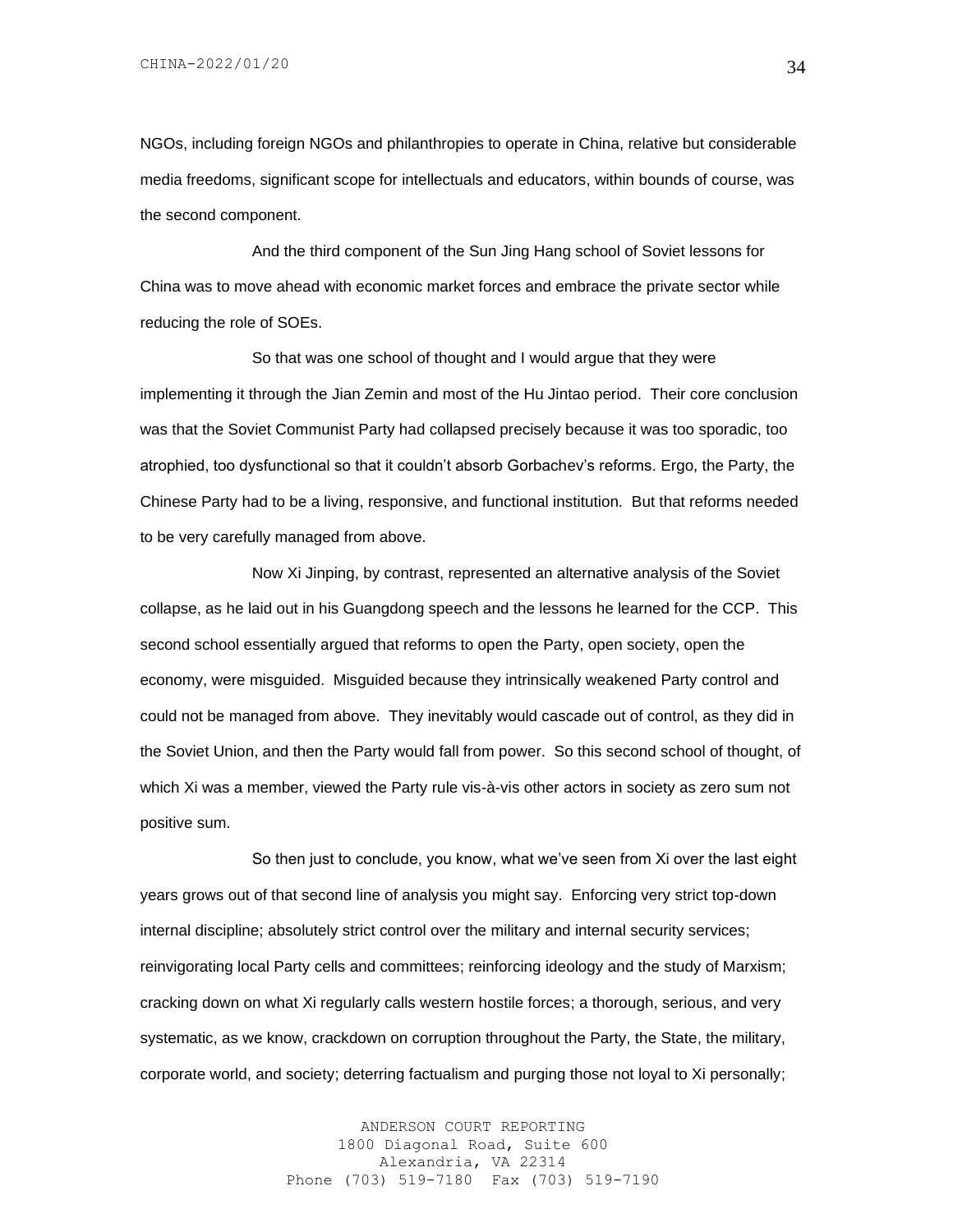CHINA-2022/01/20

strengthening social esteems in media and culture; attacking revisionist so-called historical nihilism; using the Party's 100th anniversary and the recent historical resolution to redefine the Party's history and roles; and most recently cracking down on private enterprise and big tech.

So this is what we've seen over the last eight years internally in China. His whole frame of reference, Xi's who frame of reference centers on, as was said in the first panel, a strong, disciplined, all-controlling Party. And I associate myself with the views that he believes in institutions. He said in his last Party Congress speech, "East, west, north, south, the Party controls all."

So what does this mean for the Party, we can discuss, in the future that is. But I would basically say that while Xi has definitely strengthened the CCP over the last eight years, I think he may well have weakened it institutionally in the medium to long term. That is the CCP under Xi has become, in my view, like a robotic machine, like a military where orders are given by the commander in chief and must be followed through down through the rank and file. It has reverted, in my view, to being a neo totalitarian institution, not the kind of flexible pragmatic institution that Tony Saich spoke of previously and the Party has previously been.

So this is not a responsive Party, this is not a reformist Party, this is not a tolerant and transparent Party based on collective leadership, managing, opening incrementally the kind of Party that Dong, Jian and Hu all advocated. So in my view this is not good for the Party or for China in the 20 Century and I think it could spell problems ahead.

So I will stop there and thank you for the extra time, Ryan.

MR. HASS: Thank you, David. Well you've given us a lot to work through in our discussion. But before we get to that I want to give Joseph a chance to come in. Joseph, we welcome your thoughts.

MR. TORIGAN: Thank you. So first of all thank you for including me on this panel.

Ryan asked me to talk a little bit about how Xi Jinping views history and how he uses it as part of his agenda. And people have already mentioned today that Xi Jinping is the

> ANDERSON COURT REPORTING 1800 Diagonal Road, Suite 600 Alexandria, VA 22314 Phone (703) 519-7180 Fax (703) 519-7190

35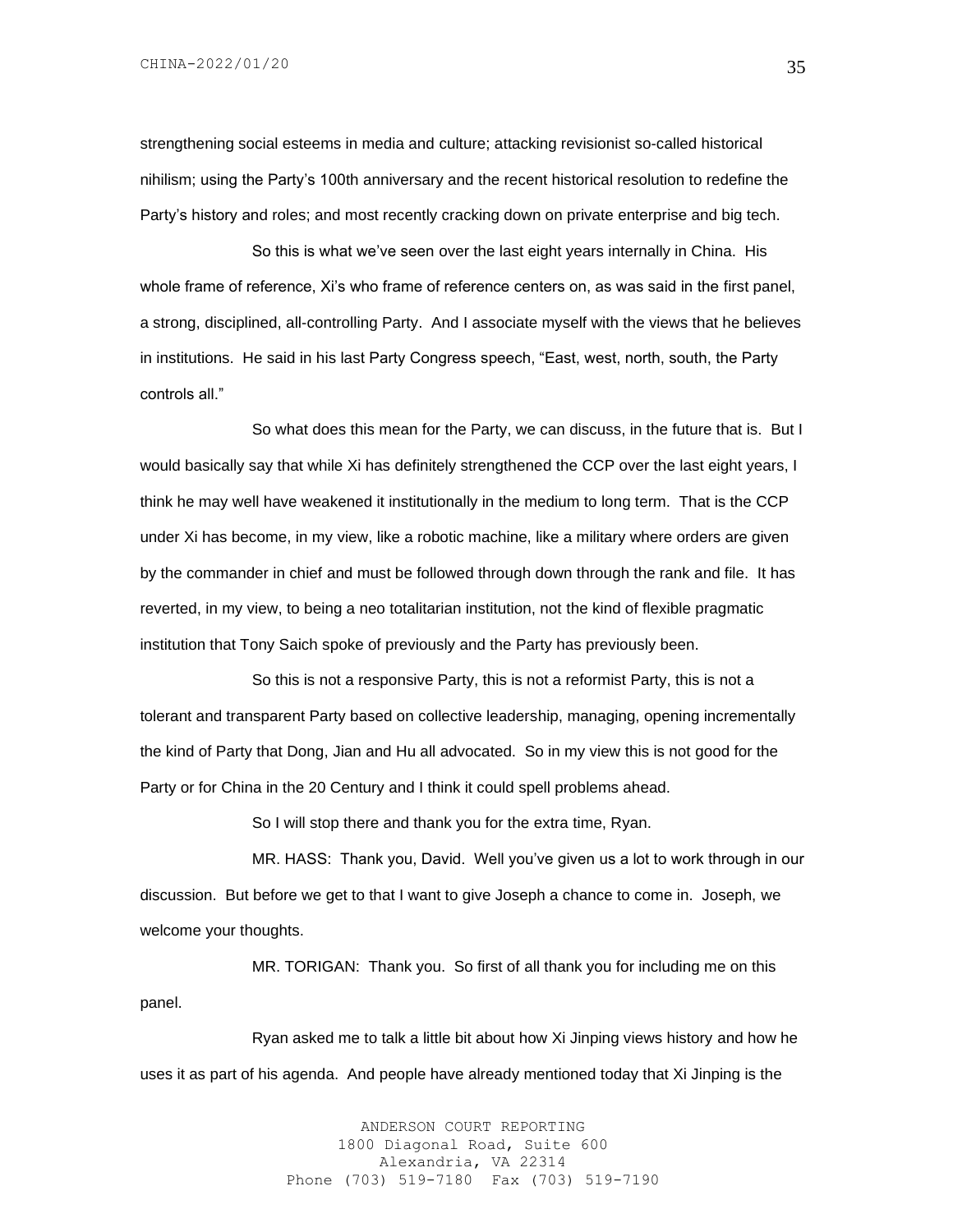son of a revolutionary, Xi Zhongxun, which means that when Xi Jinping was a young boy he, in his own words, used to listen to his father talk about tales of the revolution until his ears were calloused, including several very dramatic moments during which Xi Zhongxun, the father, almost died, once when he was almost eaten by a leopard.

Xi Jinping went to the so-called August First School, which was populated primarily by the students of high ranking military officers, where they were told that they were the successors to the revolution. In fact one of the books that they read at that school was literally titled *Successors to the Revolution*. So it was a very electric environment for these young people who were the offspring of these high ranking officers.

And what's also interesting about Xi Jinping is that his father was purged much earlier than a lot of the other old comrades precisely because of the debate over Party history. In 1962 Xi Zhongxun was purged from the leadership for supporting a novel. Which seems shocking unless you understand that debates about Party narratives have always been one of the third rails of CCP history and are extraordinary dangerous if you're caught on one of the wrong sides of those debates.

And this novel, which was about one of Xi Zhongxun's mentors in the northwest where a group of Communists create the base camp where the long march ended, was seen as criticizing Mao implicitly by claiming that at least someone else could come up with a recipe for emerging victorious against the KMT.

So what does Xi Jinping do with this experience, how does he use history as part of his agenda? Well first of all I think that he, like Mao and Dong, used the recent history decision to make a case for his leadership. So Mae, in 1945, told the story about Party history that portrayed himself as always being on the pragmatic flexible side as opposed to the dogmatic individuals who had been trained in the Soviet Union. Which interestingly enough ties him to Xi Zhongxun and later to Dong, Xi's mentor, with the north westerners of the microcosm of what he had experienced in Jong Xi and Fu Jing. This story that tied Xi Zhongxun with Mao Tse-Tung.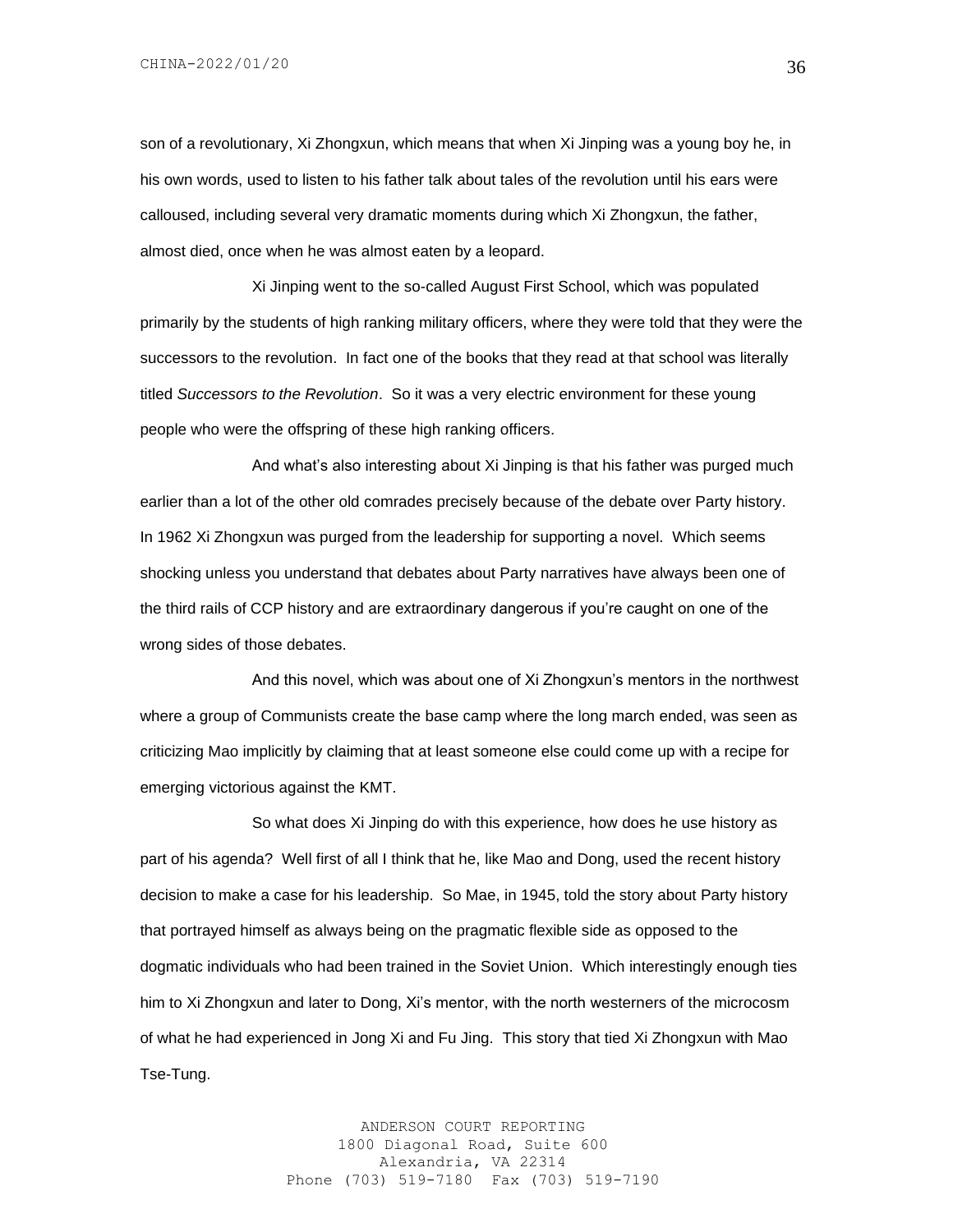Xi Jinping of course had his own history resolution in 1981 after the Cultural Revolution, which was part of his struggle against Zhang Wentian, Mao's initial successor, a way of tarnishing Wentian, a way that was not actually historically accurate, which has led to a wrong impression of Wentian that has persisted to this day.

At the same time what's interesting about Xi's story of history resolution as well as the ones that Mao and Dong led is that they prioritize vague formulations in continuity. So even though Mao's resolution was about this defeat of the so-called radicals, it didn't reject the 6th Party Congress, which had been the last Congress to meet before Mao's history resolution was passed, the 7th, in 1945.

And many people talk about Dong's history resolution as being a way to reject the Cultural Resolution, to reject Mao. But if you look at the transcripts we have of what Dong actually sent to the people working on that document, his top priority was to overcome criticisms of him, that he was engaging in deMaofication.

So what he was doing was affirming Mao theoretically to give him space for moving away from what Mao was doing practically. But if you read the resolution carefully it doesn't go nearly as far as most people within the leadership actually wanted to go. It doesn't criticize Mao's personal characteristics and it doesn't say that the Cultural Revolution was entirely about persecution. In fact it talks some triumphs that it achieved.

Now in the resolution that Xi did, he continues the previous criticism of the Cultural Revolution and strongly affirms the reform in the opening. Some people have said that Xi has been aggressive about reinterpreting Party history, especially during the Dong era, but if you read that resolution it almost seems like somebody went back and read it a few more times just to make sure that there was enough language in there that didn't make it seem like Xi was rejecting that legacy. Now whether he is or not is another story. But I think that Xi wanted to emphasize continuity with the past because he understood how destabilizing it could be if people thought that he was moving towards leftist or rightest mistakes by rewriting history.

Now the final thing I want to talk about with regards to history and Xi Jinping is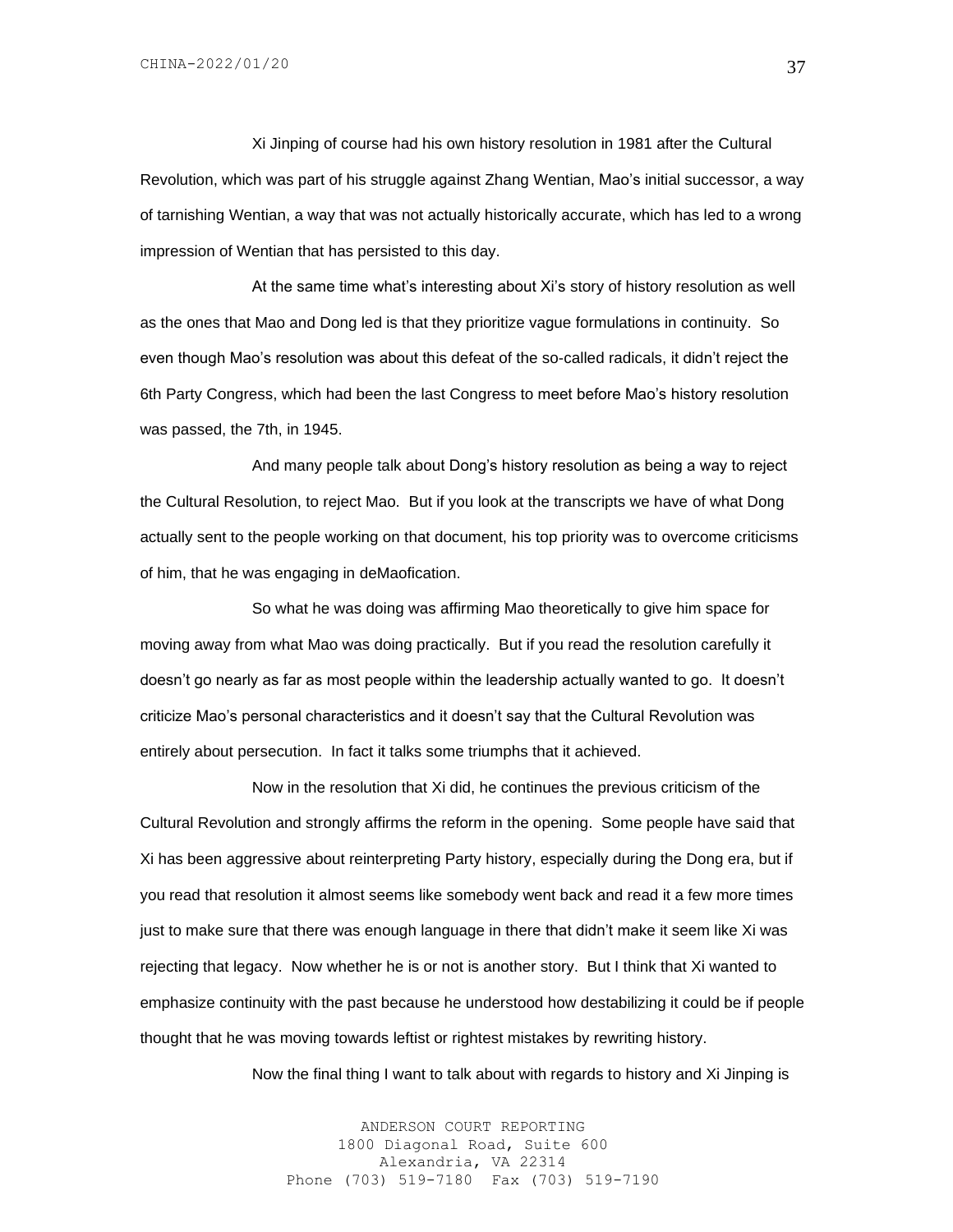that he is an individual who from a very young age has always discussed his preoccupation with ideals and motivation and how lack of ideals and motivation is a threat to the regime.

Now Dr. Shambaugh talked about the Soviet Union and Xi use of that. And the two reasons he gave for the collapse of the Soviet Union message, one was losing control over the military, and the other was losing control over the Party's views of history, of course referring to Khrushchev's rejection of Stalin.

So just yesterday the People's Daily had an article talking about so-called historical competence and how it was implicitly linked to the other competences that Xi Jinping believes that the Party needs to rededicate itself towards. Xi Jinping was an individual who, as I said, as a very young person was told that he was going to be the successor to their revolution, but then was jailed in a detainment facility for princelings after the Cultural Revolution started. He was a sent-down youth. In his own description he talked about how profoundly disillusioned and demoralizing that was, which is something that many other sociologists have said about that generation. And his shtick throughout the 1980s and 1990s was that while other people decided to turn towards money and enjoying themselves, he wanted to be more relevant and help the Party and return to the Party to help in his own ways to prevent another Cultural Revolution from happening.

So to have a resolution that everyone can rally behind, I think, helps with the challenge he sees as lack of faith in the Party, which he thinks could be a threat to the regime.

MR. HASS: Thank you, Joseph. Well these are four very rich presentations. I want to try to put the four of you in discussion with each other for the next 15 minutes or so. And I have a few questions to sort of help us get through there.

But before I turn to the questions that I was thinking about I wanted to just sort of pick up the tension between David's presentation and Joseph's. David closed his presentation by talking about the discontinuity that Xi Jinping is introducing to the Party, making it more rigid, inflexible, intolerant and closed, and Joseph talked a little bit about how Xi is trying to invoke history to project a sense of continuity.

> ANDERSON COURT REPORTING 1800 Diagonal Road, Suite 600 Alexandria, VA 22314 Phone (703) 519-7180 Fax (703) 519-7190

38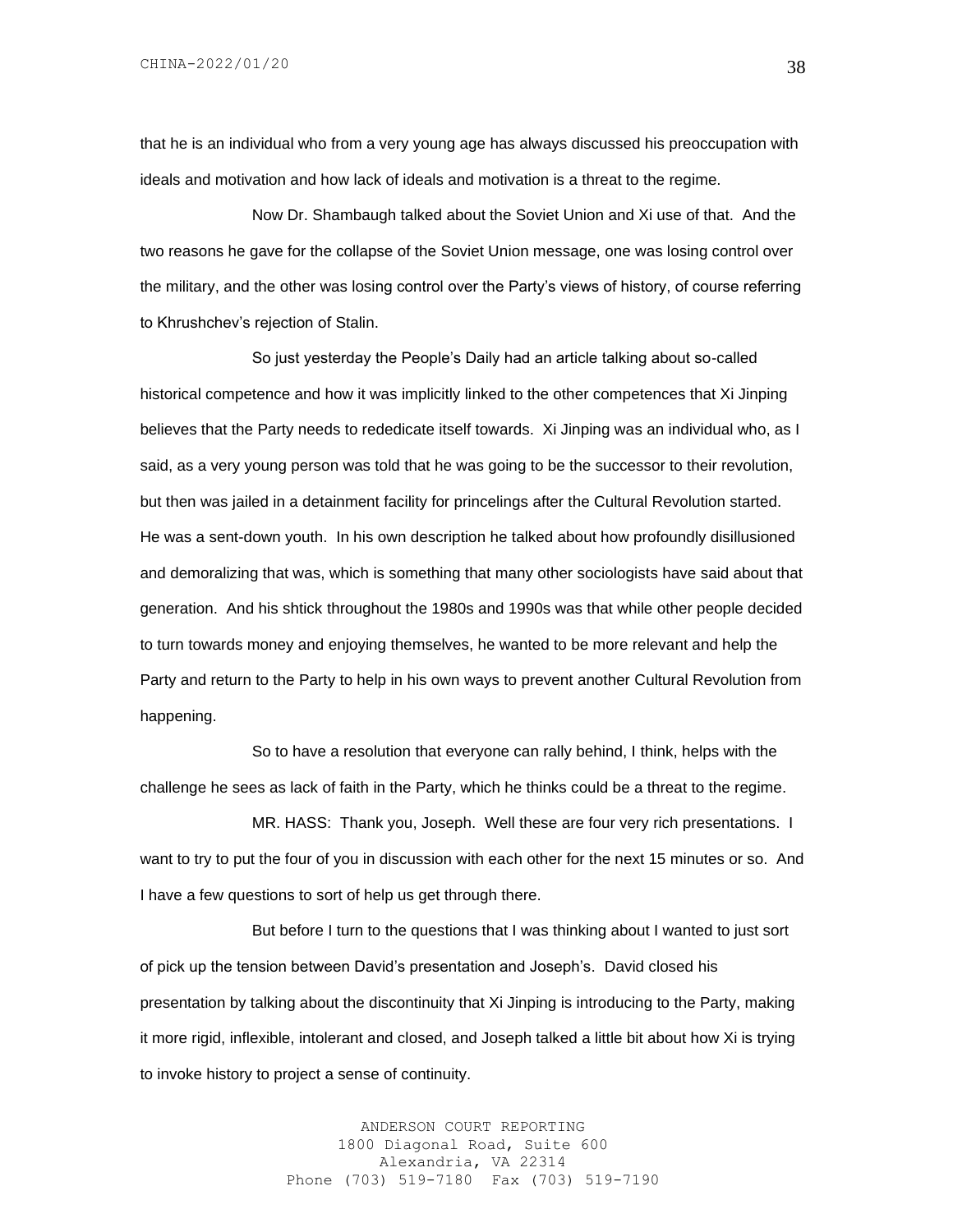Now those two thoughts are in tension with each other so I was just wondering if the two of you could help our thousands of viewers around the world sort of unpack the tension.

David, you want to start first?

MR. SHAMBAUGH: Thanks, Ryan. I would just say I watch what Xi does not what he says. And I see, as I described, you know. I would also just note that I'm a believer in the Fang Shou Cycle School of Chinese politics that we have witnessed, well really since 1956, you know, repetitive swings between opening Fang Shou, closing. You know people, scholars have done different accounts of these cycles.

Since Dong I think we've had six or seven, usually its six to seven years of open reformist policies, and here I'm speaking not just of economic reform, I'm talking mainly about political and social reform, followed by one or two years of contraction where the conservatives kind of recoil and want to get the agenda back. And then we have another five, six, seven years of opening. We've seen that Fang Shou cycle, Fang Shou Zhouqi, numerous times.

This is what's different about today is that we're in year 12 of Shou. We're long overdue in China for some Fang. But I'm a believer that this cycle, this is not the last stage and Xi Jinping is not the last chapter, and that we will hopefully see some return to Fang.

But I have to say, you know, as I've said, just what we've seen this is not, I do not see him as a reformist leader or the Party as reformist, I see it as sporadic and this endangers the Party as an institution I think and the country going forward.

MR. TORIGAN: So I think when you read the resolution, the way that its authors try to manage this tension of stressing continuity but also saying why the resolution was needed in the first place and why Xi Jinping is so special is they describe problems that have added up over the last few years that other people wanted to solve but didn't.

We're not saying that the goals were wrong, it's just that we got to a situation where more aggressive handling of those challenges needed to be achieved. And what is the answer to that? Well, you need a stronger leader, you need a stronger party, and it needs to be Xi Jinping. So that is the narrative that attempts to balance that particular tension.

> ANDERSON COURT REPORTING 1800 Diagonal Road, Suite 600 Alexandria, VA 22314 Phone (703) 519-7180 Fax (703) 519-7190

39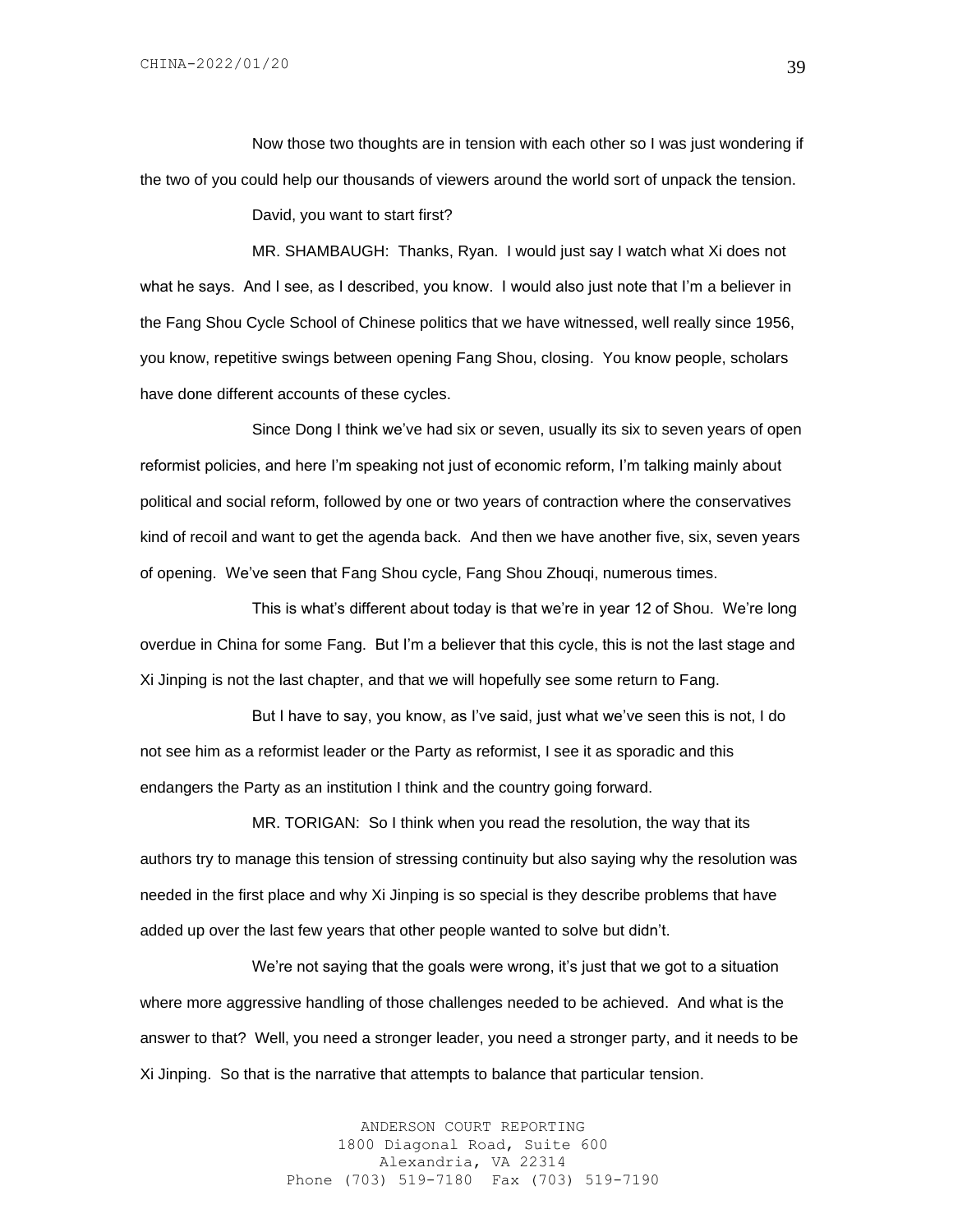In terms of continuity and differences, I think it's hard to say in sort of absolutist terms that Xi is either fundamentally different from the past or fundamentally the same and that what's really necessary is to look at a cross of different issue areas and ask what exactly it is that we're talking about, right?

So one of the arguments that people often say is that Xi's rejection of collective leadership in institutions means that he's going against what Dong tried to achieve. But with the new evidence about the Dong era that's come out suggests is that if anybody believes in the importance of a core and the need for a core, it was Dong Chu Ping. And that Dong on several occasions decided easily not to listen to other people within the leadership. And those theologies I think actually are something that Xi thinks a lot about when he thinks about succession.

MR. HASS: Thank you. Susan, if I could just slightly shift gears, I want to ask if we could have you put your reporter's hat back on for a moment. Many of our viewers will not have the opportunity to be inside the Great Hall of the People for a Party Congress, so can you just first of all sort of share what's the mood like, what's the general scene, what's the vibe, how do you think through what you're watching and what import it has.

But also if you could help us think through the narrative arc over the next year. If you were a reporter what story would you be building on behalf of the Party Congress this fall, what signposts would you be looking for, and how would you be trying to construct the story line that would lead us to the Party Congress?

MS. LAWRENCE: Thanks, Ryan. I didn't cover the last Party Congress in Beijing in person so I may be, and I sense that the atmosphere has changed from my experiences of covering Party Congresses. But some things don't change.

The Great Hall of the People is this vast sort of Stalinist architecture right on the side of Tiananmen Square, that's where the action happens. The opening session of the Congress starts at 9:00 a.m. with the General Secretary of the Communist Party reading his work report to the assembled delegates and to journalists and foreign diplomats who are sitting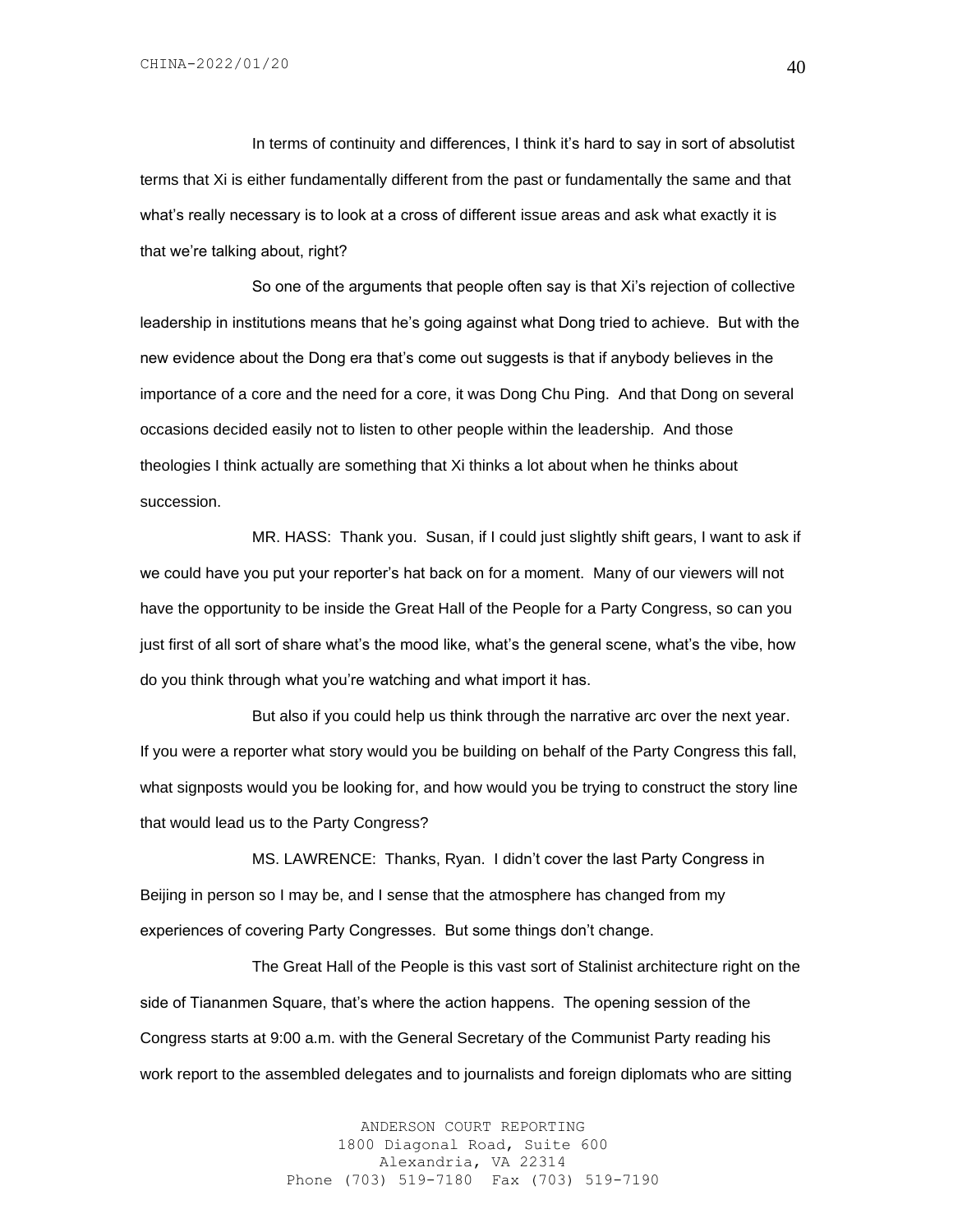in the balcony looking down.

And that remains just a very odd I think feature of Communist Party political culture that you have to have, that the leader has to read every word of a, you know, 60-page document over several hours. And everyone has to pretend to look really, really gripped by what the leader is saying. And they're all following, all the delegates are following along on the paper version of the speech that they have in front of them. That's the classical mark of a Communist Party meeting of any sort.

In the 16th Party Congress was kind of fun because it was the first Party Congress that invited private entrepreneurs to be delegates to the Party Congress. And those guys were just having a ball. It was great fun for them, they had finally kind of made it and they saw it as a massive marketing opportunity. So they would sit in the group sessions but get bored so they would come out into the hallway and just hang out with journalists and talk up their products and their companies and hand out name cards extremely liberally and propound a little recklessly on Communist Party doctrine and, you know, Congress Party rules. And I think if anyone from the organization department had heard them, they would probably have cringed at some of the things these guys were saying. But it did, you know, really kind of shake things up and make it sort of interesting, having those guys in the midst.

I think now, what are we doing, looking forward to the next year. The calendar, of course, the Peoples' Congresses around the country. We're going to be having the Proventil Party, Peoples' Congress, excuse me, National Peoples' Congress and then the Proventil Peoples' Congresses, right? So the Proventil Peoples' Congresses happen and that leads into the National Peoples' Congress which is in March. That's the first major political thing on the calendar. The National Peoples' Congress, this is the last session of the current National Peoples' Congress session.

And so there will be hints about what's happening there in the work report the Premiere delivers and in some of the kind of personnel things that are happening there. Although the big personnel decisions will be made at next year's National Peoples' Congress.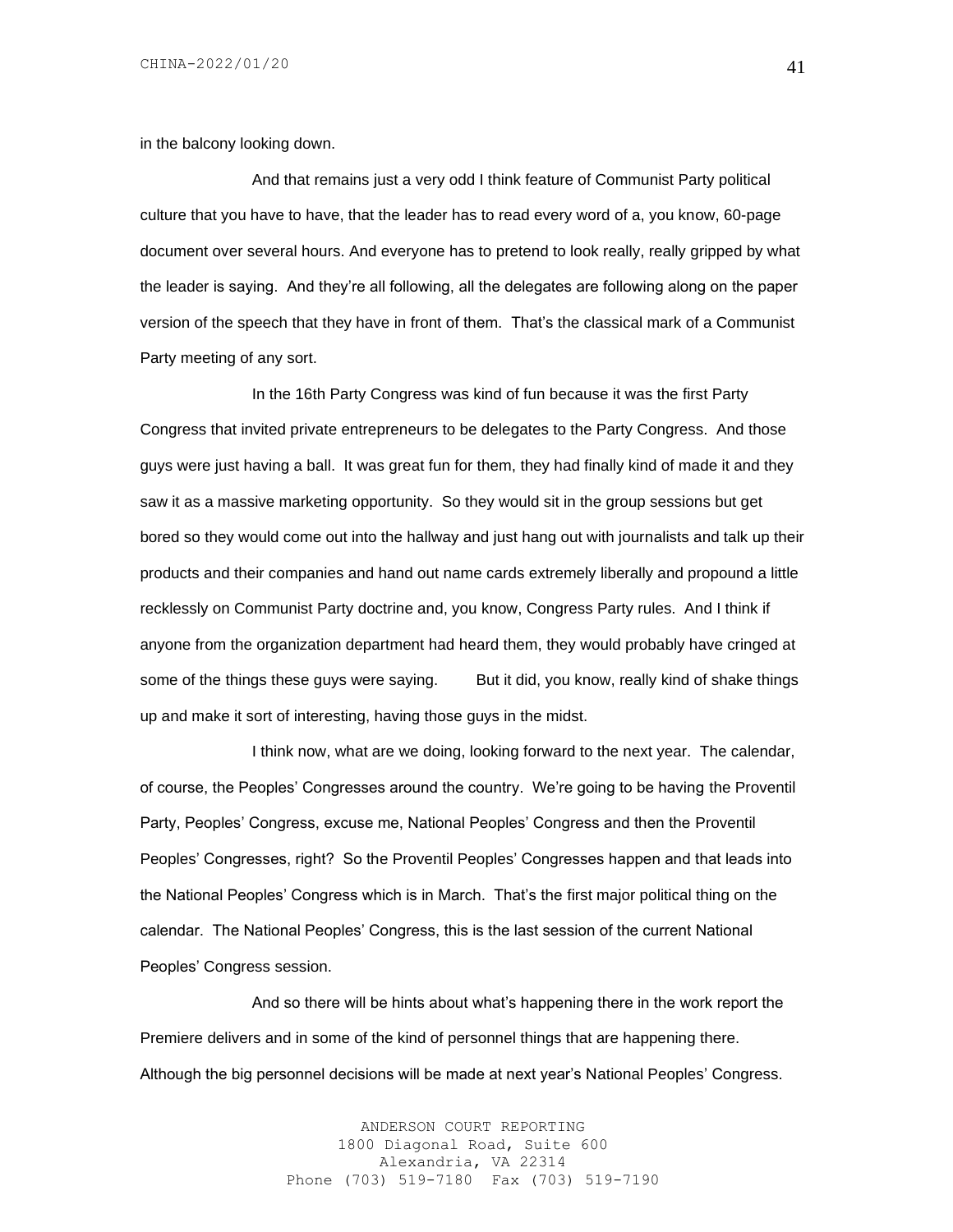If I were in Beijing of course I would be trying to just chat up anybody who might be involved in working on the final drafts of the work report for the Party Congress. But I think again that's gotten much harder. In general the party is not as interested I think in foreign media coverage as it used to be and it's making access much more difficult.

I mean I think about the fact that I covered China in the Jiang Zemin era and as a journalist I had a chance to, I was in four long interviews with Jiang Zemin. Other media, foreign media interviewed Jiang too. Hu Jintao, ten years as General Secretary, never once gave an in-person interview to the foreign media. Xi Jinping who is now nearly 10 years into his period as General Secretary, he has never given an in-person interview to the foreign media. So it's a very different era in that sense.

But you try to chat up anybody who had been invited to what was going to be in that work report or personnel things. So in my day it used to be that we would go to particularly to the Party School or to the National Academy of Governance or to folks who had the Central Party Compliance Bureau, any of those places that might have some insight into what was happening. And could just help you parse what was being written.

One of the things about China, it's actually kind of fun once you sort of accept that this is the way it is, is that there are a lot of speeches and articles in the Party journals which are long and dense and turgid, but when you talk to somebody who knows what's going on, they help you so much by they saying oh, you know, that's sort of, that 30-page thing it's Paragraph 73. Paragraph 73 is what you need to focus on. Paragraph 73, that's the key part of this. Oh, got it, Paragraph 73. And you look at Paragraph 73 and, yes, you do have it, you know, that's where, that's the goals. But you really needed someone to help you sort of show you the signposts, tell you what to read and what not to read, you know, what not to bother with. So finding those kind of people, but I think it's harder to find those people now than it used to be.

MR. HASS: Yeah, thank you, Susan. It's such an important reminder that so many of the public statements and speeches are in conversation with each other. And unless you understand the second and third layers below them, it's difficult in isolation to capture the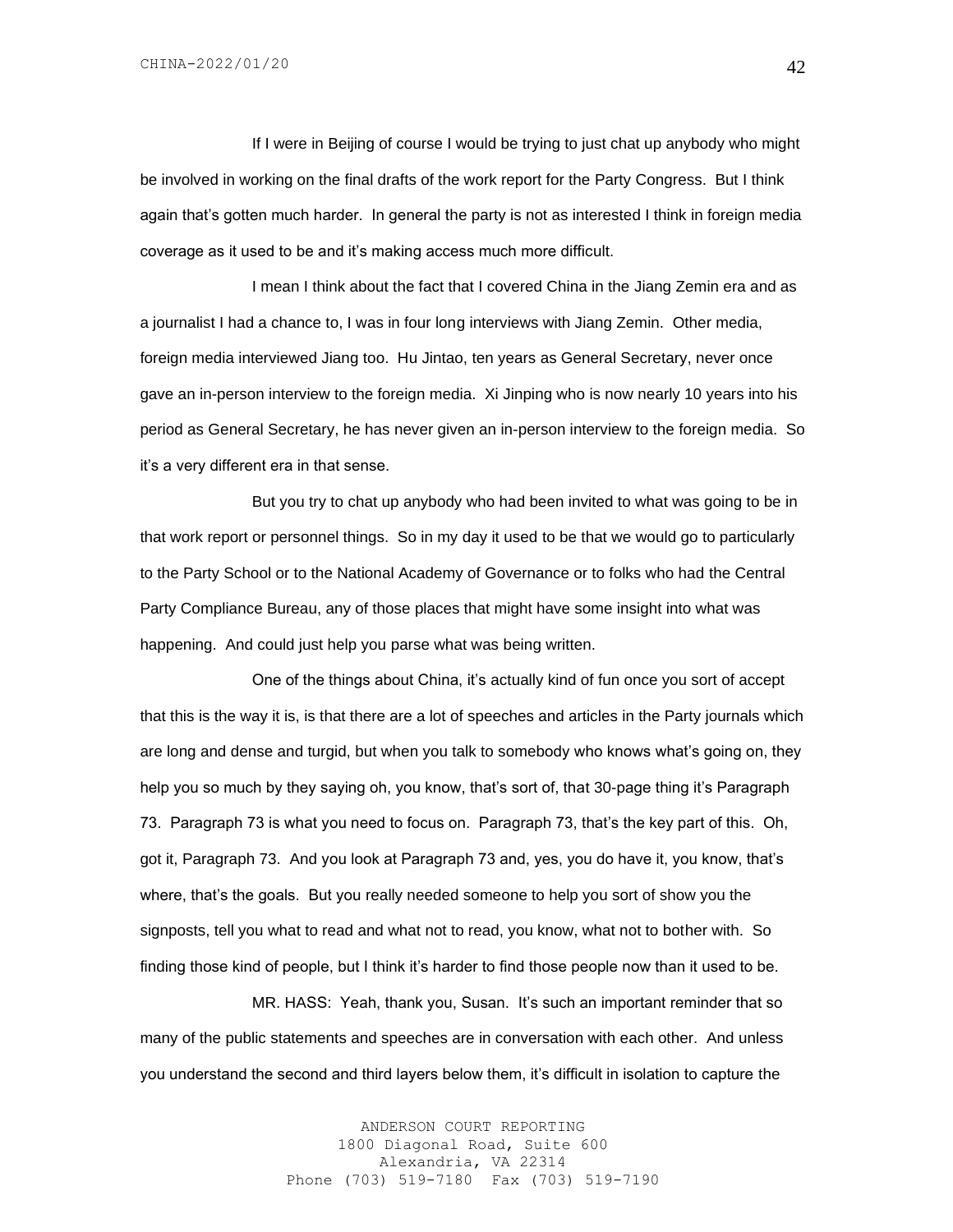significance of the statements that are being made.

Yawei, you put forward an interesting thesis that, you know, sort of alluding to Andy Mertha's argument that we don't know whether China will turn into a Singapore-like ecclesial model, a democratic political model or become bogged down in its own internal challenges.

But I don't want to let you off the hook that easily because I'd like to get a sense from you, you've looked at this for a long time very closely. Where do you think that China's political model is turning now and do you agree with David's proposition of Fang Shuo and that we're in a period of closing right now but it isn't a terminal state of Chinese political affairs?

MR. LIU: Thanks. I'll just start by referring to what David talked about, the 20th Party Congress of the Soviet Union. I think, it is actually very important for people to look at what happened at the 20th Party Congress of the Soviet Union. You know, that's a departure from the past.

Now the Chinese Communist Party's 20th Congress, you know, may also be a departure. The issue is we don't know what it is departing from, you know, the norms that are discussed at the first session.

The second is a quick response to Joseph's sort of, you know, sort of the historical narrative. Obviously I think it will be very neat, right, for people to think of the three top leaders. Mao enabled Chinese to stand up and Dong enabled Chinese to get rich, and Xi is going to enable China to become, you know, a more powerful, comprehensive super power. And that's very neat, but I cannot agree with this continuity thing, right? I think early on there's always the discourse about the first 30 years and the second 30 years opening up in the reform. You know there is going to be no opening up on the reform without rejecting the first 30 years.

Now to artificially reconnect with that first past now with, you know, what is going to happen for the second centennial goal, I think to try to reconnect that it's kind of threatening. I think I agree with David, you know, that this is not a concluding chapter of where the Party is going to go, where China is going to go.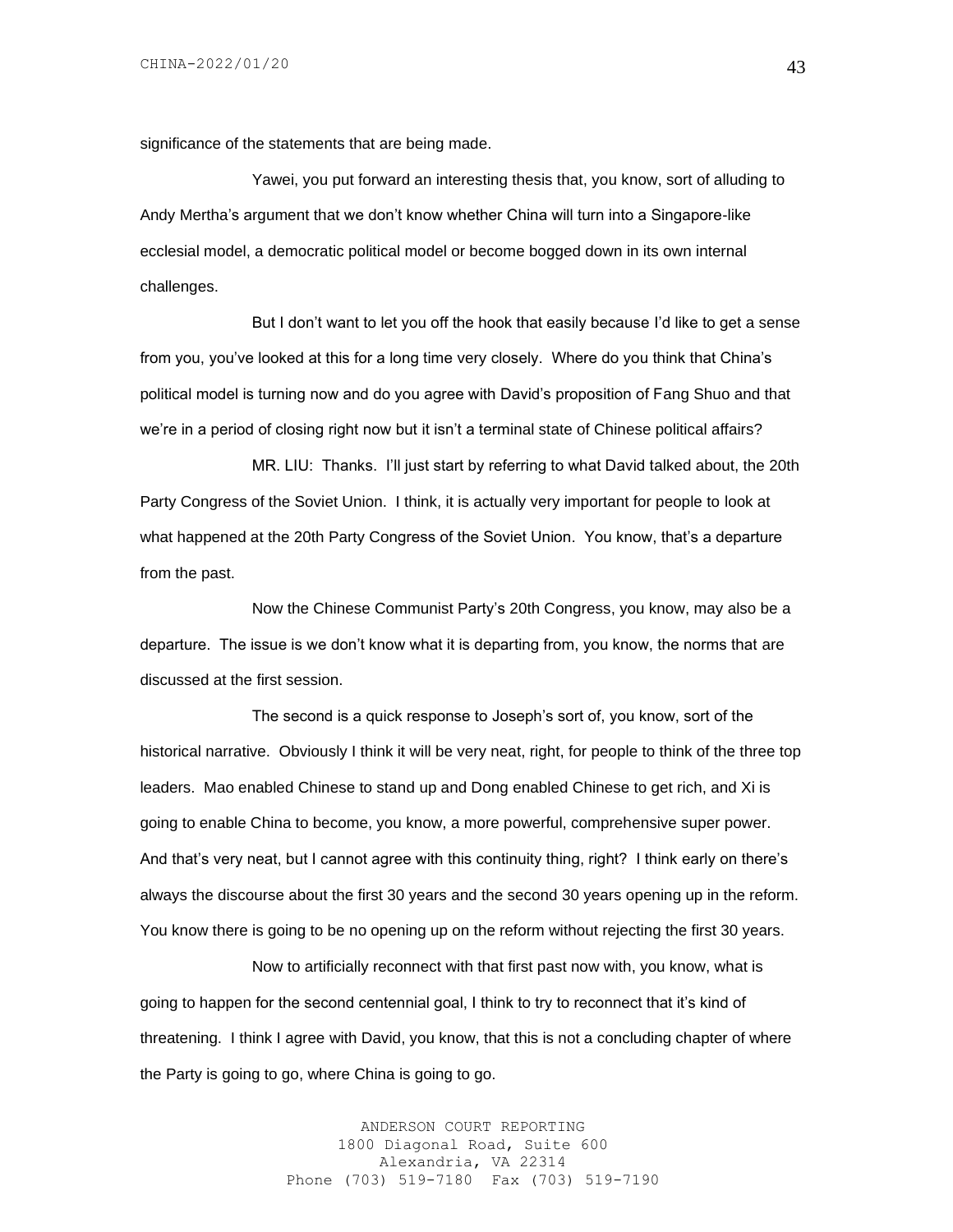Finally, to your questions in terms of where China is going to go. You know we've been working on this and I strongly believe the rhetoric that U.S. want China to be just like the U.S., you know, that's not going to work and that's not what U.S. wants. You know what China needs, and, you know, particularly I think the Summit for Democracy is really a good thing ironically, is that for the Chinese to finally come out saying, we actually love democracy, you know. And they don't like to say that they're authoritarian.

But the bigger challenge, I hope that challenge is going to be, you know, addressed, hopefully in the next five years, is what kind of democracy. If China wants to be a democracy, if China cares so much about being a democracy, if you are audacious enough to say you have a better democracy than the U.S. and then show it to the world.

I think there is a route out is the separation of power, the checks and the balance that Win Jauvo talked about, and particularly, you know, I think Susan mentioned, you know, National Peoples' Congress. You know, how that system is going to be made meaningful. And I think Xi Jinping is in a perfect position to experiment, to test, and hopefully, you know, even if it means crossing the river and touching the stones, you know, that is worthwhile to do it and hopefully, you know, that's probably a more important legacy than Taiwan being in a legacy.

MR. HASS: Well thank you, Yawei. Joseph, your name was evoked, I want to give you a chance to offer your thoughts on Yawei's comments. But I'd also love to ask for your views on whether you think the 20th Party Congress will reveal any clues about succession planning post-Xi.

MR. TORIGAN: No, I think that the fact that there seems to be some difference between me and a couple of the other panelists on this resolution has to do a little bit with how vague that resolution actually was in certain ways, which I think was deliberate.

It certainly was the case that, you know, reform and opening was praised, Xi Jinping again praised reform and opening in a speech that he gave to Dalvos. In my opening remarks I said whether or not he's actually moving away from the Dong era is something that we can discuss from issue area to issue area.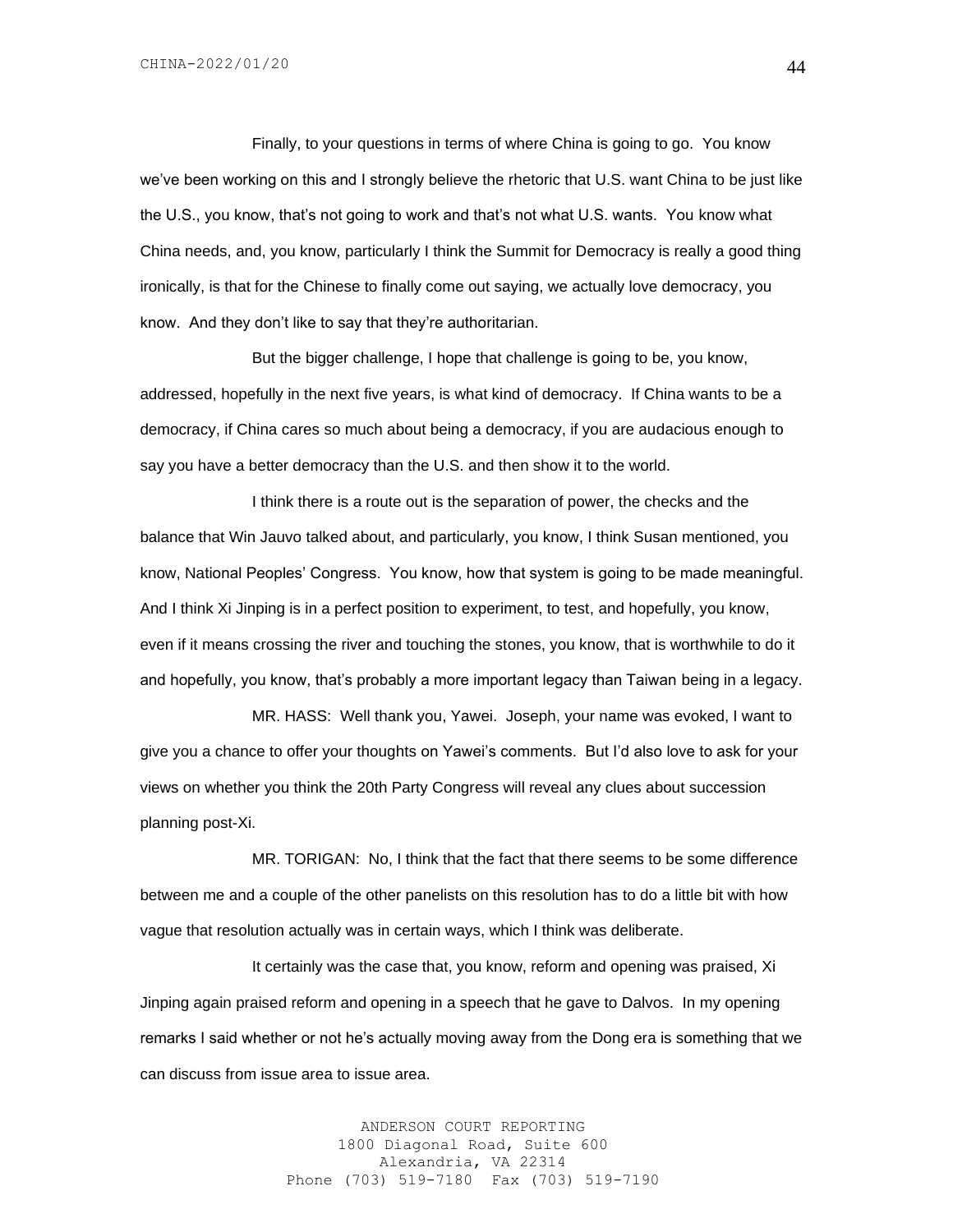And in terms of the two 30 years that were just mentioned. He says neither of the two 30 years should be rejected, neither the Mao era nor reform and opening since. So I think whatever he's trying to do, the ideological sort of super signals that he's giving, for reasons that we can debate, he's decided to emphasize continuity. And of course as I said earlier, reform and opening was predicated on history resolution whose primary purpose was to affirm Mao in the Pantheon.

In terms of, you know, the upcoming Congress, there's been so many fascinating discussions and I've learned so much by earlier panelists about, you know, how Xi might be thinking about the succession and whether it's a 1956 model and, you know, recreating a chairman position. I have two reactions to this question if we look to history as a guide.

The first of that it's extraordinary how often Mao and Dong changed their mind about how they thought about the succession while they were in power. Both Mao and Dong looked at a whole slew of possible candidates and decided that they were not appropriate. And what's interesting there too is so many of those possible candidates really thought that they had a wonderful relationship with Mao, thought they had a little bit more space than they really did and went too far thinking that they could, when counterintuitively it was their belief in the strength of that relationship that was so damning to them.

So a couple people have mentioned Liu Shaoqi as this different ideological trend within the leadership that was separate from Mao, but new evidence that's come out shows that Liu could be extraordinarily leftist, extraordinarily radical, especially during the socialist education campaign and that the differences between the two of them weren't so much ideological but personal. Indeed a misunderstanding of what it meant to be on the second line and the first line. So I think that story has more to do with the theologies of succession than anything else.

It's possible that Xi Jinping himself, is what I'm trying to say, hasn't quite decided. It may get down to very personal relations that are very distant from what people like you and me can see. But, you know, I think the core puzzle he's facing is that, you know,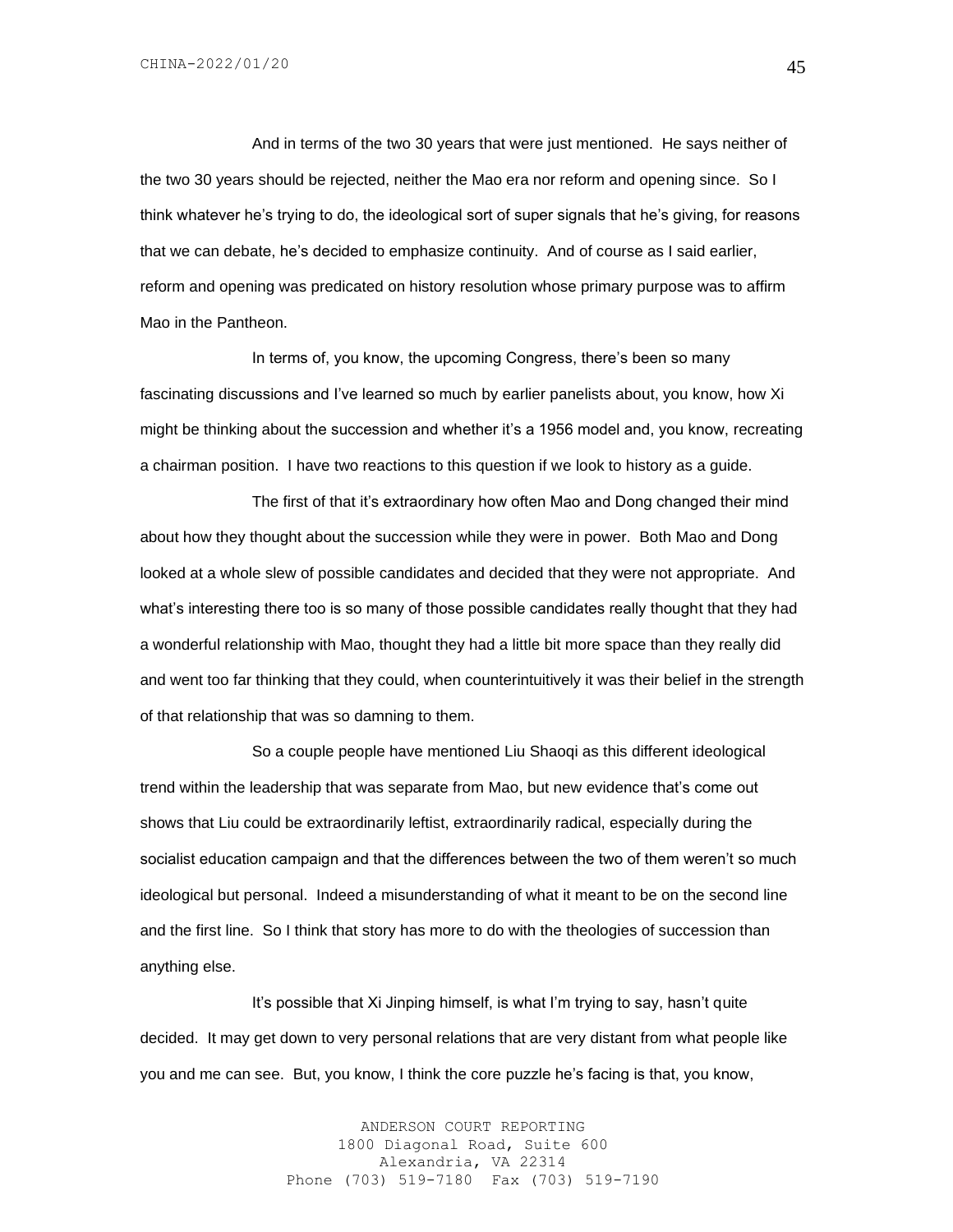everything we know about him so far is that this is somebody who thinks that the Party can only function with a single core, that you need a core to get things done, that if you have multiple headquarters or voices or whatever you call them, within the Party, it's extremely dangerous, especially if you want to overcome peaceful revolutions or whatever you want to call them. So if that's how you think about the world and what you've been doing, how do you create a first and second line? How do you name a successor? But at the same time if you don't do those things I'm sure he understands that there's a lot of challenges to those approaches too. So the fact that these are such personal relations and the reasons to think one should replace or another such different directions, I think it might actually be more of a contingent process than people who like to predict things would like.

MR. HASS: David, if I could get your comment on these past two comments. The first that there may be an iterative aspect to Xi's development of his thinking for the way forward. And also Yazwei's very very provocative thought that Xi's legacy could potentially be about political reform.

How do you think about those two arguments? And where do you see things going forward?

MR. SHAMBAUGH: Well I suppose all leaders are iterative, Ryan, you know, in all systems. You know, so there is a feeling of stones crossing the river kind of dynamic, even to Xi Jinping.

Although he strikes me as a leader that has a, he's not a pragmatist first of all. I don't see him as sort of waking up every morning and thinking well, gee, how are we going to get from A to B today? No, this is a guy I think who has some pretty broad and strong views of what the Chinese call Fang Zhen, of direction, you know. And, you know, I think he's got a pretty good blueprint in his own mind for where he wants to take the country. This is not a guy who sort of bobbed and weaved over the last eight years and moved from, you know, one policy initiative to another. They've put together, the dots connect in my view. And that may get to your second point.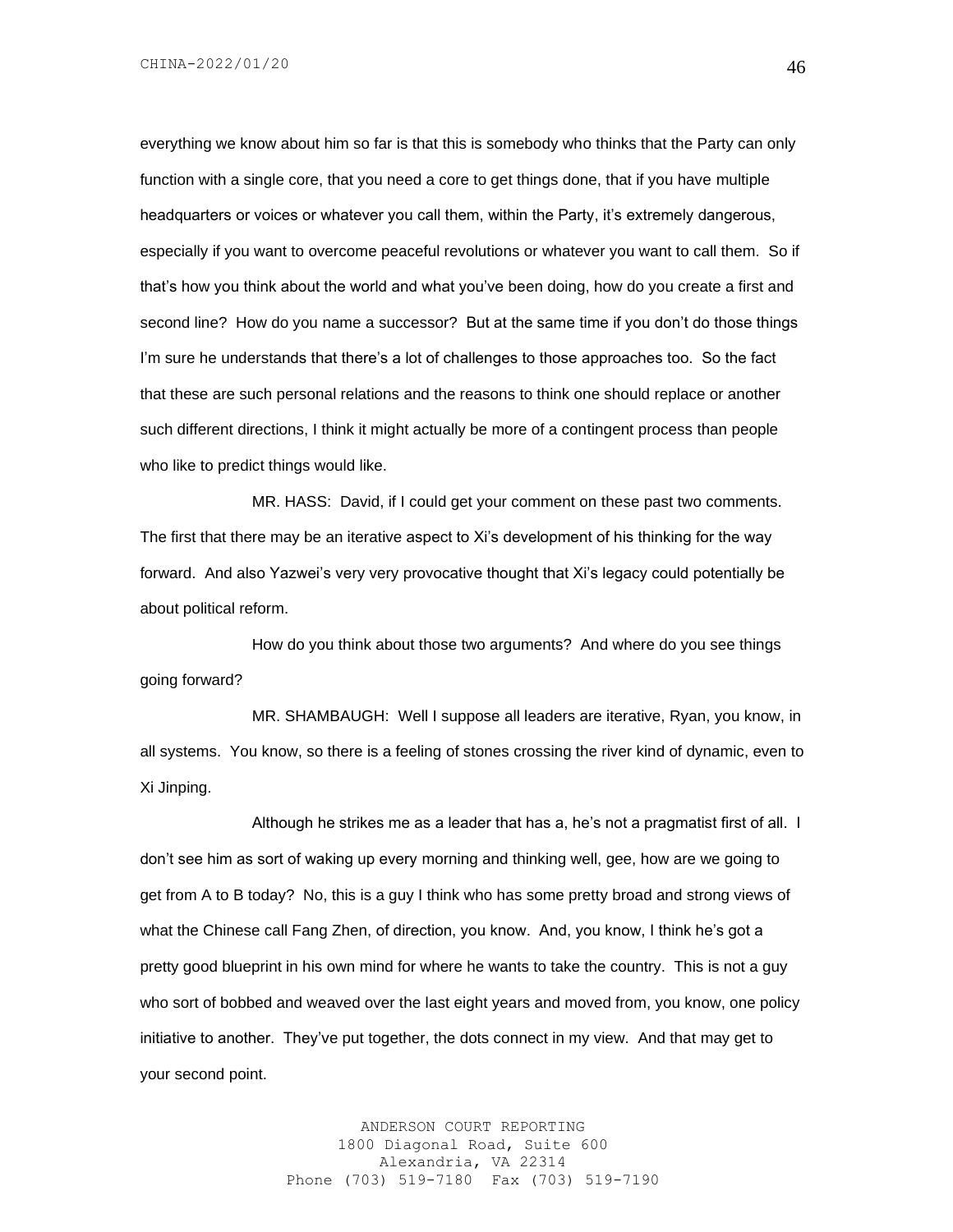Political reform, sorry, that's an oxymoron when it comes to Xi Jinping. This man is a neo-totalitarian. I'm not using that term loosely. I don't think, you know, he may use the words that came out with this big white paper on democracy. And I'm sorry, Yawei, I'll believe democracy in China when I see it, and we're not seeing it under Xi Jinping.

I would argue though that under Hu Jintao and Jian Zemin and Zeng Qinghong, and Liu Jenru with the Party School, his consultative democracy, and Hu Jintao's embrace of inner Party democracy, you know, they were really inching towards it in that period. But boy they have pulled back from it under Xi.

So, you know, I do not see political reform in, that's just an oxymoron when it comes to Xi Jinping. His idea, some of it now, structural reform or any other kind of reform, he's all about monopolization of power and institutional control of the system. So he's not going to, you know, after November or whenever the Congress meets, he's not going to sort of turn a new leaf and have an epiphany and say, oh, gee, let's go back to Jao Yung or let's go back to Sun Chin Hung or, huh-uh. This guy, what we've seen I would say is what exactly what we're going to get until he ends his time in power by whatever means.

MR. HASS: Thank you. We have a question from the audience that ties into David's final points. This is from Ben Deese who asks "Is there any situation in which Xi could safely retire and remain in China considering how many enemies he has made through the anticorruption campaign?" Yawei, what do you think?

MR. LIU: That's a hard question to answer. Again, I guess instead of answering this question I'll actually ask David and also in combination with the question from Ryan. Is that when Professor Nathan said, you know, there are three political scenarios waiting for China. You know, David, you wrote your recent book, you know, the Chinese Leaders, with the hardening of the Party, consolidation of the power.

Do you see there is a new scenario emerging? So not what, you know, I think in the early years, 2012, Singapore enlarged is what President Xi Jinping was envisioning. There was a lot of study on Singapore. I guess the conclusion is that Singapore is just way too small

> ANDERSON COURT REPORTING 1800 Diagonal Road, Suite 600 Alexandria, VA 22314 Phone (703) 519-7180 Fax (703) 519-7190

47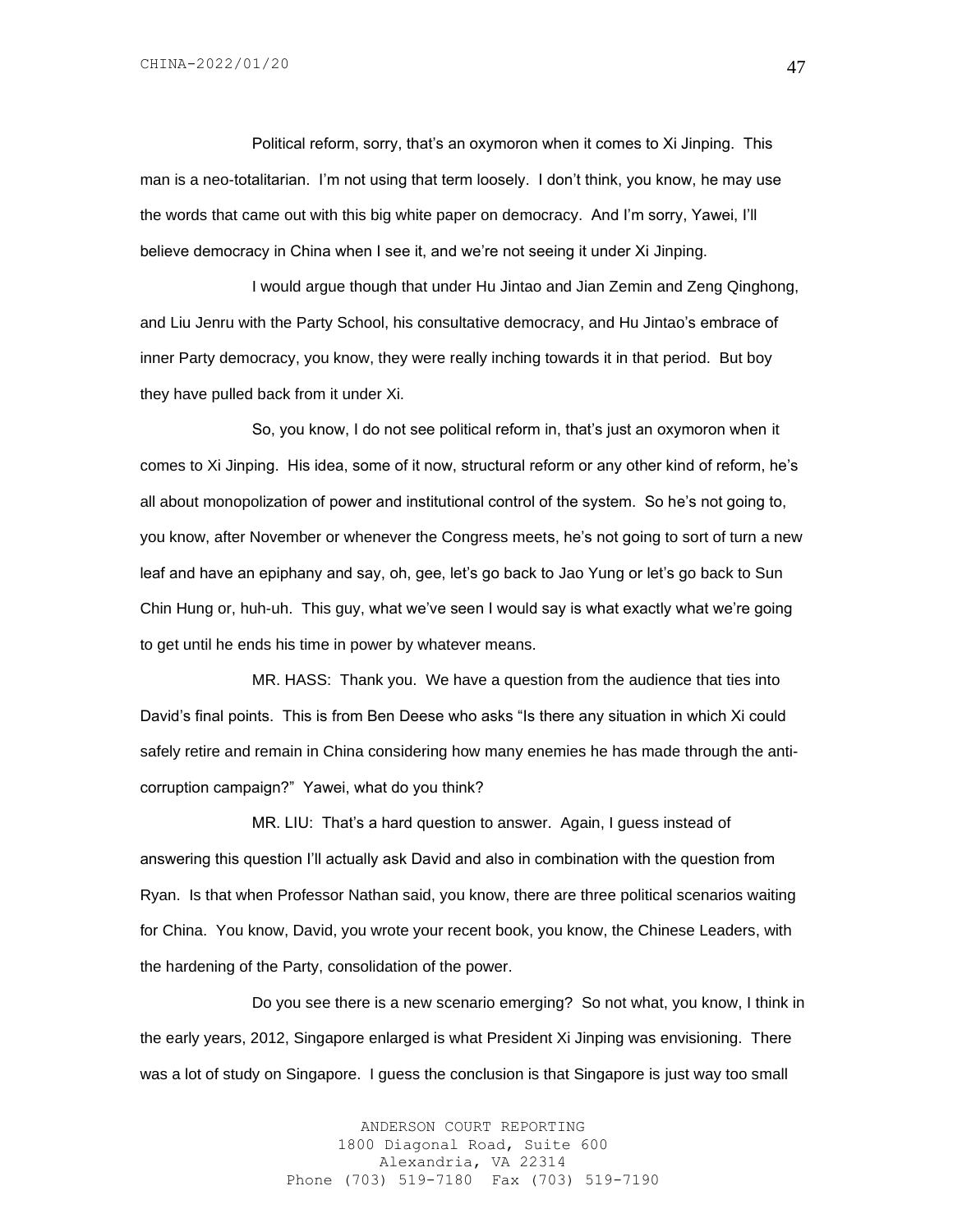for China to emulate. But then, you know, comparing China or China bogged down. You know, will a totalitarian China be effective, efficient, you know, to impose this draconian, you know, COVID containment, but also to be an economic juggernaut but at the same time facing political ancillary?

Will that be a scenario that David, Susan, and, you know, Ryan and Joseph, you think that's the way it could have happened in China? And that has a lot to do with the question from the audience.

MR. SHAMBAUGH: If I could just respond quickly. Yawei, I think you're spot on, you're exactly right. I do not see neo-totalitarianism. Mind you totalitarianism is what we had under Mao, Soviet Union had under Stalin, what North Korea has now under the Kim government, that's classic totalitarianism.

No, I don't think this is sustainable. This is why I said in my opening comments at the end that what Xi has done to the Party and to the political system is really causing medium. And by that I mean three to five year and long-term, 10-year to 15-year to 20-year problems. He's trying to put the genie back in the bottle, and as you suggest, this is the second decade of the 21st Century, Chinese society's increasingly globalized, there's all kinds of interactions with the outside world, although shrinking.

So I don't see this as really sustainable. I see this as an anomaly that is being enforced through sheer Leninist power, you know. And that's just not, I don't think, I just can't in my own western mind see that as sustainable. So I think there's a real tension there. What Xi has done, yes, as I said, he strengthened the Party over the last eight years given what he inherited, but I think he's setting the Party and the society up, you know, for some unexpected push back.

We know there's a lot left point, Ryan. There's a lot of discontent. Yawei, you just alluded to it and Ryan's question did. It's enormous discontent in China with what Xi has done, not just if you're one of the 2.4 million people who have been hit with a corruption campaign, or the 4,000 military officers who have been purged. Or, you know, now being taken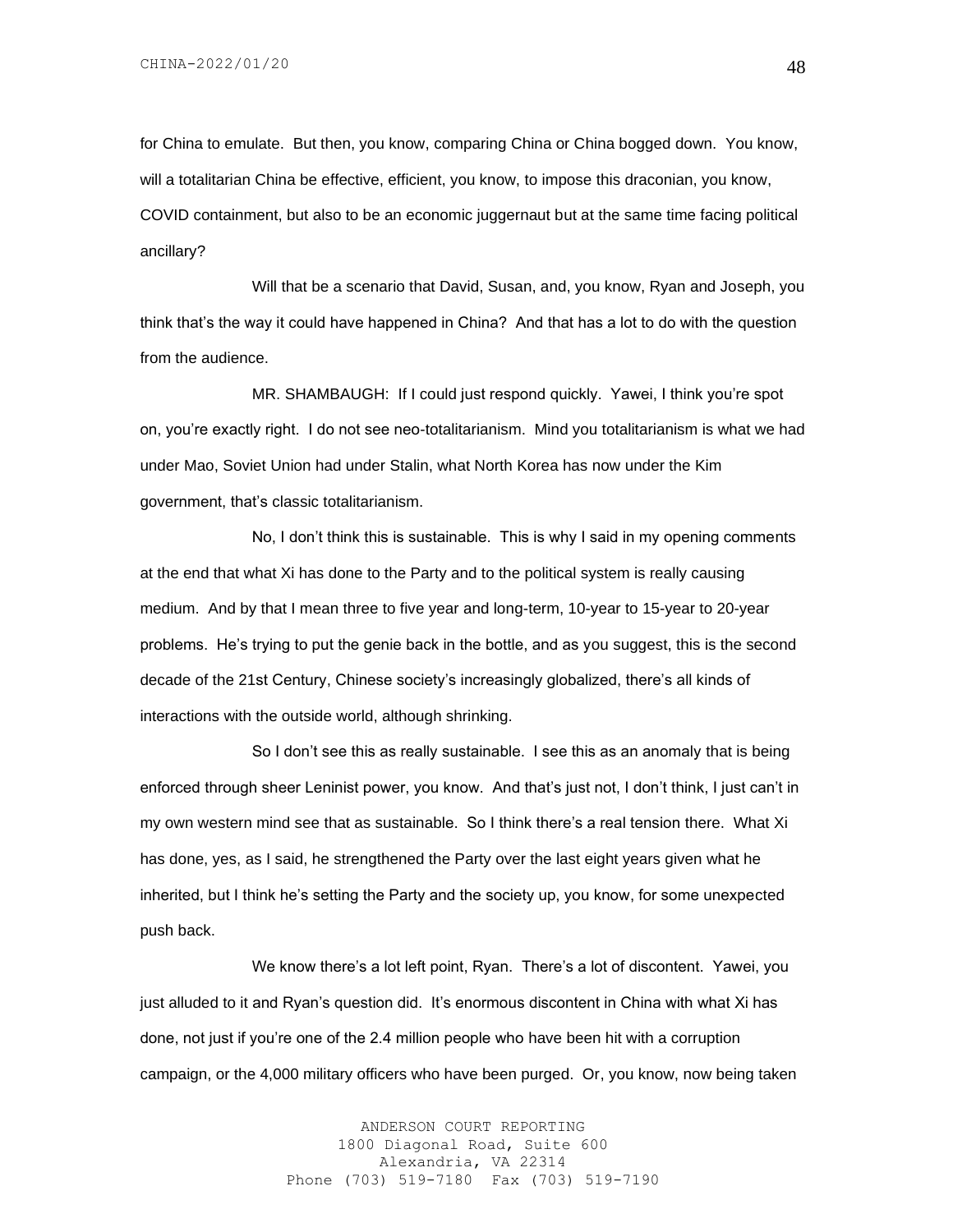down as part of the big tech crackdown or whatever. There's a lot of discontent. But discontent does not equal opposition, and certainly not organized opposition. But there is a lot of ferments. Hard to tell, especially under COVID because we can't go there and have the antidotal conversations that we're accustomed to.

But I think, I'll finish on this. The Chinese phrase, Yu Ying They run, hard on the outside, soft on the inside. Well we see from this Xi Jinping, neo-totalitarian system I just can't believe is really all that is inside the society. And I don't see it as sustainable.

MR. HASS: Thank you. We have about five minutes left. I'm going to put three questions on the table and we're going to have a lightening round. You each can pick up any of the three questions that you want to provide your immediate reaction to it.

First question relates to Taiwan. To what extent will Taiwan factor into Xi's legacy? What role might it play in his legitimacy amidst the promotion of nationals in the Party? So that's the first question.

Second question relates to China's broader foreign policy. China's foreign policy has become sharper, more bristling, more nationalistic in the recent period. Will this trend continue post-Party Congress, will it moderate, what's the overall trajectory? Will the Party Congress have any impact at all on the trajectory at all on China's foreign policy?

Third question. Does, and this comes from Dennis Simon at Duke University. Does President Xi understand the damage he is doing to China's innovation potential through his crackdown on tech firms? The underlying question I think is what is your judgment on the quality of information that Xi Jinping is receiving.

So with those three questions, why we don't go in the same order we started with. We'll start with Susan, and then go from there.

MS. LAWRENCE: That's fine. Okay, I'll pick up Taiwan. So question, to what extent will impact on Xi's legacy. I think Xi is very, very concerned that it will factor into his legacy in a negative way. I think that sometimes we in the west maybe under-appreciate the degree to which that notion of Taiwan and an integral part of the People's Republic of China is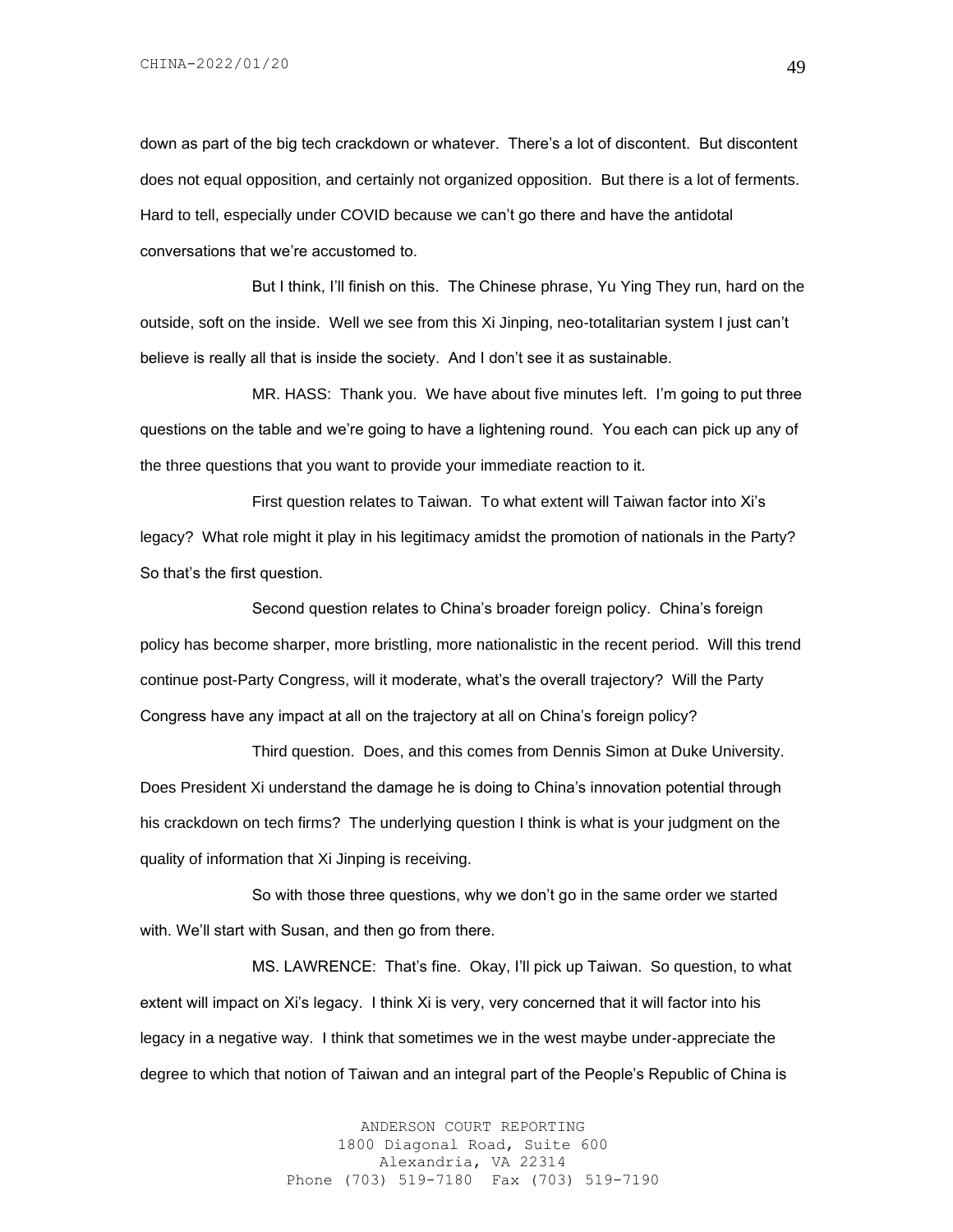really infiltrated to everybody in China and so there is this -- and in fact I just did a big report on the Chinese political system and I did a whole section on all the ways in which Taiwan is worked into China's political system. That there are Taiwan delegates and there are Taiwan, you know, bodies throughout the systems.

So I think he very much worries about losing Taiwan. I think he does not want to be the leader who lets Taiwan go and that is going to be driving certain of his policies. So I put it that way, that he doesn't want it to factor into his legacy in a bad way.

MR. HASS: Thank you. Yawei.

MR. LIU: I think on the issue of Taiwan, my overall approach is leave Taiwan alone. No matter how attractive, you know, that can be part of his legacy. But at the same time I think U.S. plays a vital role here. So again, my advice to the U.S. government is don't push Taiwan issue too hard.

Now on the issue of foreign policy I think China should, and probably is, returning to the foreign policy of Denning. I remember Denning at the Brookings, you know, to celebrate, to commemorate the 30th anniversary of the normalization. And he basically said, I'm one, I'm the only sibling, you know, there are so many brothers and sisters in my family, I'm the only surviving one. But because China is poor I think just two days ago Zhao Lijian, who may be the next Foreign Minister, basically said, you know, 200 million Chinese have not ever flown in an airplane, you know. Not one of them, not 1 billion Chinese have never flown in an airplane. 200 million Chinese families do not have a toilet in their house. And the college degree of the Chinese population is only 4 percent.

I think that may signal that China is returning to the diplomacy, if I may, of Denny, he's a lovable and more appealing to the outside world. So I'll stop here.

MR. HASS: Thank you. David.

MR. SHAMBAUGH: One quick thing I meant to say in response to Yawei's original intervention about Singapore. We should only wish that China was trending towards Singapore. I've just finished living in Singapore for the last book I researched. China is a long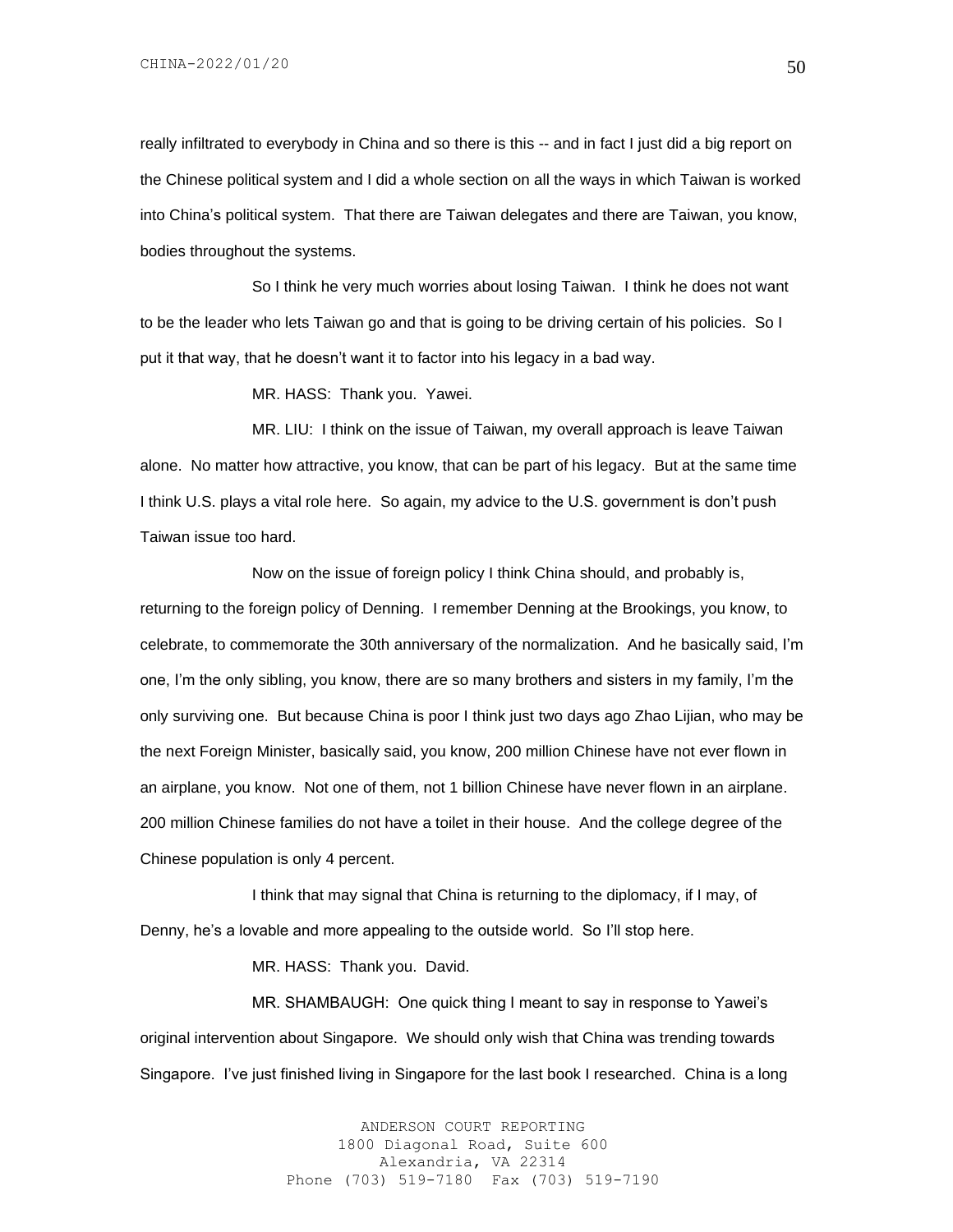way from Singapore, and don't think it's ever going to get there.

I'll pick up the foreign policy question. And I'm sorry Yawei, I've really got to disagree with you there. I don't think China's going back to Zhao Linjian at all. I'd say after the Congress more of the same. More wolf warriors and more assertiveness, more hubris and over confidence. And no return to hide and bide.

So, you know, I'm rather pessimistic about what we've been seeing out of China and I expect that we'll see more of the same.

MR. HASS: Thank you, David. Joseph.

MR. TORIGAN: Very briefly, on the Taiwan issue, I think it's very personal for Xi Jinping. His father was a United Front expert who had been an undercover agent in the KMT military. He was stationed in the Yenmen border regions, touching upon KMT areas. In the '50s and '80s he was one of the top people put in charge of interacting with either KMT figures who defected to the CCP or rebuilding the United Front as targeted against Taiwan in the 1980s. And one of his very last attempts as a politician, Xi Jinping's father was to establish a back channel with Taiwan that failed.

And Xi Jinping told Ma Yingjiu during their meeting in 2015 that Anglo Merkel had said you know, we had territories in Germany that had been part of our country for many years but when they were lost that was it. And Xi Jinping told Ma Yingjiu that he called Anglo Merkel. Well we Chinese are not you Germans, the land given to us by our forebears are something that we can never give up.

But on the other hand he had lots of time in Funjian and Zhejiang which means he arguably understands the Taiwan issue relatively well and I don't think he wants to make any choices that are so destabilizing that it would threaten the regime. So I think he has somewhat competing tensions when it comes to the Taiwan issue.

MR. HASS: Well unfortunately our time has come to an end. There's so much left to discuss but hopefully our audience has benefitted from the diversity of perspectives that we have deliberately brought together into these panels to provide a range of views and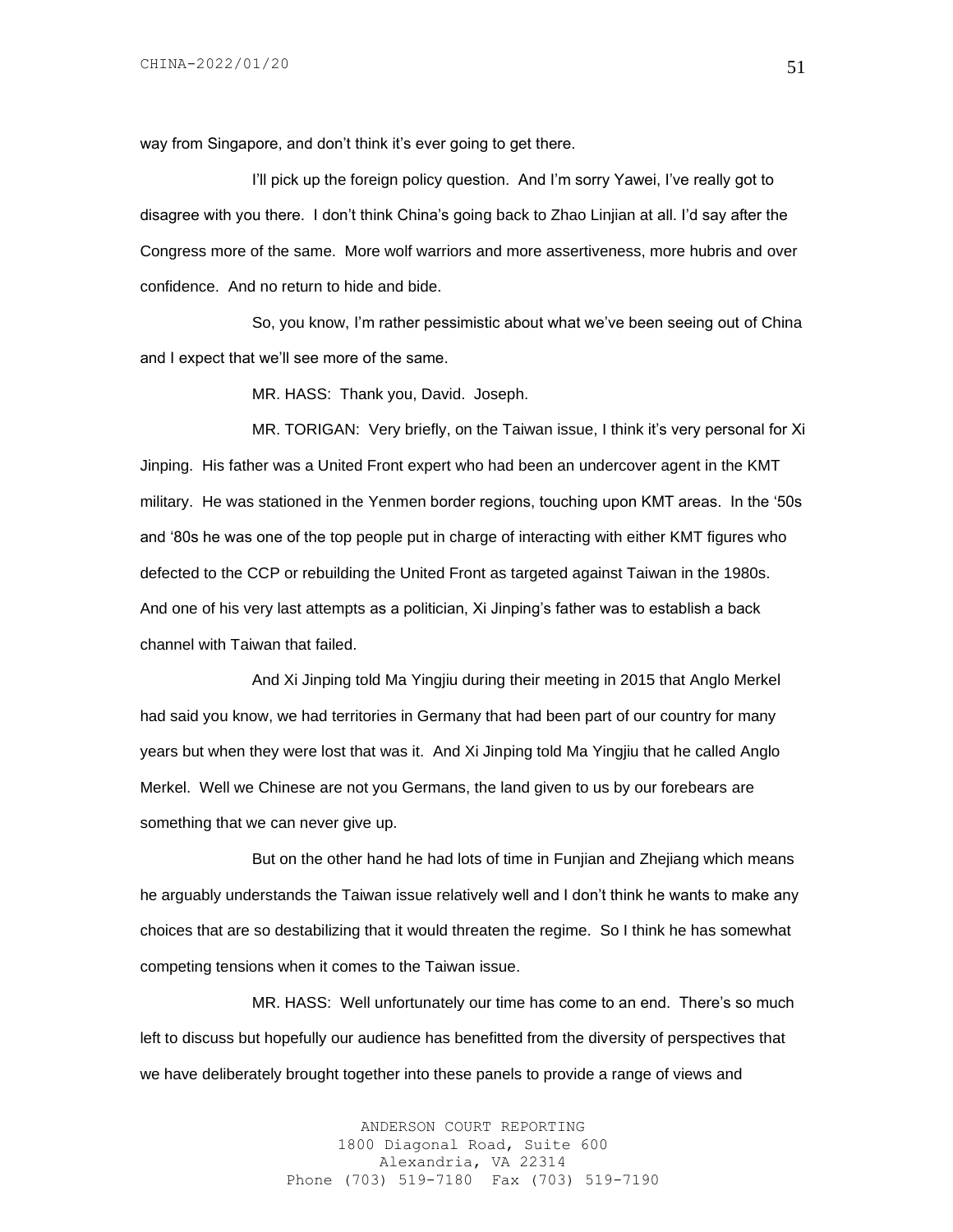# perspectives.

I know I've benefitted from it a lot and I want to just take this final moment to thank our panelists for their great insights.

Thank you.

\* \* \* \* \*